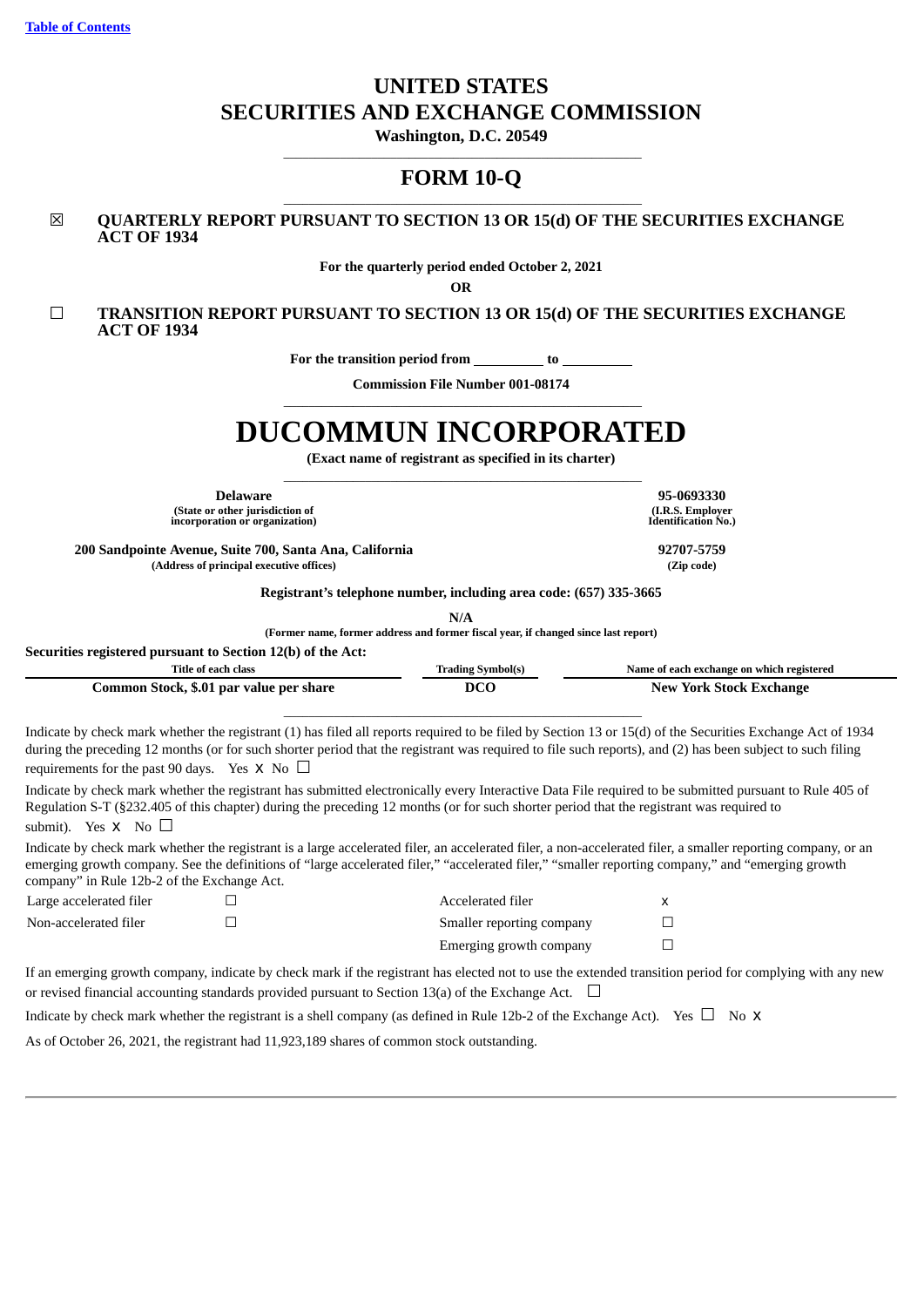## **DUCOMMUN INCORPORATED AND SUBSIDIARIES**

Page

## **[PART](#page-1-0) I. FINANCIAL INFORMATION**

<span id="page-1-0"></span>

|                   | <b>THAT E I HWEIGHED HAT ORGANIZION</b>                                                                                                            |                 |
|-------------------|----------------------------------------------------------------------------------------------------------------------------------------------------|-----------------|
| Item 1.           | <b>Financial Statements (unaudited)</b>                                                                                                            | <u>3</u>        |
|                   | Condensed Consolidated Balance Sheets as of October 2, 2021 and December 31, 2020                                                                  | <u>3</u>        |
|                   | Condensed Consolidated Statements of Income for the Three and Nine Months Ended October 2, 2021 and September<br>26, 2020                          | <u>4</u>        |
|                   | Condensed Consolidated Statements of Comprehensive Income for the Three and Nine Months Ended October 2, 2021<br>and September 26, 2020            | <u>5</u>        |
|                   | Condensed Consolidated Statements of Changes in Shareholders' Equity for the Three and Nine Months Ended<br>October 2, 2021 and September 26, 2020 | $6\overline{6}$ |
|                   | Condensed Consolidated Statements of Cash Flows for the Nine Months Ended October 2, 2021 and September 26,<br>2020                                | $\overline{Z}$  |
|                   | <b>Notes to Condensed Consolidated Financial Statements</b>                                                                                        | 8               |
| Item 2.           | Management's Discussion and Analysis of Financial Condition and Results of Operations                                                              | <u>19</u>       |
| Item 3.           | <b>Quantitative and Qualitative Disclosures About Market Risk</b>                                                                                  | 30              |
| Item 4.           | <b>Controls and Procedures</b>                                                                                                                     | 31              |
|                   | <b>PART II. OTHER INFORMATION</b>                                                                                                                  |                 |
| Item 1.           | <b>Legal Proceedings</b>                                                                                                                           | 31              |
| Item 1A.          | <b>Risk Factors</b>                                                                                                                                | 31              |
| Item 4.           | <b>Mine Safety Disclosures</b>                                                                                                                     | 31              |
| Item 6.           | <b>Exhibits</b>                                                                                                                                    | 32              |
| <b>Signatures</b> |                                                                                                                                                    | <u>35</u>       |
|                   |                                                                                                                                                    |                 |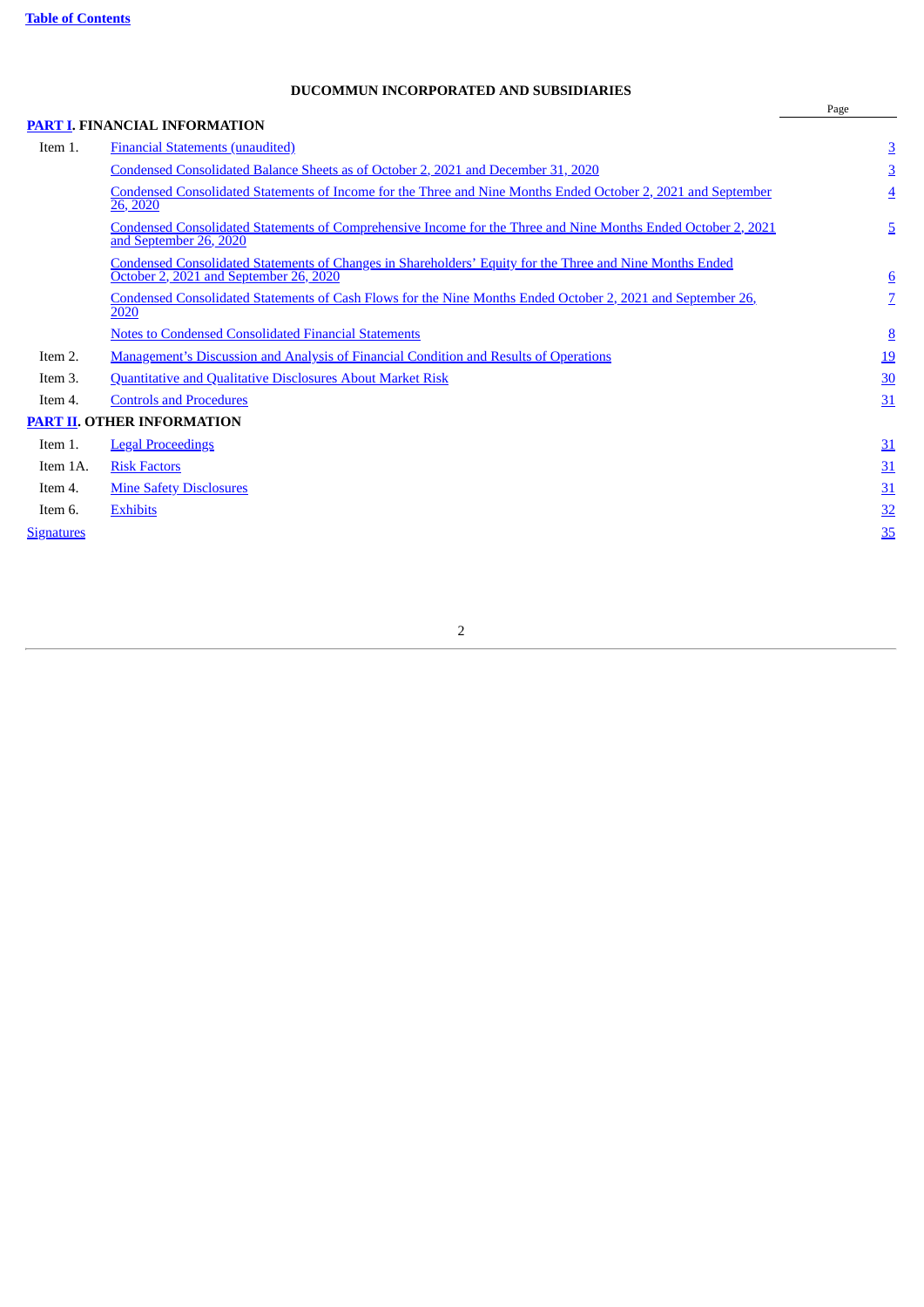## <span id="page-2-1"></span><span id="page-2-0"></span>**PART I. FINANCIAL INFORMATION Item 1. Financial Statements**

## **Ducommun Incorporated and Subsidiaries**

**Condensed Consolidated Balance Sheets**

(Unaudited)

(Dollars in thousands, except share and per share data)

|                                                                                                                                                                                  | October 2,<br>2021 |                | December 31,<br>2020 |
|----------------------------------------------------------------------------------------------------------------------------------------------------------------------------------|--------------------|----------------|----------------------|
| <b>Assets</b>                                                                                                                                                                    |                    |                |                      |
| <b>Current Assets</b>                                                                                                                                                            |                    |                |                      |
| Cash and cash equivalents                                                                                                                                                        | \$<br>8.973        | $\mathbf{\$}$  | 56,466               |
| Accounts receivable, net (allowance for credit losses of \$1,487 and \$1,552 at October 2, 2021 and<br>December 31, 2020, respectively                                           | 69,805             |                | 58,025               |
| <b>Contract assets</b>                                                                                                                                                           | 182,759            |                | 154,028              |
| Inventories                                                                                                                                                                      | 144,179            |                | 129,223              |
| Production cost of contracts                                                                                                                                                     | 7,630              |                | 6,971                |
| Other current assets                                                                                                                                                             | 7,595              |                | 5,571                |
| <b>Total Current Assets</b>                                                                                                                                                      | 420,941            |                | 410,284              |
| Property and equipment, net of accumulated depreciation of \$177,426 and \$169,742 at October 2, 2021 and<br>December 31, 2020, respectively                                     | 108,973            |                | 109,990              |
| <b>Operating Lease Right-of-Use Assets</b>                                                                                                                                       | 17,052             |                | 16,348               |
| Goodwill                                                                                                                                                                         | 170.830            |                | 170.830              |
| Intangibles, Net                                                                                                                                                                 | 114,984            |                | 124,744              |
| Deferred Income Taxes                                                                                                                                                            | 33                 |                | 33                   |
| <b>Other Assets</b>                                                                                                                                                              | 4,970              |                | 5,118                |
| <b>Total Assets</b>                                                                                                                                                              | \$<br>837,783      | \$             | 837,347              |
| <b>Liabilities and Shareholders' Equity</b>                                                                                                                                      |                    |                |                      |
| <b>Current Liabilities</b>                                                                                                                                                       |                    |                |                      |
| Accounts payable                                                                                                                                                                 | \$<br>65,275       | \$             | 63,980               |
| <b>Contract liabilities</b>                                                                                                                                                      | 23,274             |                | 28,264               |
| Accrued and other liabilities                                                                                                                                                    | 35,294             |                | 40,526               |
| Operating lease liabilities                                                                                                                                                      | 3,365              |                | 3,132                |
| Current portion of long-term debt                                                                                                                                                | 7,000              |                | 7,000                |
| <b>Total Current Liabilities</b>                                                                                                                                                 | 134,208            |                | 142,902              |
| Long-Term Debt, Less Current Portion                                                                                                                                             | 291,038            |                | 311,922              |
| Non-Current Operating Lease Liabilities                                                                                                                                          | 14,801             |                | 14,555               |
| Deferred Income Taxes                                                                                                                                                            | 18,395             |                | 16,992               |
| Other Long-Term Liabilities                                                                                                                                                      | 20,393             |                | 21,642               |
| <b>Total Liabilities</b>                                                                                                                                                         | 478,835            |                | 508,013              |
| Commitments and Contingencies (Notes 6, 8)                                                                                                                                       |                    |                |                      |
| Shareholders' Equity                                                                                                                                                             |                    |                |                      |
| Common stock - \$0.01 par value; 35,000,000 shares authorized; 11,922,399 and 11,728,212 shares issued<br>and outstanding at October 2, 2021 and December 31, 2020, respectively | 119                |                | 117                  |
| Additional paid-in capital                                                                                                                                                       | 101,265            |                | 97.090               |
| Retained earnings                                                                                                                                                                | 266,429            |                | 241,727              |
| Accumulated other comprehensive loss                                                                                                                                             | (8,865)            |                | (9,600)              |
| Total Shareholders' Equity                                                                                                                                                       | 358,948            |                | 329,334              |
| <b>Total Liabilities and Shareholders' Equity</b>                                                                                                                                | \$<br>837,783      | $\mathfrak{S}$ | 837,347              |

<span id="page-2-2"></span>*See accompanying notes to Condensed Consolidated Financial Statements.*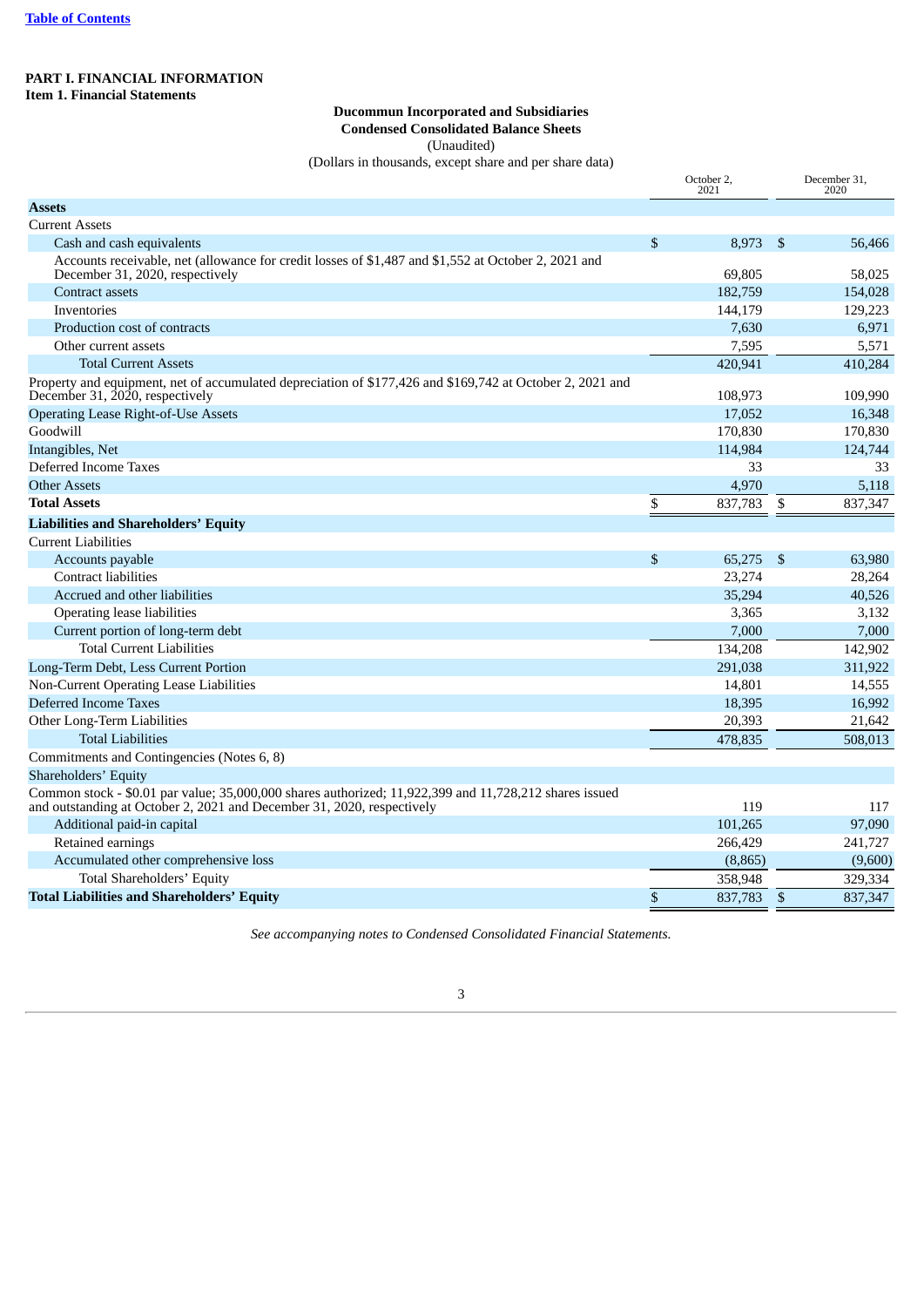## **Ducommun Incorporated and Subsidiaries Condensed Consolidated Statements of Income** (Unaudited)

(Dollars in thousands, except per share amounts)

|                                                      | Three Months Ended |                    |               |                       |      |                    | Nine Months Ended |                       |
|------------------------------------------------------|--------------------|--------------------|---------------|-----------------------|------|--------------------|-------------------|-----------------------|
|                                                      |                    | October 2,<br>2021 |               | September 26,<br>2020 |      | October 2,<br>2021 |                   | September 26,<br>2020 |
| <b>Net Revenues</b>                                  | \$                 | 163,227            | -S            | 150,371               | - \$ | 480,570            | -\$               | 471,155               |
| Cost of Sales                                        |                    | 127,912            |               | 116,906               |      | 375,373            |                   | 368,218               |
| <b>Gross Profit</b>                                  |                    | 35,315             |               | 33,465                |      | 105,197            |                   | 102,937               |
| Selling, General and Administrative Expenses         |                    | 21,952             |               | 22,093                |      | 68,132             |                   | 67,253                |
| <b>Restructuring Charges</b>                         |                    |                    |               | 1,107                 |      |                    |                   | 1,768                 |
| <b>Operating Income</b>                              |                    | 13,363             |               | 10,265                |      | 37,065             |                   | 33,916                |
| <b>Interest Expense</b>                              |                    | (2,770)            |               | (3, 101)              |      | (8,433)            |                   | (11,068)              |
| Other Income                                         |                    | 196                |               | 99                    |      | 196                |                   | 99                    |
| <b>Income Before Taxes</b>                           |                    | 10,789             |               | 7,263                 |      | 28,828             |                   | 22,947                |
| <b>Income Tax Expense</b>                            |                    | 1,205              |               | 762                   |      | 4,126              |                   | 3,426                 |
| Net Income                                           |                    | 9,584              | <sup>\$</sup> | 6,501                 | \$.  | 24,702             | \$                | 19,521                |
| <b>Earnings Per Share</b>                            |                    |                    |               |                       |      |                    |                   |                       |
| Basic earnings per share                             | \$                 | 0.80               | -\$           | $0.56$ \$             |      | 2.08               | -\$               | 1.67                  |
| Diluted earnings per share                           | \$                 | 0.78               | -S            | 0.54                  | - \$ | 2.02               | S                 | 1.64                  |
| Weighted-Average Number of Common Shares Outstanding |                    |                    |               |                       |      |                    |                   |                       |
| <b>Basic</b>                                         |                    | 11,920             |               | 11,703                |      | 11,862             |                   | 11,660                |
| <b>Diluted</b>                                       |                    | 12,242             |               | 11,959                |      | 12,248             |                   | 11,886                |

<span id="page-3-0"></span>*See accompanying notes to Condensed Consolidated Financial Statements.*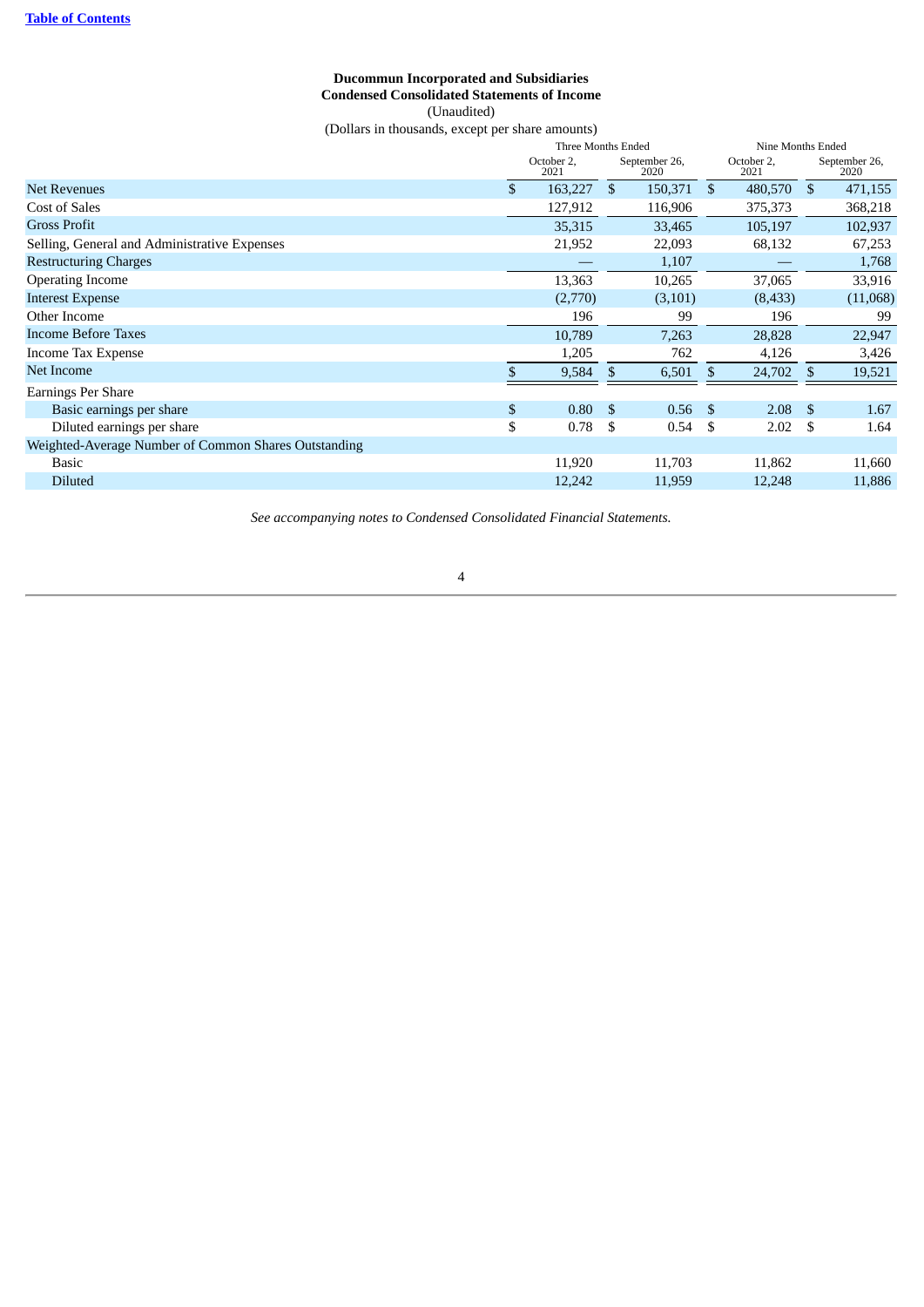## **Ducommun Incorporated and Subsidiaries Condensed Consolidated Statements of Comprehensive Income** (Unaudited)

(Dollars in thousands)

|                                                                                                                                                                                                                                                                                  | Three Months Ended |                                             |  | Nine Months Ended  |  |        |                       |        |
|----------------------------------------------------------------------------------------------------------------------------------------------------------------------------------------------------------------------------------------------------------------------------------|--------------------|---------------------------------------------|--|--------------------|--|--------|-----------------------|--------|
|                                                                                                                                                                                                                                                                                  |                    | October 2,<br>September 26,<br>2021<br>2020 |  | October 2,<br>2021 |  |        | September 26,<br>2020 |        |
| Net Income                                                                                                                                                                                                                                                                       |                    | 9,584                                       |  | 6,501              |  | 24,702 |                       | 19,521 |
| Other Comprehensive Income, Net of Tax:                                                                                                                                                                                                                                          |                    |                                             |  |                    |  |        |                       |        |
| Amortization of actuarial loss and prior service costs, net of tax of \$76 and \$59<br>for the three months ended October 2, 2021 and September 26, 2020,<br>respectively, and \$229 and \$177 for the nine months ended October 2, 2021<br>and September 26, 2020, respectively |                    | 245                                         |  | 189                |  | 735    |                       | 567    |
| Change in unrealized gains and losses on cash flow hedges, net of tax of zero<br>for both the three months ended October 2, 2021 and September 26, 2020, and<br>zero and \$57 for the nine months ended October 2, 2021 and September 26,<br>2020, respectively                  |                    |                                             |  |                    |  |        |                       | 162    |
| Other Comprehensive Income, Net of Tax                                                                                                                                                                                                                                           |                    | 245                                         |  | 189                |  | 735    |                       | 729    |
| Comprehensive Income                                                                                                                                                                                                                                                             |                    | 9.829                                       |  | 6.690              |  | 25.437 |                       | 20.250 |

<span id="page-4-0"></span>*See accompanying notes to Condensed Consolidated Financial Statements.*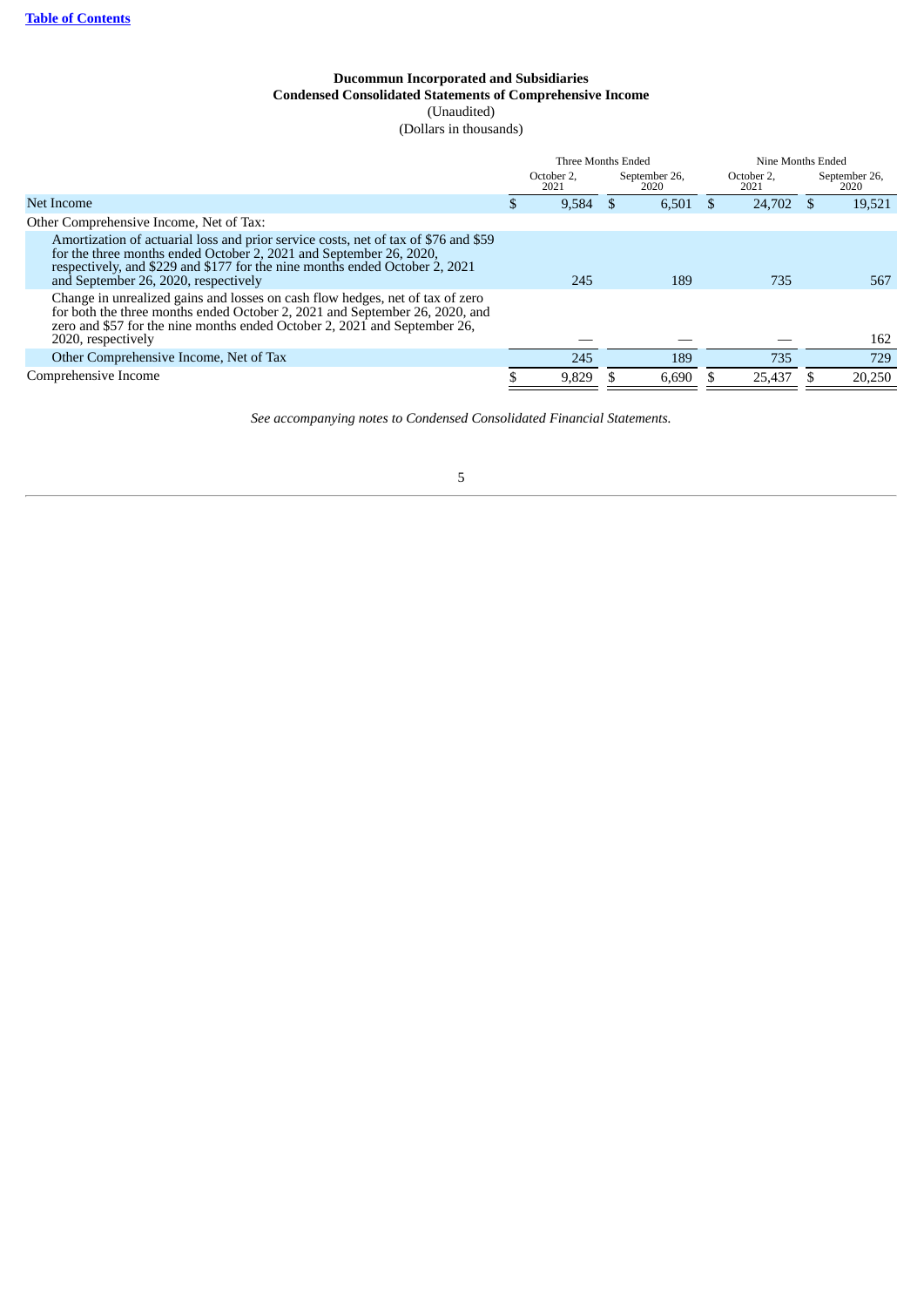## **Ducommun Incorporated and Subsidiaries Condensed Consolidated Statements of Changes in Shareholders' Equity** (Unaudited) (Dollars in thousands)

|                                                                                       | <b>Shares</b><br>Outstanding | Common<br>Stock                  |                           | Additional<br>Paid-In<br>Capital |                           | Retained<br>Earnings | Accumulated<br>Other<br>Comprehensive<br>Loss |                           | Total<br>Shareholders'<br>Equity |
|---------------------------------------------------------------------------------------|------------------------------|----------------------------------|---------------------------|----------------------------------|---------------------------|----------------------|-----------------------------------------------|---------------------------|----------------------------------|
| <b>Balance at December 31, 2019</b>                                                   | 11,572,668                   | \$<br>116                        | \$                        | 88,399                           | \$                        | 212,553              | $\boldsymbol{\mathsf{s}}$<br>(8, 268)         | $\boldsymbol{\mathsf{s}}$ | 292,800                          |
| Net income                                                                            |                              |                                  |                           |                                  |                           | 13,020               |                                               |                           | 13,020                           |
| Other comprehensive income, net of tax                                                |                              |                                  |                           |                                  |                           |                      | 540                                           |                           | 540                              |
| Employee stock purchase plan                                                          | 27,104                       |                                  |                           | 1,112                            |                           |                      |                                               |                           | 1,112                            |
| Stock options exercised                                                               | 10.770                       | $\equiv$                         |                           | 270                              |                           |                      |                                               |                           | 270                              |
| Stock awards vested                                                                   | 131,886                      | $\overline{2}$                   |                           | (2)                              |                           |                      |                                               |                           |                                  |
| Stock repurchased related to the exercise of stock<br>options and stock awards vested | (59, 297)                    | (1)                              |                           | (2,663)                          |                           |                      |                                               |                           | (2,664)                          |
| Stock-based compensation                                                              |                              |                                  |                           | 4,529                            |                           |                      |                                               |                           | 4,529                            |
| <b>Balance at June 27, 2020</b>                                                       | 11,683,131                   | 117                              |                           | 91,645                           |                           | 225,573              | (7, 728)                                      |                           | 309,607                          |
| Net income                                                                            |                              |                                  |                           |                                  |                           | 6,501                |                                               |                           | 6,501                            |
| Other comprehensive income, net of tax                                                |                              |                                  |                           |                                  |                           |                      | 189                                           |                           | 189                              |
| Employee stock purchase plan                                                          | 30,181                       |                                  |                           | 1,085                            |                           |                      | $\overline{\phantom{0}}$                      |                           | 1,085                            |
| Stock options exercised                                                               | 2,557                        |                                  |                           | 79                               |                           |                      |                                               |                           | 79                               |
| Stock awards vested                                                                   | 1,205                        |                                  |                           |                                  |                           |                      |                                               |                           |                                  |
| Stock repurchased related to the exercise of stock<br>options and stock awards vested | (2,484)                      |                                  |                           | (102)                            |                           |                      |                                               |                           | (102)                            |
| Stock-based compensation                                                              |                              |                                  |                           | 2,076                            |                           |                      |                                               |                           | 2,076                            |
| <b>Balance at September 26, 2020</b>                                                  | 11,714,590                   | \$<br>117                        | \$                        | 94,783                           | \$                        | 232,074              | \$<br>(7,539)                                 | \$                        | 319,435                          |
|                                                                                       |                              |                                  |                           |                                  |                           |                      |                                               |                           |                                  |
| <b>Balance at December 31, 2020</b>                                                   | 11,728,212                   | \$<br>117                        | \$                        | 97,090                           | \$                        | 241,727              | -\$<br>(9,600)                                | -\$                       | 329,334                          |
| Net income                                                                            |                              |                                  |                           |                                  |                           | 15,118               |                                               |                           | 15,118                           |
| Other comprehensive income, net of tax                                                |                              |                                  |                           |                                  |                           |                      | 490                                           |                           | 490                              |
| Employee stock purchase plan                                                          | 31,580                       |                                  |                           | 1,558                            |                           |                      |                                               |                           | 1,558                            |
| Stock options exercised                                                               | 31,527                       |                                  |                           | 1,120                            |                           |                      |                                               |                           | 1,120                            |
| Stock awards vested                                                                   | 244,008                      | 3                                |                           | (3)                              |                           |                      |                                               |                           |                                  |
| Stock repurchased related to the exercise of stock<br>options and stock awards vested | (140, 520)                   | (1)                              |                           | (7,891)                          |                           |                      |                                               |                           | (7,892)                          |
| Stock-based compensation                                                              |                              |                                  |                           | 5,742                            |                           |                      |                                               |                           | 5,742                            |
| <b>Balance at July 3, 2021</b>                                                        | 11,894,807                   | 119                              |                           | 97,616                           |                           | 256,845              | (9, 110)                                      |                           | 345,470                          |
| Net income                                                                            |                              |                                  |                           |                                  |                           | 9,584                |                                               |                           | 9,584                            |
| Other comprehensive income, net of tax                                                |                              |                                  |                           |                                  |                           |                      | 245                                           |                           | 245                              |
| Employee stock purchase plan                                                          | 24,944                       |                                  |                           | 1,345                            |                           |                      |                                               |                           | 1,345                            |
| Stock options exercised                                                               | 8,557                        |                                  |                           | 280                              |                           |                      |                                               |                           | 280                              |
| Stock awards vested                                                                   | 1,365                        |                                  |                           |                                  |                           |                      |                                               |                           |                                  |
| Stock repurchased related to the exercise of stock<br>options and stock awards vested | (7,274)                      |                                  |                           | (383)                            |                           |                      |                                               |                           | (383)                            |
| Stock-based compensation                                                              |                              |                                  |                           | 2,407                            |                           |                      |                                               |                           | 2,407                            |
| <b>Balance at October 2, 2021</b>                                                     | 11,922,399                   | $\boldsymbol{\mathsf{s}}$<br>119 | $\boldsymbol{\mathsf{s}}$ | 101,265                          | $\boldsymbol{\mathsf{s}}$ | 266,429              | \$<br>(8, 865)                                | \$                        | 358,948                          |

<span id="page-5-0"></span>*See accompanying notes to Condensed Consolidated Financial Statements.*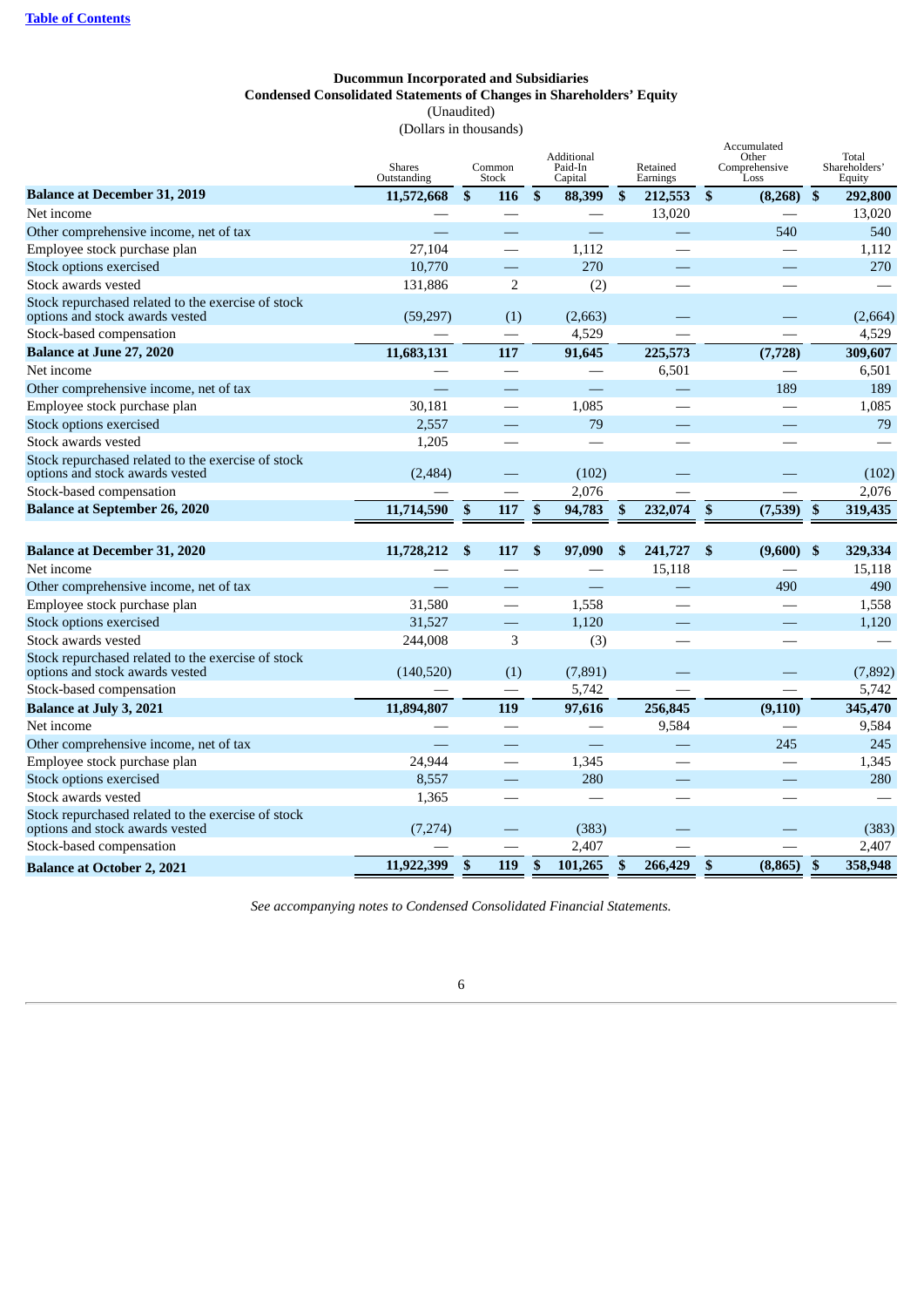## **Ducommun Incorporated and Subsidiaries Condensed Consolidated Statements of Cash Flows** (Unaudited) (Dollars in thousands)

|                                                                                | October 2, | Nine Months Ended |              | September 26,  |
|--------------------------------------------------------------------------------|------------|-------------------|--------------|----------------|
|                                                                                | 2021       |                   |              | 2020           |
| <b>Cash Flows from Operating Activities</b>                                    |            |                   |              |                |
| Net Income                                                                     | \$         | 24,702 \$         |              | 19,521         |
| Adjustments to Reconcile Net Income to                                         |            |                   |              |                |
| Net Cash Provided by Operating Activities:                                     |            |                   |              |                |
| Depreciation and amortization                                                  |            | 21,112            |              | 21,741         |
| Non-cash operating lease cost                                                  |            | 2,586             |              | 2,325          |
| Stock-based compensation expense                                               |            | 8,149             |              | 6,605          |
| Deferred income taxes                                                          |            | 1,403             |              | 1,715          |
| (Recovery of) provision for credit losses                                      |            | (65)              |              | 102            |
| Insurance recoveries related to loss on operating assets                       |            |                   |              | 2,220          |
| Other                                                                          |            | 531               |              | 579            |
| Changes in Assets and Liabilities:                                             |            |                   |              |                |
| Accounts receivable                                                            |            | (11, 715)         |              | 4,226          |
| Contract assets                                                                |            | (28, 731)         |              | (34, 047)      |
| Inventories                                                                    |            | (14, 956)         |              | (17,991)       |
| Production cost of contracts                                                   |            | (1,481)           |              | (658)          |
| Other assets                                                                   |            | (2,678)           |              | 133            |
| Accounts payable                                                               |            | 2,074             |              | (16,584)       |
| <b>Contract liabilities</b>                                                    |            | (4,990)           |              | 12,316         |
| <b>Operating lease liabilities</b>                                             |            | (2,545)           |              | (2, 188)       |
| Accrued and other liabilities                                                  |            | (5,667)           |              | 1,506          |
| Net Cash (Used in) Provided by Operating Activities                            |            | (12, 271)         |              | 1,521          |
| <b>Cash Flows from Investing Activities</b>                                    |            |                   |              |                |
| Purchases of property and equipment                                            |            | (10,798)          |              | (8,239)        |
| Proceeds from sale of assets                                                   |            | 551               |              | $\overline{4}$ |
| Insurance recoveries related to property and equipment                         |            |                   |              | 2,780          |
| Proceeds from life insurance                                                   |            | 439               |              |                |
| Post closing cash received from the acquisition of Nobles Worldwide, Inc., net |            |                   |              | 190            |
| <b>Net Cash Used in Investing Activities</b>                                   |            | (9,808)           |              | (5,265)        |
| <b>Cash Flows from Financing Activities</b>                                    |            |                   |              |                |
| Borrowings from senior secured revolving credit facility                       |            | 21,000            |              | 65,900         |
| Repayments of senior secured revolving credit facility                         |            | (36,000)          |              | (15,900)       |
| Repayments of term loans                                                       |            | (6, 176)          |              | (10, 862)      |
| Repayments of other debt                                                       |            | (266)             |              | (203)          |
| Net cash paid upon issuance of common stock under stock plans                  |            | (3,972)           |              | (220)          |
| Net Cash (Used in) Provided by Financing Activities                            |            | (25, 414)         |              | 38,715         |
| Net (Decrease) Increase in Cash and Cash Equivalents                           |            | (47, 493)         |              | 34,971         |
| Cash and Cash Equivalents at Beginning of Period                               |            | 56,466            |              | 39,584         |
| <b>Cash and Cash Equivalents at End of Period</b>                              | \$         | 8,973             | $\mathbf{s}$ | 74,555         |

<span id="page-6-0"></span>*See accompanying notes to Condensed Consolidated Financial Statements.*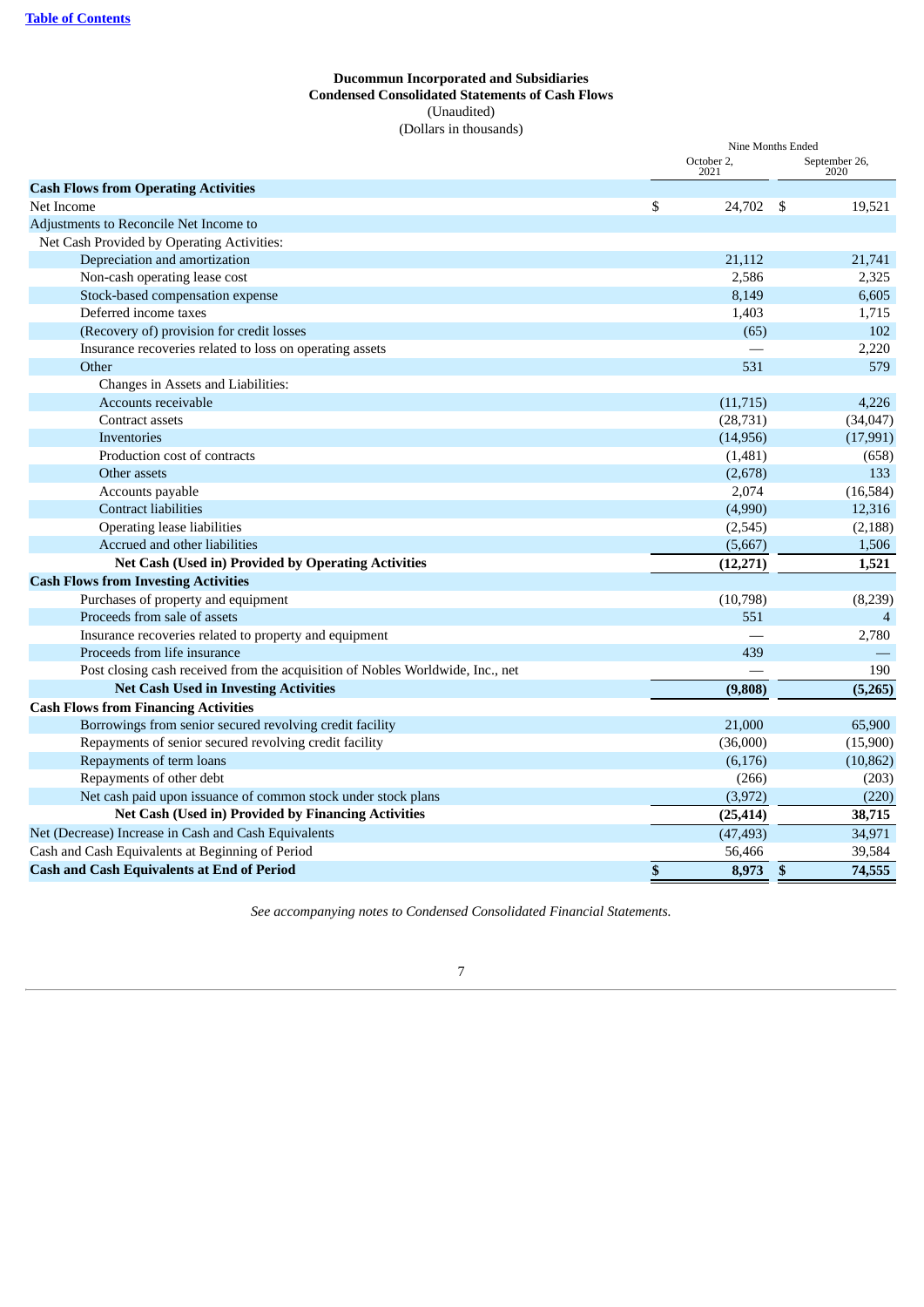## **Ducommun Incorporated and Subsidiaries Notes to Condensed Consolidated Financial Statements (Unaudited)**

#### **Note 1. Summary of Significant Accounting Policies**

#### Description of Business

We are a leading global provider of engineering and manufacturing services for high-performance products and high-cost-of failure applications used primarily in the aerospace and defense ("A&D"), industrial, medical and other industries (collectively, "Industrial"). Our operations are organized into two primary businesses: the Electronic Systems segment ("Electronic Systems") and the Structural Systems segment ("Structural Systems"), each of which is a reportable operating segment. Electronic Systems designs, engineers and manufactures high-reliability electronic and electromechanical products used in worldwide technology-driven markets including A&D and Industrial end-use markets. Electronic Systems' product offerings primarily range from prototype development to complex assemblies. Structural Systems designs, engineers and manufactures large, complex contoured aerostructure components and assemblies and supplies composite and metal bonded structures and assemblies. Structural Systems' products are primarily used on commercial aircraft, military fixed-wing aircraft, and military and commercial rotary-wing aircraft. Both reportable operating segments follow the same accounting principles.

#### Basis of Presentation

The unaudited condensed consolidated financial statements include the accounts of Ducommun Incorporated and its subsidiaries ("Ducommun," the "Company," "we," "us" or "our"), after eliminating intercompany balances and transactions. The December 31, 2020 condensed consolidated balance sheet data was derived from audited financial statements, but does not contain all disclosures required by accounting principles generally accepted in the United States of America ("GAAP").

Our significant accounting policies were described in Part IV, Item 15(a)(1), "Note 1. Summary of Significant Accounting Policies" in our Annual Report on Form 10-K for the year ended December 31, 2020. The financial information included in this Quarterly Report on Form 10-Q should be read in conjunction with our Annual Report on Form 10-K for the year ended December 31, 2020.

In the opinion of management, all adjustments, consisting of recurring accruals, have been made that are necessary to fairly state our condensed consolidated financial position, statements of income, comprehensive income, changes in shareholders' equity, and cash flows in accordance with GAAP for the periods covered by this Quarterly Report on Form 10-Q. The results of operations for the three and nine months ended October 2, 2021 are not necessarily indicative of the results to be expected for the full year ending December 31, 2021.

Our fiscal quarters typically end on the Saturday closest to the end of March, June and September for the first three fiscal quarters of each year, and on December 31 for our fourth fiscal quarter. As a result of using fiscal quarters for the first three quarters combined with leap years, our first and fourth fiscal quarters can range between 12 1/2 weeks to 13 1/2 weeks while the second and third fiscal quarters remain at a constant 13 weeks per fiscal quarter.

Certain reclassifications have been made to prior period amounts to conform to the current year's presentation.

#### Use of Estimates

Certain amounts and disclosures included in the unaudited condensed consolidated financial statements require management to make estimates and judgments that affect the amounts of assets, liabilities (including contract liabilities), revenues and expenses, and related disclosures of contingent assets and liabilities. These estimates are based on historical experience and on various other assumptions that are believed to be reasonable under the circumstances, the results of which form the basis for making judgments about the carrying values of assets and liabilities that are not readily apparent from other sources. Actual results may differ from these estimates.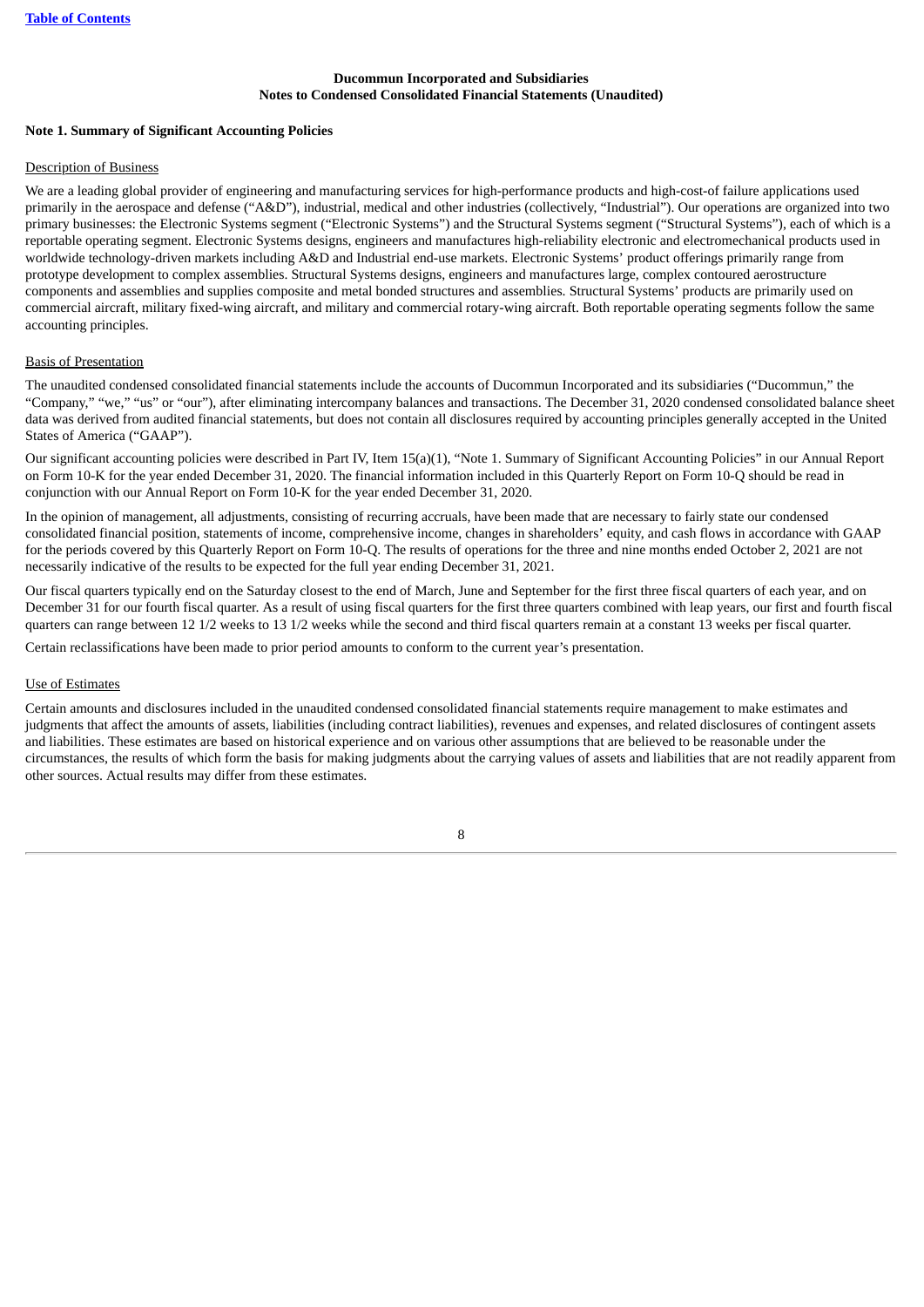## Supplemental Cash Flow Information

|                                              | (Dollars in thousands) |  |                       |  |
|----------------------------------------------|------------------------|--|-----------------------|--|
|                                              | Nine Months Ended      |  |                       |  |
|                                              | October 2,<br>2021     |  | September 26,<br>2020 |  |
| Interest paid                                | 7,672                  |  | 8,825                 |  |
| Taxes paid, net                              | 3,082                  |  | 2,559                 |  |
| Non-cash activities:                         |                        |  |                       |  |
| Purchases of property and equipment not paid | L.698                  |  | 1,059                 |  |

#### Earnings Per Share

Basic earnings per share are computed by dividing income available to common shareholders by the weighted-average number of common shares outstanding in each period. Diluted earnings per share is computed by dividing income available to common shareholders by the weighted-average number of common shares outstanding, plus any potentially dilutive shares that could be issued if exercised or converted into common stock in each period.

The net income and weighted-average common shares outstanding used to compute earnings per share were as follows:

|                                                      |                                                    | (Dollars in thousands,<br>except per share data)<br>Three Months Ended |                       | (Dollars in thousands,<br>except per share data)<br>Nine Months Ended |  |                    |     |                       |
|------------------------------------------------------|----------------------------------------------------|------------------------------------------------------------------------|-----------------------|-----------------------------------------------------------------------|--|--------------------|-----|-----------------------|
|                                                      |                                                    | October 2.<br>2021                                                     | September 26,<br>2020 |                                                                       |  | October 2,<br>2021 |     | September 26,<br>2020 |
|                                                      | Net income                                         | 9,584                                                                  |                       | 6,501                                                                 |  | 24,702             | Жb. | 19,521                |
| Weighted-average number of common shares outstanding |                                                    |                                                                        |                       |                                                                       |  |                    |     |                       |
|                                                      | Basic weighted-average common shares outstanding   | 11,920                                                                 |                       | 11,703                                                                |  | 11,862             |     | 11,660                |
|                                                      | Dilutive potential common shares                   | 322                                                                    |                       | 256                                                                   |  | 386                |     | 226                   |
|                                                      | Diluted weighted-average common shares outstanding | 12.242                                                                 |                       | 11,959                                                                |  | 12,248             |     | 11,886                |
|                                                      | Earnings per share                                 |                                                                        |                       |                                                                       |  |                    |     |                       |
|                                                      | <b>Basic</b>                                       | 0.80                                                                   |                       | 0.56                                                                  |  | 2.08               |     | 1.67                  |
|                                                      | <b>Diluted</b>                                     | 0.78                                                                   |                       | 0.54                                                                  |  | 2.02               |     | 1.64                  |
|                                                      |                                                    |                                                                        |                       |                                                                       |  |                    |     |                       |

Potentially dilutive stock awards, as shown below, were excluded from the computation of diluted earnings per share because their inclusion would have been anti-dilutive. However, these awards may be potentially dilutive common shares in the future.

|                               |                    | (In thousands)        | (In thousands)     |                       |
|-------------------------------|--------------------|-----------------------|--------------------|-----------------------|
|                               |                    | Three Months Ended    | Nine Months Ended  |                       |
|                               | October 2.<br>2021 | September 26,<br>2020 | October 2,<br>2021 | September 26,<br>2020 |
| Stock options and stock units |                    | 341                   |                    | 340                   |

#### Fair Value

Assets and liabilities that are measured, recorded or disclosed at fair value on a recurring basis are categorized using the fair value hierarchy. The fair value hierarchy has three levels based on the reliability of the inputs used to determine the fair value. Level 1, the highest level, refers to the values determined based on quoted prices in active markets for identical assets. Level 2 refers to fair values estimated using significant observable inputs. Level 3, the lowest level, includes fair values estimated using significant unobservable inputs.

We have money market funds and they are included as cash and cash equivalents. We also had interest rate cap hedge agreements for which the fair value of the interest rate cap hedge agreements was determined using pricing models that use observable market inputs as of the balance sheet date, a Level 2 measurement, however, those agreements expired during our second quarter of 2020.

There were no transfers between Level 1, Level 2, or Level 3 financial instruments in the three months ended October 2, 2021.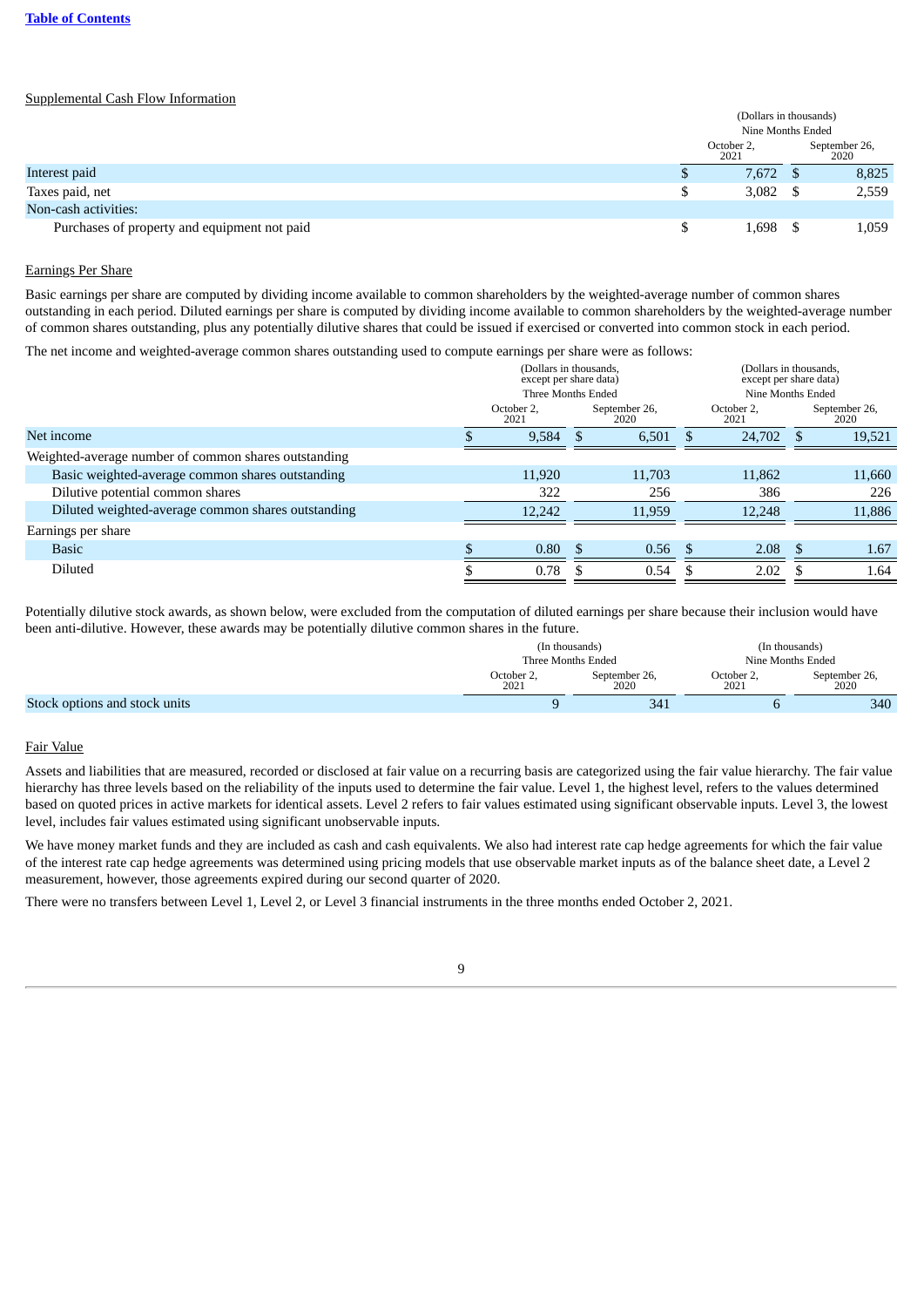### Cash and Cash Equivalents

Cash equivalents consist of highly liquid instruments purchased with original maturities of three months or less. These assets are valued at cost, which approximates fair value, which we classify as Level 1. See Fair Value above.

### Derivative Instruments

We recognize derivative instruments on our condensed consolidated balance sheets at their fair value. On the date that we enter into a derivative contract, we designate the derivative instrument as a fair value hedge, a cash flow hedge, or a derivative instrument that will not be accounted for using hedge accounting methods. As of October 2, 2021, we had no derivative instruments as our cash flow hedges matured in the second quarter of 2020.

## Inventories

Inventories are stated at the lower of cost or net realizable value with cost being determined using a moving average cost basis for raw materials and actual cost for work-in-process and finished goods. The majority of our inventory is charged to cost of sales as raw materials are placed into production. Inventoried costs include raw materials, outside processing, direct labor and allocated overhead, adjusted for any abnormal amounts of idle performance center expense, freight, handling costs, and wasted materials (spoilage) incurred. We assess the inventory carrying value and reduce it, if necessary, to its net realizable value based on customer orders on hand, and internal demand forecasts using management's best estimates given information currently available. The majority of our revenues are recognized over time, however, for revenue contracts where revenue is recognized using the point in time method, inventory is not reduced until it is shipped or transfer of control to the customer has occurred. Our ending inventory consists of raw materials, work-in-process, and finished goods.

## Restructuring Charges

In May 2020, management approved and commenced a restructuring plan in the Structural Systems segment mainly to reduce headcount in response to the impact from the COVID-19 pandemic on commercial aerospace demand outlook. We completed the restructuring plan as of December 31, 2020. We recorded an aggregate total of zero and \$1.1 million for severance and benefits costs which were charged to restructuring charges during the three months ended October 2, 2021 and September 26, 2020, respectively. We recorded an aggregate total of zero and \$1.8 million for severance and benefits costs which were charged to restructuring charges during the nine months ended October 2, 2021 and September 26, 2020, respectively.

### Accumulated Other Comprehensive Loss

Accumulated other comprehensive loss, as reflected on the condensed consolidated balance sheets under the equity section, was comprised of cumulative pension and retirement liability adjustments, net of tax, and change in net unrealized gains and losses on cash flow hedges, net of tax.

### Revenue Recognition

Our customers typically engage us to manufacture products based on designs and specifications provided by the end-use customer. This requires the building of tooling and manufacturing first article inspection products (prototypes) before volume manufacturing. Contracts with our customers generally include a termination for convenience clause.

We have a significant number of contracts that are started and completed within the same year, as well as contracts derived from long-term agreements and programs that can span several years. We recognize revenue under Accounting Standards Codification 606, "Revenue from Contracts with Customers" ("ASC 606"), which utilizes a five-step model.

The definition of a contract for us is typically defined as a customer purchase order as this is when we achieve an enforceable right to payment. The majority of our contracts are firm fixed-price contracts. The deliverables within a customer purchase order are analyzed to determine the number of performance obligations. At times, in order to achieve economies of scale and based on our customer's forecasted demand, we may build in advance of receiving a purchase order from our customer. When that occurs, we would not recognize revenue until we have received the customer purchase order.

A performance obligation is a promise in a contract to transfer a distinct good or service to the customer, and is the unit of account under ASC 606. A contract's transaction price is allocated to each distinct performance obligation and recognized as revenue when, or as, control is transferred and the performance obligation is satisfied. The majority of our contracts have a single performance obligation as the promise to transfer the individual goods or services are highly interrelated or meet the series guidance. For contracts with multiple performance obligations, we allocate the contract transaction price to each performance obligation using our best estimate of the standalone selling price of each distinct good or service in the contract. The primary method used to estimate the standalone selling price is the expected cost plus a margin approach, under which we forecast our expected costs of satisfying a performance obligation and then add an appropriate margin for that distinct good or

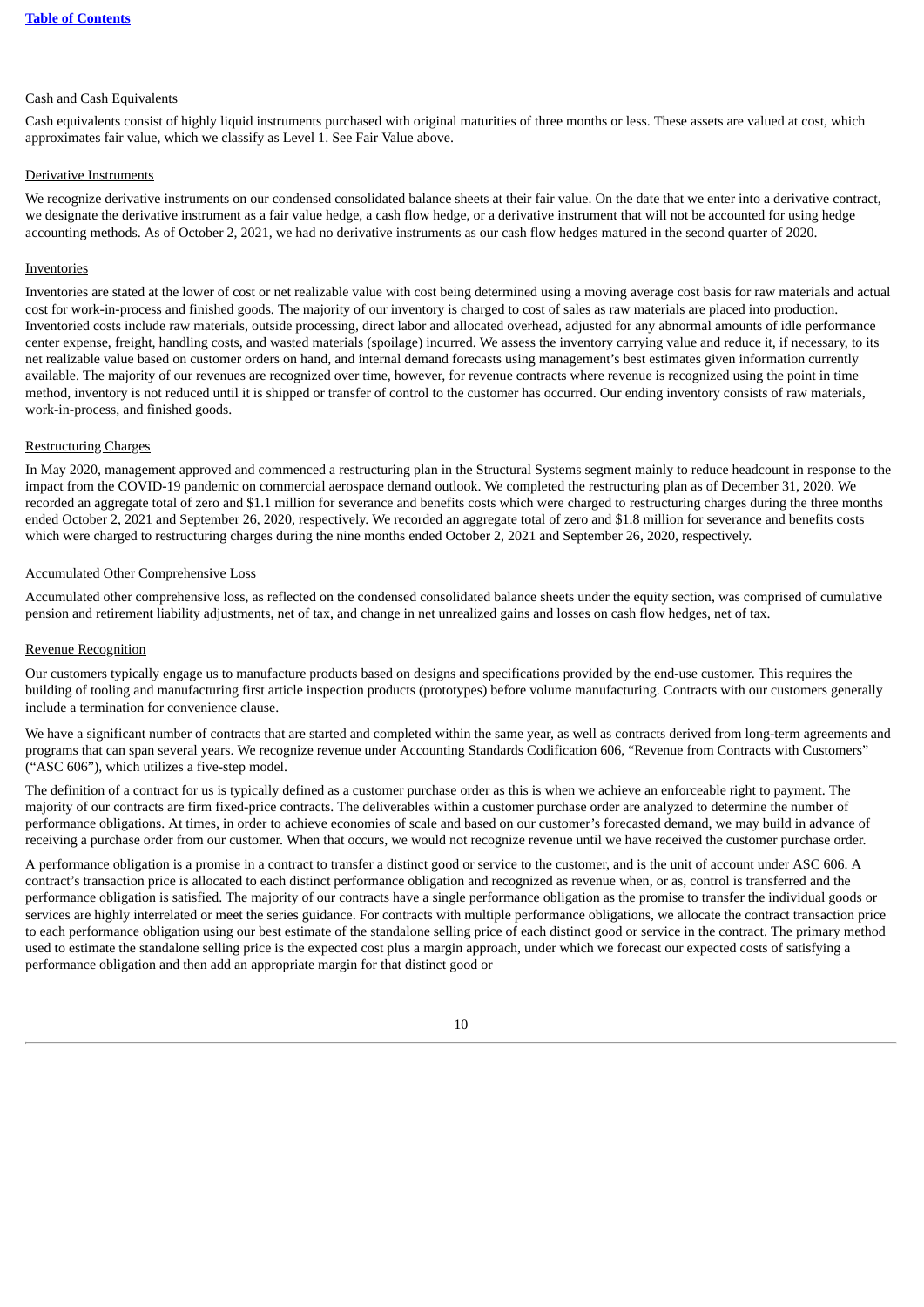#### service.

We manufacture most products to customer specifications and the product cannot be easily modified to satisfy another customer's order. As such, these products are deemed to have no alternative use once the manufacturing process begins. In the event the customer invokes a termination for convenience clause, we would be entitled to costs incurred to date plus a reasonable profit. Contract costs typically include labor, materials, overhead, and when applicable, subcontractor costs. For most of our products, we are building assets with no alternative use and have enforceable right to payment, and thus, we recognize revenue using the over time method.

The majority of our performance obligations are satisfied over time as work progresses. Typically, revenue is recognized over time using an input measure (i.e., costs incurred to date relative to total estimated costs at completion, also known as cost-to-cost plus reasonable profit) to determine progress. Our typical revenue contract is a firm fixed price contract, and the cost of raw materials could make up a significant amount of the total costs incurred. As such, we believe using the total costs incurred input method would be the most appropriate method. While the cost of raw materials could make up a significant amount of the total costs incurred, there is a direct relationship between our inputs and the transfer of control of goods or services to the customer.

Contract estimates are based on various assumptions to project the outcome of future events that can span multiple months or years. These assumptions include labor productivity and availability; the complexity of the work to be performed; the cost and availability of materials; and the performance of subcontractors.

As a significant change in one or more of these estimates could affect the progress completed (and related profitability) on our contracts, we review and update our contract-related estimates on a regular basis. We recognize such adjustments under the cumulative catch-up method. Under this method, the impact of the adjustment is recognized in the period the adjustment is identified. Revenue and profit in future periods of contract performance is recognized using the adjusted estimate.

The impact of adjustments in contract estimates on our operating earnings can be reflected in either operating costs and expenses or revenue.

Net cumulative catch up adjustments on gross profit recorded were not material for both the three and nine months ended October 2, 2021 and September 26, 2020.

Payments under long-term contracts may be received before or after revenue is recognized. When revenue is recognized before we bill our customer, a contract asset is created for the work performed but not yet billed. Similarly, when we receive payment before we ship our products to our customer, a contract liability is created for the advance or progress payment.

We record provisions for the total anticipated losses on contracts, considering total estimated costs to complete the contract compared to total anticipated revenues, in the period in which such losses are identified. The provisions for estimated losses on contracts require us to make certain estimates and assumptions, including those with respect to the future revenue under a contract and the future cost to complete the contract. Our estimate of the future cost to complete a contract may include assumptions as to changes in manufacturing efficiency, operating and material costs, and our ability to resolve claims and assertions with our customers. If any of these or other assumptions and estimates do not materialize in the future, we may be required to adjust the provisions for estimated losses on contracts. The provision for estimated losses on contracts is included as part of contract liabilities on the condensed consolidated balance sheets. As of October 2, 2021 and December 31, 2020, provision for estimated losses on contracts were \$2.2 million and \$2.3 million, respectively.

Production cost of contracts includes non-recurring production costs, such as design and engineering costs, and tooling and other special-purpose machinery necessary to build parts as specified in a contract. Production costs of contracts are recorded to cost of sales using the over time revenue recognition model. We review the value of the production cost of contracts on a quarterly basis to ensure when added to the estimated cost to complete, the value is not greater than the estimated realizable value of the related contracts. As of October 2, 2021 and December 31, 2020, production cost of contracts were \$7.6 million and \$7.0 million, respectively.

## Contract Assets and Contract Liabilities

Contract assets consist of our right to payment for work performed but not yet billed. Contract assets are transferred to accounts receivable when we bill our customers. We bill our customers when we ship the products and meet the shipping terms within the revenue contract. Contract liabilities consist of advance or progress payments received from our customers prior to the time transfer of control occurs plus the estimated losses on contracts.

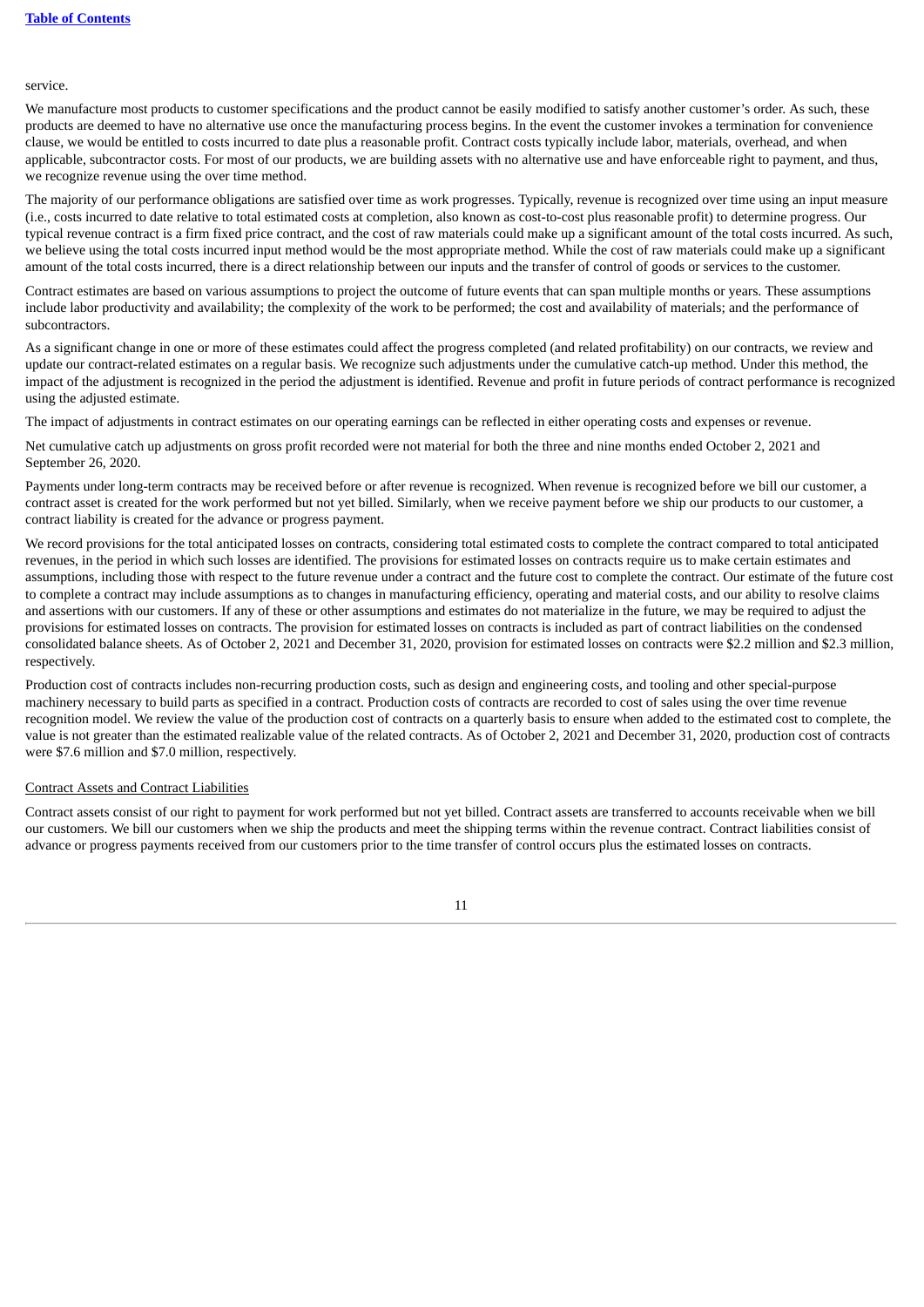Contract assets and contract liabilities from revenue contracts with customers are as follows:

|                        | (Dollars in thousands) |  |                      |  |
|------------------------|------------------------|--|----------------------|--|
|                        | October 2,<br>2021     |  | December 31,<br>2020 |  |
| <b>Contract assets</b> | 182,759                |  | 154,028              |  |
| Contract liabilities   | 23,274                 |  | 28,264               |  |

The increase in our contract assets as of October 2, 2021 compared to December 31, 2020 was primarily due to a net increase of products in work in process in the current period.

The decrease in our contract liabilities as of October 2, 2021 compared to December 31, 2020 was primarily due to a net decrease of advance or progress payments received from our customers in the current period. We recognized \$16.5 million of the contract liabilities as of December 31, 2020 as revenues during the nine months ended October 2, 2021.

Performance obligations are defined as customer placed purchase orders ("POs") with firm fixed price and firm delivery dates. Our remaining performance obligations as of October 2, 2021 totaled \$736.0 million. We anticipate recognizing an estimated 70% of our remaining performance obligations as revenue during the next 12 months with the remaining performance obligations being recognized in the remainder of 2022 and beyond.

#### Revenue by Category

In addition to the revenue categories disclosed above, the following table reflects our revenue disaggregated by major end-use market:

|                                            |     |                   |                                              | (Dollars in thousands)<br>Nine Months Ended |    |         |  |  |
|--------------------------------------------|-----|-------------------|----------------------------------------------|---------------------------------------------|----|---------|--|--|
| September 26,<br>October 2<br>2021<br>2020 |     | October 2<br>2021 |                                              | September 26,<br>2020                       |    |         |  |  |
|                                            |     |                   |                                              |                                             |    |         |  |  |
| \$<br>113,622                              | \$  | 111,058           | \$                                           | 340,757                                     | \$ | 307,479 |  |  |
| 41,150                                     |     | 30,731            |                                              | 114,104                                     |    | 130,948 |  |  |
| 8,455                                      |     | 8,582             |                                              | 25,709                                      |    | 32,728  |  |  |
| 163,227                                    | \$  | 150,371           | \$                                           | 480,570                                     | \$ | 471,155 |  |  |
|                                            |     |                   |                                              |                                             |    |         |  |  |
|                                            |     |                   |                                              |                                             |    |         |  |  |
| \$<br>81,365                               | \$  | 80,209            | \$                                           | 243,853                                     | \$ | 223,692 |  |  |
| 14,901                                     |     | 14,679            |                                              | 37,060                                      |    | 37,120  |  |  |
| 8,455                                      |     | 8,582             |                                              | 25,709                                      |    | 32,728  |  |  |
| 104,721                                    | \$. | 103,470           | \$.                                          | 306,622                                     | \$ | 293,540 |  |  |
|                                            |     |                   |                                              |                                             |    |         |  |  |
|                                            |     |                   |                                              |                                             |    |         |  |  |
| \$<br>32,257                               | \$  | 30,849            | \$                                           | 96,904                                      | \$ | 83,787  |  |  |
| 26,249                                     |     | 16,052            |                                              | 77,044                                      |    | 93,828  |  |  |
| 58,506                                     | \$  | 46,901            | \$                                           | 173,948                                     | S  | 177,615 |  |  |
|                                            |     |                   | (Dollars in thousands)<br>Three Months Ended |                                             |    |         |  |  |

#### Recent Accounting Pronouncements

#### *New Accounting Guidance Adopted in 2021*

In October 2020, the FASB issued ASU 2020-10, "Codification Improvements" ("ASU 2020-10"), which affects a wide variety of Topics in the Accounting Standards Codification ("Codification"). ASU 2020-10, among other things, contains amendments that improve the consistency of the Codification by including all disclosure guidance in the appropriate Disclosure Section (Section 50). Many of the amendments arose as the FASB provided an option to give certain information either on the face of the financial statements or in the notes to financial statements and that option only was included in the Other Presentation Matters Section (Section 45) of the Codification. Those amendments are not expected to change current practice. The new guidance is effective for fiscal years beginning after December 15, 2020, which was our interim period beginning January 1, 2021. The adoption of this standard did not have a material impact on our condensed consolidated financial statements.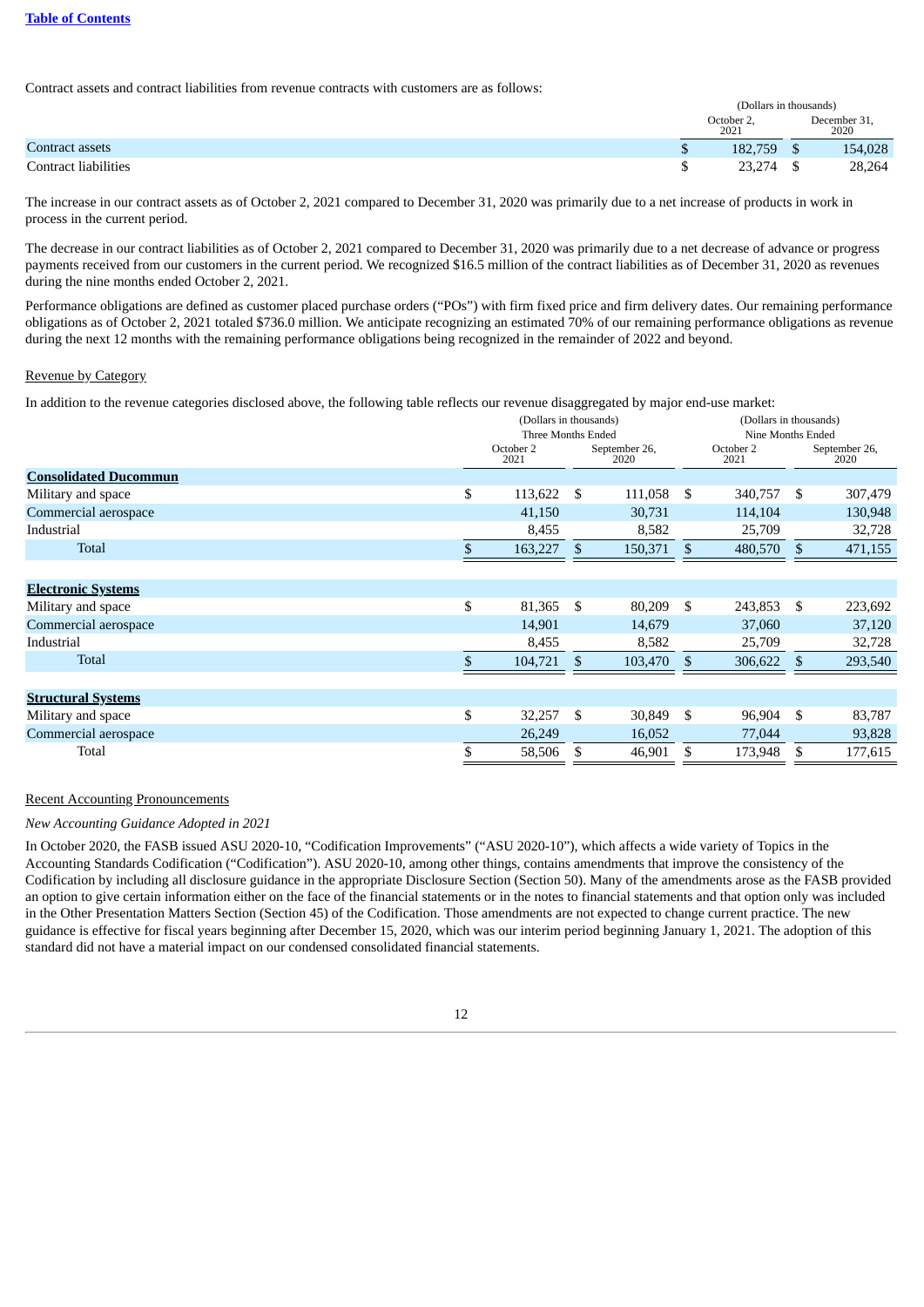In December 2019, the FASB issued ASU 2019-12, "Income Taxes (Topic 740), Simplifying the Accounting for Income Taxes" ("ASU 2019-12"), which removes certain exceptions and provides guidance on various areas of tax accounting. The new guidance is effective for fiscal years beginning after December 15, 2020, including interim periods within those fiscal years, which was our interim period beginning January 1, 2021. The adoption of this standard did not have a material impact on our condensed consolidated financial statements.

In August 2018, the FASB issued ASU 2018-14, "Compensation - Retirement Benefits - Defined Benefit Plans - General (Topic 715-20): Disclosure Framework - Changes to the Disclosure Requirements for Defined Benefit Plans" ("ASU 2018-14"), which removes disclosures that no longer are considered cost-beneficial, clarify the specific requirements of disclosures, and add disclosure requirements identified as relevant. The new guidance is effective for fiscal years beginning after December 15, 2020, including interim periods within those fiscal years, which was our interim period beginning January 1, 2021. The adoption of this standard did not have a material impact on our condensed consolidated financial statements.

#### *Recently Issued Accounting Standards*

In August 2020, the FASB issued ASU 2020-06, "Debt with Conversion and Other Options (Subtopic 470-20) and Derivatives and Hedging - Contracts in Entity's Own Equity (Subtopic 815-40) - Accounting for Convertible Instruments and Contracts in an Entity's Own Equity" ("ASU 2020-06"), which simplifies reporting or provides clarification on various topics, including clarification that an entity should use the weighted-average share count from each quarter when calculating the year-to-date weighted-average share count. The new guidance is effective for fiscal years beginning after December 15, 2021, including interim periods within those fiscal years, which will be our interim period beginning January 1, 2022. Early adoption is permitted. We are evaluating the impact of this standard.

In March 2020, the FASB issued ASU 2020-04, "Reference Rate Reform (Topic 848), Facilitation of the Effects of Reference Rate Reform on Financial Reporting" ("ASU 2020-04"), which provides optional guidance for a limited time for contracts that reference London Interbank Offered Rate ("LIBOR"), to ease the potential burden in accounting for, or recognizing the effects, of reference rate reform on financial reporting as a result of the cessation of LIBOR. The new guidance is effective at any time after March 12, 2020 but no later than December 31, 2022. We are evaluating the impact of this standard.

#### **Note 2. Inventories**

Inventories consisted of the following:

| October 2,<br>2021 |         |  | December 31,<br>2020   |
|--------------------|---------|--|------------------------|
|                    | 122,752 |  | 107,983                |
|                    | 17,312  |  | 15,895                 |
|                    | 4,115   |  | 5,345                  |
|                    | 144,179 |  | 129,223                |
|                    |         |  | (Dollars in thousands) |

(Dollars in thousands)

#### **Note 3. Goodwill**

We perform our annual goodwill impairment test as of the first day of the fourth quarter. If certain factors occur, including significant under performance of our business relative to expected operating results, significant adverse economic and industry trends, significant decline in our market capitalization for an extended period of time relative to net book value, a decision to divest individual businesses within a reporting unit, or a decision to group individual businesses differently, we may be required to perform an interim impairment test prior to the fourth quarter.

We may use either a qualitative or quantitative approach when testing a reporting unit's goodwill for impairment. The qualitative approach for potential impairment analysis is performed to determine whether it is more likely than not that the fair value of a reporting unit is less than its carrying amount.

The quantitative approach for potential impairment analysis is performed by comparing the fair value of a reporting unit to its carrying value, including goodwill. Fair value is estimated by management using a combination of the income approach (which is based on a discounted cash flow model) and market approach. Management's cash flow projections include significant judgments and assumptions, including the amount and timing of expected cash flows, long-term growth rates, and discount rates. The cash flows used in the discounted cash flow model are based on our best estimate of future revenues, gross margins, and adjusted after-tax earnings. If any of these assumptions are incorrect, it will impact the estimated fair value of a reporting unit. The market approach also requires significant management judgment in selecting comparable business acquisitions and the transaction values observed and its related control premiums.

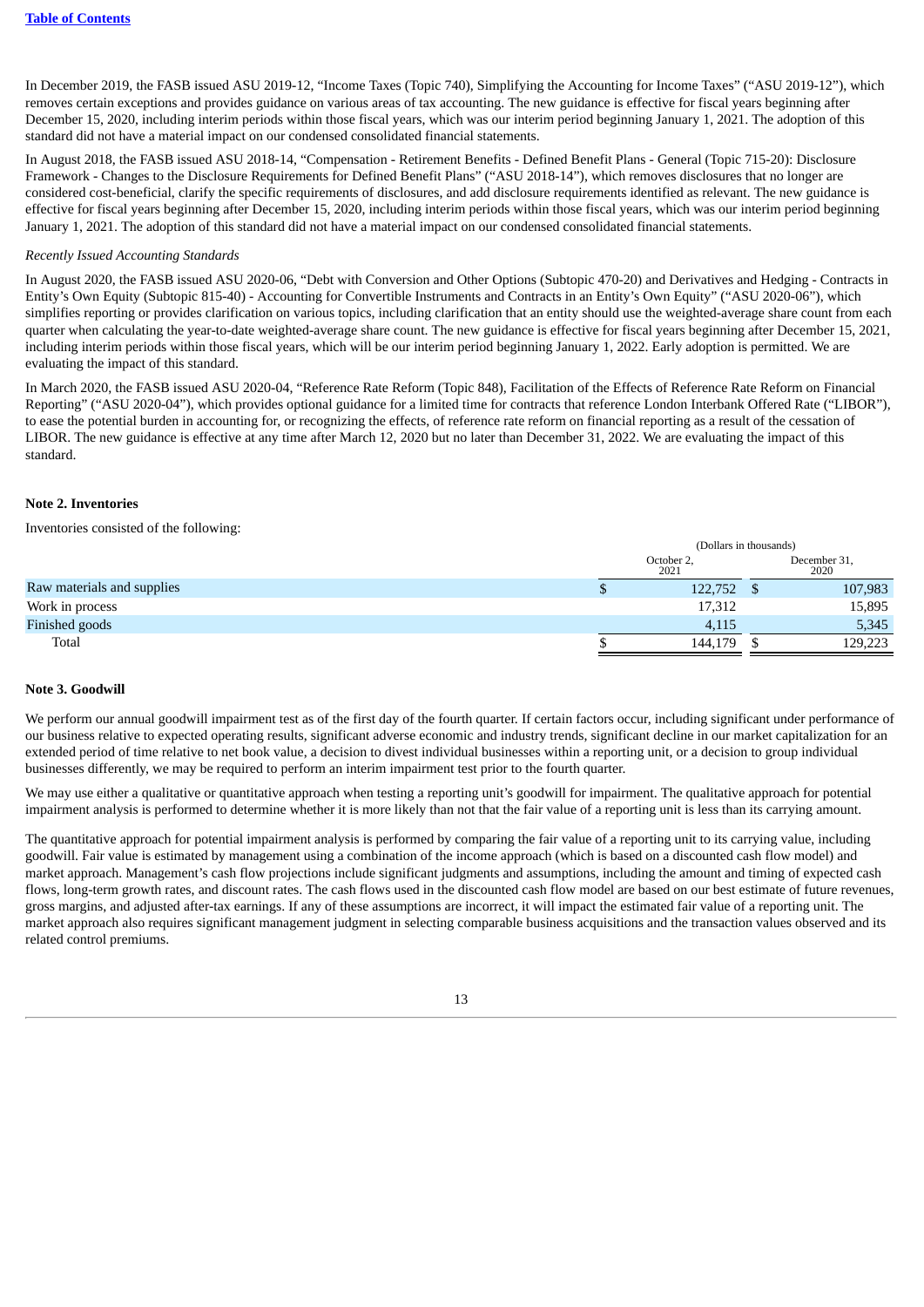For our most recent annual goodwill impairment test of our Electronic Systems reporting unit as of the first day of the fourth quarter of 2020, we used a qualitative assessment and determined it was not more likely than not that the fair value of the reporting unit was less than its carrying amount. For our most recent annual goodwill impairment test of our Structural Systems reporting unit as of the first day of the fourth quarter of 2020, we performed a step one goodwill impairment test where the fair value of our Structural Systems reporting unit exceeded its carrying value by 69% and thus, goodwill was not deemed to be impaired. While our business continues to be negatively impacted during the three and nine months ended October 2, 2021 as a result of the COVID-19 pandemic, no material adverse factors/changes have occurred since the fourth quarter of 2020 that would require us to perform another qualitative assessment. As such, for the third quarter of 2021, it was also not more likely than not that the fair values of the reporting units were less than their carrying amounts and thus, the respective goodwill amounts were not deemed to be impaired.

The carrying amounts of our goodwill were as follows:

|                                 | (Dollars in thousands) |                       |  |                       |  |                          |
|---------------------------------|------------------------|-----------------------|--|-----------------------|--|--------------------------|
|                                 |                        | Electronic<br>Systems |  | Structural<br>Systems |  | Consolidated<br>Ducommun |
| Gross goodwill                  |                        | 199,157               |  | 53,395                |  | 252,552                  |
| Accumulated goodwill impairment |                        | (81,722)              |  |                       |  | (81, 722)                |
| Balance at December 31, 2020    |                        | 117,435               |  | 53,395                |  | 170,830                  |
| Balance at October 2, 2021      |                        | 117,435               |  | 53,395                |  | 170,830                  |
|                                 |                        |                       |  |                       |  |                          |

## **Note 4. Accrued and Other Liabilities**

The components of accrued and other liabilities were as follows:

|                                  |                    | TDOIIdI'S III UIUUSdIIUS J |                      |  |  |
|----------------------------------|--------------------|----------------------------|----------------------|--|--|
|                                  | October 2,<br>2021 |                            | December 31,<br>2020 |  |  |
| Accrued compensation             | 21,715             |                            | 28,432               |  |  |
| Accrued income tax and sales tax | 453                |                            | 80                   |  |  |
| Other                            | 13,126             |                            | 12,014               |  |  |
| Total                            | 35.294             |                            | 40,526               |  |  |
|                                  |                    |                            |                      |  |  |

(Dollars in thousands)

## **Note 5. Long-Term Debt**

Long-term debt and the current period interest rates were as follows:

|                                                                | (Dollars in thousands) |     |                      |
|----------------------------------------------------------------|------------------------|-----|----------------------|
|                                                                | October 2.<br>2021     |     | December 31,<br>2020 |
| Term loans                                                     | 289,462                | \$. | 295,638              |
| Revolving credit facility                                      | 10,000                 |     | 25,000               |
| Total debt                                                     | 299,462                |     | 320,638              |
| Less current portion                                           | (7,000)                |     | (7,000)              |
| Total long-term debt, less current portion                     | 292,462                |     | 313,638              |
| Less debt issuance costs - term loans                          | (1,424)                |     | (1,716)              |
| Total long-term debt, net of debt issuance costs - term loans  | 291,038                |     | 311,922              |
| Debt issuance costs - revolving credit facility <sup>(1)</sup> | 1,231                  |     | 1,515                |
| Weighted-average interest rate                                 | 3.24%                  |     | 3.59%                |

(1) Included as part of other assets.

In December 2019, we completed the refinancing of a portion of our existing debt by entering into a new revolving credit facility ("2019 Revolving Credit Facility") to replace the then existing revolving credit facility that was entered into in November 2018 ("2018 Revolving Credit Facility") and entered into a new term loan ("2019 Term Loan"). The 2019 Revolving Credit Facility is a \$100.0 million senior secured revolving credit facility that matures on December 20, 2024 replacing the \$100.0 million 2018 Revolving Credit Facility that would have matured on November 21, 2023. The 2019 Term Loan is a \$140.0 million senior secured term loan that matures on December 20, 2024. We also have an existing \$240.0 million senior secured term loan that was entered into in November 2018 that matures on November 21, 2025 ("2018 Term Loan"). The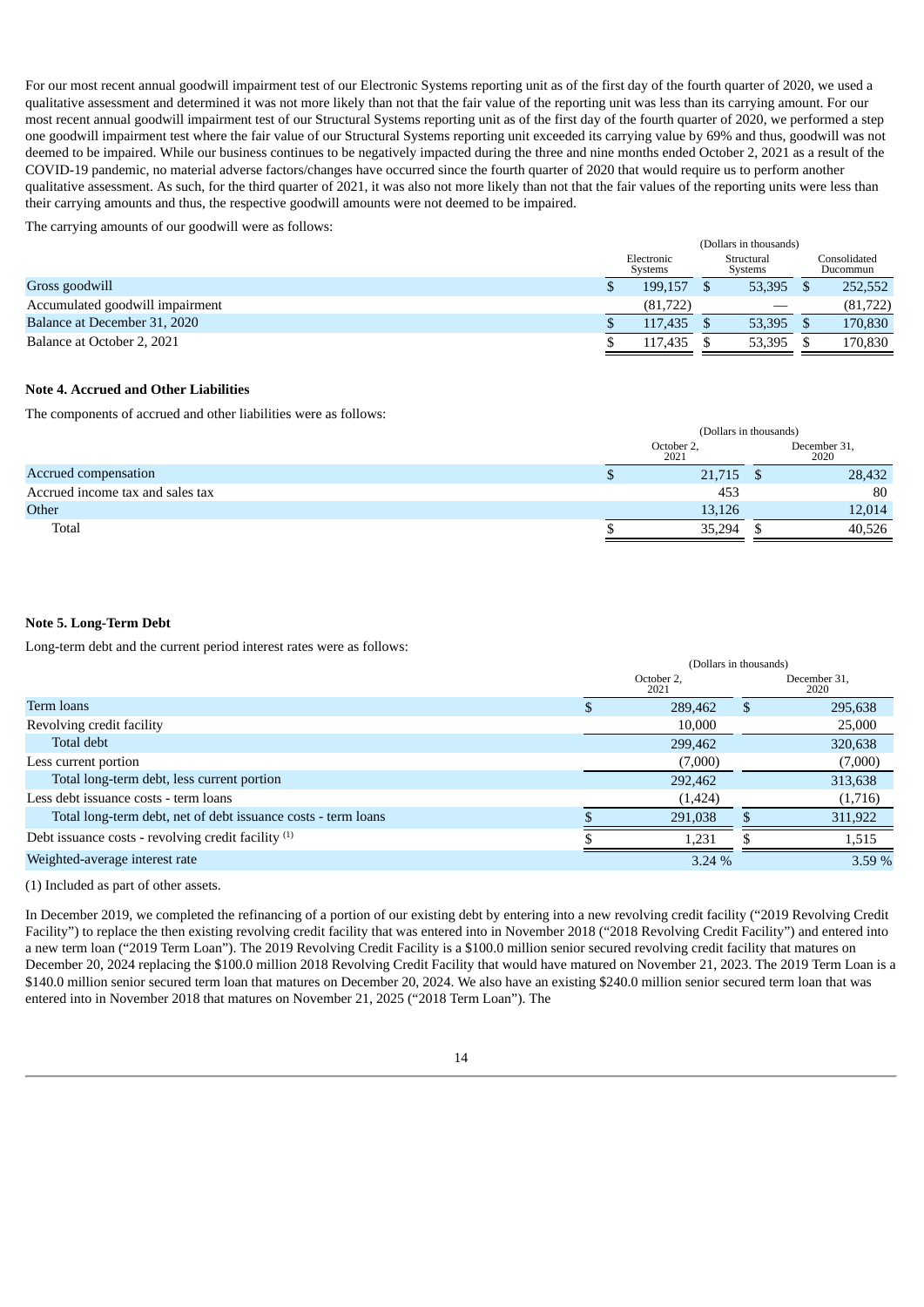original amounts available under the 2019 Revolving Credit Facility, 2019 Term Loan, and 2018 Term Loan (collectively, the "Credit Facilities") in aggregate, totaled \$480.0 million.

The 2019 Term Loan bears interest, at our option, at a rate equal to either (i) the Eurodollar Rate (defined as the London Interbank Offered Rate ["LIBOR"]) plus an applicable margin ranging from 1.50% to 2.50% per year or (ii) the Base Rate (defined as the highest of [a] Federal Funds Rate plus 0.50%, [b] Bank of America's prime rate, and [c] the Eurodollar Rate plus 1.00%) plus an applicable margin ranging from 0.50% to 1.50% per year, in each case based upon the consolidated total net adjusted leverage ratio, typically payable quarterly. In addition, the 2019 Term Loan requires installment payments of 1.25% of the original outstanding principal balance of the 2019 Term Loan amount on a quarterly basis, on the last day of the calendar quarter. For the three and nine months ended October 2, 2021, we made the required quarterly payments totaling \$1.8 million and \$5.3 million, respectively.

The 2019 Revolving Credit Facility bears interest, at our option, at a rate equal to either (i) the Eurodollar Rate (defined as LIBOR) plus an applicable margin ranging from 1.50% to 2.50% per year or (ii) the Base Rate (defined as the highest of [a] Federal Funds Rate plus 0.50%, [b] Bank of America's prime rate, and [c] the Eurodollar Rate plus 1.00%) plus an applicable margin ranging from 0.50% to 1.50% per year, in each case based upon the consolidated total net adjusted leverage ratio, typically payable quarterly. The undrawn portion of the commitment of the 2019 Revolving Credit Facility is subject to a commitment fee ranging from 0.175% to 0.275%, based upon the consolidated total net adjusted leverage ratio. However, the 2019 Revolving Credit Facility does not require any principal installment payments.

The 2018 Term Loan bears interest, at our option, at a rate equal to either (i) the Eurodollar Rate (defined as LIBOR plus an applicable margin ranging from 3.75% to 4.00% per year or (ii) the Base Rate (defined as the highest of [a] Federal Funds Rate plus 0.50%, [b] Bank of America's prime rate, and [c] the Eurodollar Rate plus 1.00%) plus an applicable margin ranging from 3.75% to 4.00% per year, in each case based upon the consolidated total net adjusted leverage ratio, typically payable quarterly. In addition, the 2018 Term Loan required installment payments of 0.25% of the outstanding principal balance of the 2018 Term Loan amount on a quarterly basis.

Further, under the Credit Facilities, if we exceed the annual excess cash flow threshold, we are required to make an annual additional principal payment based on the consolidated adjusted leverage ratio. The annual mandatory excess cash flow payment is based on (i) 50% of the excess cash flow amount if the adjusted leverage ratio is greater than 3.25 to 1.0, (ii) 25% of the excess cash flow amount if the adjusted leverage ratio is less than or equal to 3.25 to 1.0 but greater than 2.50 to 1.0, and (iii) zero percent of the excess cash flow amount if the consolidated adjusted leverage ratio is less than or equal to 2.50 to 1.0. During the first quarter of 2021, we made the required 2020 annual excess cash flow payment of \$0.9 million. As of October 2, 2021, we were in compliance with all covenants required under the Credit Facilities.

During the three and nine months ended October 2, 2021, we made net voluntary prepayments totaling \$5.0 million and \$15.0 million, respectively, on the 2019 Revolving Credit Facility.

In conjunction with entering into the 2019 Revolving Credit Facility and the 2019 Term Loan, we drew down the entire \$140.0 million on the 2019 Term Loan and used those proceeds to pay off and close the 2018 Revolving Credit Facility of \$58.5 million, paid down a portion of the 2018 Term Loan of \$56.0 million, paid the accrued interest associated with the amounts being paid down on the 2018 Revolving Credit Facility and 2018 Term Loan, paid the fees related to this transaction, and the remainder available for general corporate purposes. The \$56.0 million pay down on the 2018 Term Loan paid all the required quarterly installment payments on the 2018 Term Loan until maturity.

The 2019 Term Loan and 2018 Term Loan were considered a modification of debt and thus, no gain or loss was recorded. Instead, the new fees paid to the lenders of \$0.6 million were capitalized and are being amortized over the life of the 2019 Term Loan. The remaining debt issuance costs related to the 2018 Term Loan of \$1.5 million as of the modification date will continue to be amortized over its remaining life.

The 2019 Revolving Credit Facility that replaced the 2018 Revolving Credit Facility was considered an extinguishment of debt except for the portion related to the creditors that were part of both the 2019 Revolving Credit Facility and the 2018 Revolving Credit Facility and in which case, it was considered a modification of debt. As a result, we expensed the portion of the unamortized debt issuance costs related to the 2018 Revolving Credit Facility that was considered an extinguishment of debt of \$0.5 million. In addition, the new fees paid to the lenders of \$0.5 million as part of the 2019 Revolving Credit Facility were capitalized and are being amortized over its remaining life. Further, the remaining debt issuance costs related to the 2018 Revolving Credit Facility of \$1.1 million as of the modification date will also be amortized over its remaining life.

As of October 2, 2021, we had \$89.8 million of unused borrowing capacity under the 2019 Revolving Credit Facility, after deducting \$0.2 million for standby letters of credit.

The Credit Facilities were entered into by us ("Parent Company") and guaranteed by all of our domestic subsidiaries, other than two subsidiaries that were considered minor ("Subsidiary Guarantors"). The Subsidiary Guarantors jointly and severally

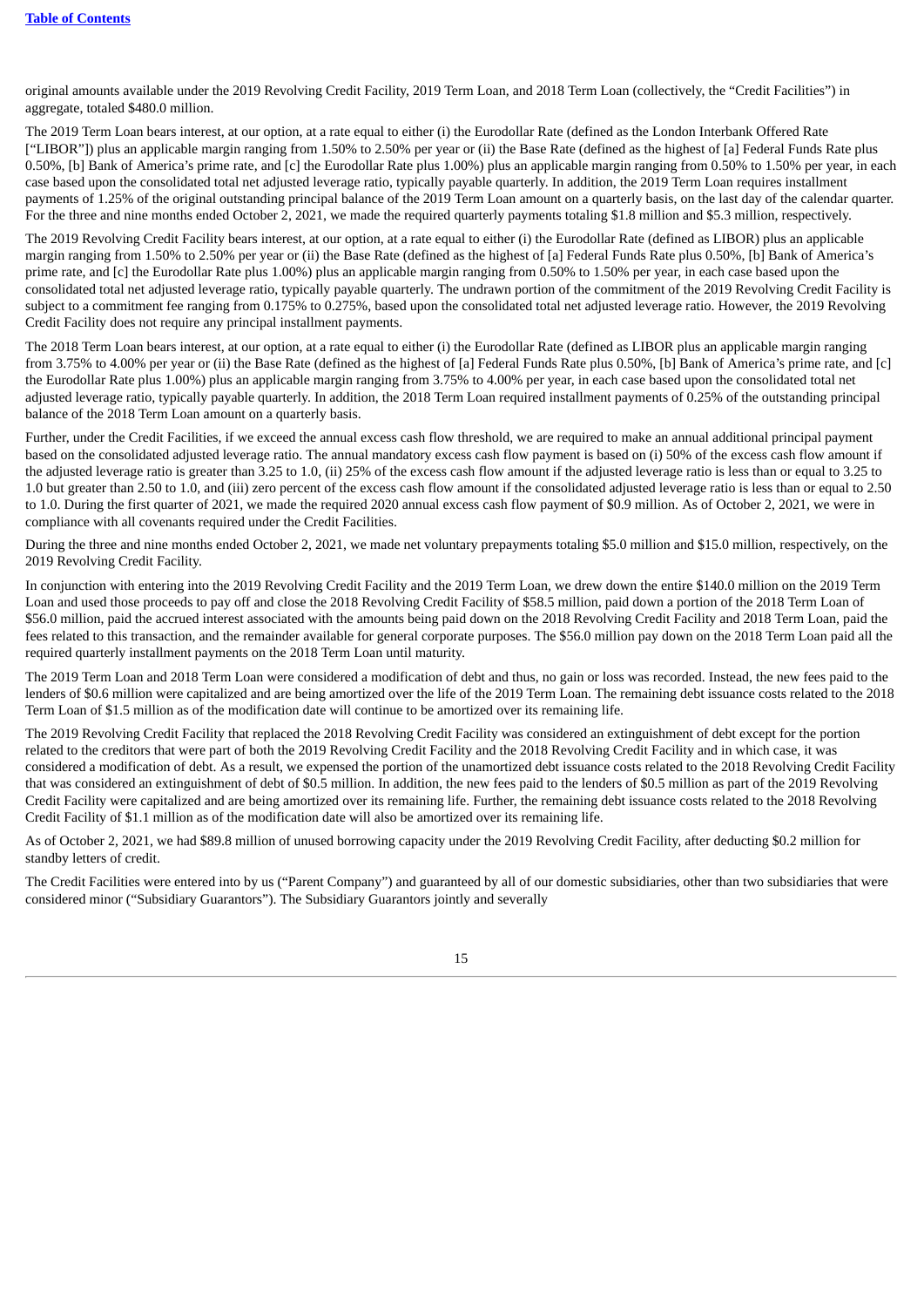guarantee the Credit Facilities. The Parent Company has no independent assets or operations and therefore, no consolidating financial information for the Parent Company and its subsidiaries are presented.

In October 2015, we entered into interest rate cap hedges designated as cash flow hedges with a portion of these interest rate cap hedges maturing on a quarterly basis, and a final quarterly maturity date of June 2020, in aggregate, totaling \$135.0 million of our debt. We paid a total of \$1.0 million in connection with entering into the interest rate cap hedges. The interest rate cap hedges matured during our second quarter of 2020 and as such, all remaining amounts related to the interest rate cap hedges were fully amortized and unrealized gains and losses recorded in accumulated other comprehensive income were also realized at that time.

#### **Note 6. Indemnifications**

We have made guarantees and indemnities under which we may be required to make payments to a guaranteed or indemnified party, in relation to certain transactions, including revenue transactions in the ordinary course of business. In connection with certain performance center leases, we have indemnified our lessors for certain claims arising from the performance center or the lease. We indemnify our directors and officers to the maximum extent permitted under the laws of the State of Delaware.

However, we have a directors and officers insurance policy that may reduce our exposure in certain circumstances and may enable us to recover a portion of future amounts that may be payable, if any. The duration of the guarantees and indemnities varies and, in many cases is indefinite but subject to statute of limitations. The majority of guarantees and indemnities do not provide any limitations of the maximum potential future payments we could be obligated to make. Historically, payments related to these guarantees and indemnities have been immaterial. We estimate the fair value of our indemnification obligations as insignificant based on this history and insurance coverage and have, therefore, not recorded any liability for these guarantees and indemnities in the accompanying condensed consolidated balance sheets.

#### **Note 7. Income Taxes**

The provision for income taxes is determined using an estimated annual effective tax rate, which is generally less than the U.S. Federal statutory rate, primarily due to research and development ("R&D") tax credits. Our effective tax rate may be subject to fluctuations during the year as new information is obtained, which may affect the assumptions used to estimate the annual effective tax rate, including factors such as expected utilization of R&D tax credits, valuation allowances against deferred tax assets, recognition or derecognition of tax benefits related to uncertain tax positions, and changes in or the interpretation of tax laws in jurisdictions where we conduct business. Also, excess tax benefits and tax detriments related to our equity compensation recognized in the condensed consolidated income statement could result in fluctuations in our effective tax rate period-over-period depending on the volatility of our stock price, number of restricted or performance stock units that vests, and stock options exercised during the period. We recognize deferred tax assets and liabilities, using enacted tax rates, for temporary differences between the financial reporting basis and the tax basis of our assets and liabilities along with net operating loss and tax credit carryovers.

We record a valuation allowance against our deferred tax assets to reduce the net carrying value to an amount that we believe is more likely than not to be realized. When we establish or reduce our valuation allowances against our deferred tax assets, the provision for income taxes will increase or decrease, respectively, in the period when that determination is made.

We recorded income tax expense of \$1.2 million for the three months ended October 2, 2021 compared to \$0.8 million for the three months ended September 26, 2020. The increase in income tax expense for the third quarter of 2021 compared to the third quarter of 2020 was primarily due to higher pre-tax income for the third quarter of 2021 compared to the third quarter of 2020. The increase in income tax expense was partially offset by higher income tax benefits recognized in the third quarter of 2021 related to the U.S. Federal research and development tax credit.

We recorded income tax expense of \$4.1 million for the nine months ended October 2, 2021, compared to \$3.4 million for the nine months ended September 26, 2020. The increase in income tax expense for the first nine months of 2021 compared to the first nine months of 2020 was primarily due to higher pre-tax income for the first nine months of 2021 compared to the first nine months of 2020. The increase in income tax expense was partially offset by higher income tax benefits related to the U.S. Federal research and development tax credit and higher discrete income tax benefits related to net tax windfalls from stock-based compensation.

On March 11, 2021, the U.S. enacted the American Rescue Plan Act of 2021 ("Rescue Plan") aimed at mitigating the continuing effects of the COVID-19 pandemic. We considered the provisions of the Rescue Plan and determined they do not have a material impact on our income taxes.

Our total amount of unrecognized tax benefits was \$4.5 million and \$4.1 million as of October 2, 2021 and December 31, 2020, respectively. If recognized, \$2.8 million would affect the effective tax rate. We record interest and penalty charges, if any, related to uncertain tax positions as a component of tax expense and unrecognized tax benefits. The amounts accrued for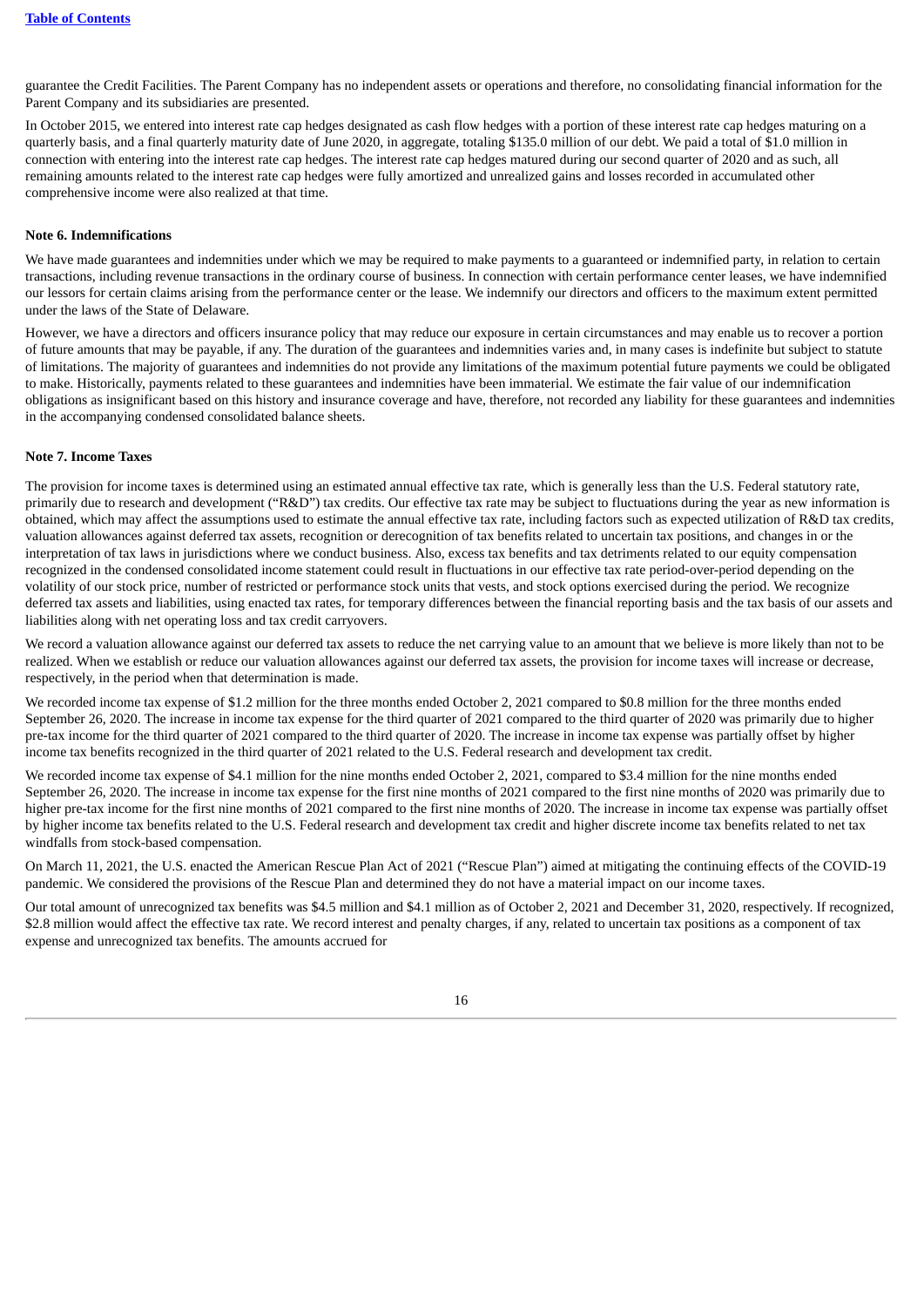interest and penalty charges as of October 2, 2021 and December 31, 2020 were not significant. We do not expect the total amount of unrecognized tax benefits to increase or decrease by a material amount in the next twelve months.

We file U.S. Federal and state income tax returns. We are subject to examination by the Internal Revenue Service ("IRS") for tax years after 2016 and by state taxing authorities for tax years after 2015. While we are no longer subject to examination prior to those periods, carryforwards generated prior to those periods may still be adjusted upon examination by the IRS or state taxing authorities if they either have been or will be used in a subsequent period. We believe we have adequately accrued for tax deficiencies or reductions in tax benefits, if any, that could result from the examination and all open audit years.

#### **Note 8. Commitments and Contingencies**

In December 2020, a representative action under California's Private Attorneys General Act was filed against us in the Superior Court of California, County of San Bernardino. We received service of process of this complaint on January 28, 2021. The complaint alleges violations of California's wage and hour laws relating to our current and former employees and seeks attorney's fees and penalties. We believe these claims are baseless, are without merit and intend to vigorously defend against them. We do not currently have enough information to make a reasonable estimate as to the likelihood or amount of loss, or a range of reasonably possible losses as a result of this claim, so there has been no related accrual for estimated liability recorded as of October 2, 2021.

Structural Systems has been directed by California environmental agencies to investigate and take corrective action for groundwater contamination at our facilities located in El Mirage and Monrovia, California. Based on currently available information, we have established an accrual for its estimated liability for such investigation and corrective action of \$1.5 million at both October 2, 2021 and December 31, 2020, which is reflected in other long-term liabilities on our condensed consolidated balance sheets.

Structural Systems also faces liability as a potentially responsible party for hazardous waste disposed at landfills located in Casmalia and West Covina, California. Structural Systems and other companies and government entities have entered into consent decrees with respect to these landfills with the United States Environmental Protection Agency and/or California environmental agencies under which certain investigation, remediation and maintenance activities are being performed. Based on currently available information, we preliminarily estimate that the range of our future liabilities in connection with the landfill located in West Covina, California is between \$0.4 million and \$3.1 million. We have established an accrual for the estimated liability in connection with the West Covina landfill of \$0.4 million as of both October 2, 2021 and December 31, 2020, which is reflected in other long-term liabilities on our condensed consolidated balance sheets. Our ultimate liability in connection with these matters will depend upon a number of factors, including changes in existing laws and regulations, the design and cost of construction, operation and maintenance activities, and the allocation of liability among potentially responsible parties.

In June 2020, a fire severely damaged our performance center in Guaymas, Mexico, which is part of our Structural Systems segment. There were no injuries, however, property and equipment, inventories, and tooling in this leased facility were damaged. Our Guaymas performance center is comprised of two buildings with an aggregate total of 62,000 square feet. The loss of production from the Guaymas performance center is being absorbed by our other existing performance centers. A neighboring, non-related manufacturing facility, also suffered fire damage during the same time as the fire that severely damaged our Guaymas performance center. The cause of the fire is still undetermined and as such, there is no amount of loss that is probable and reasonably estimable at this time.

Our insurance covers damage to the facility, equipment, unfinished inventory, and other assets at replacement cost, finished goods inventory at selling price, as well as business interruption, third party property damage, and recovery related expenses caused by the fire, less our per claim deductible. The anticipated insurance recoveries related to losses and incremental costs incurred are recognized when receipt is probable. The anticipated insurance recoveries in excess of net book value of the damaged operating assets and business interruption will not be recorded until all contingencies related to our claim have been resolved. During the year ended December 31, 2020, \$0.8 million of revenue and \$0.5 million of related cost of sales were reversed for revenue previously recognized using the over time method as the revenue recognition process for these items were deemed to be interrupted as a result of these inventory items being damaged. Also during the year ended December 31, 2020, we wrote off property and equipment and tooling with an aggregate total net book value of \$7.1 million and inventory on hand of \$3.4 million that were damaged by the fire. The related anticipated insurance recoveries were also presented within the same financial statement line item in the condensed consolidated statements of income resulting in no net impact, with the anticipated insurance recoveries receivable included as part of other current assets on the condensed consolidated balance sheets. As of October 2, 2021, \$13.5 million of general insurance recoveries have been received to date. The timing of and the remaining amounts of insurance recoveries, including for business interruption, are not known at this time.

In the normal course of business, Ducommun and its subsidiaries are defendants in certain other litigation, claims and inquiries,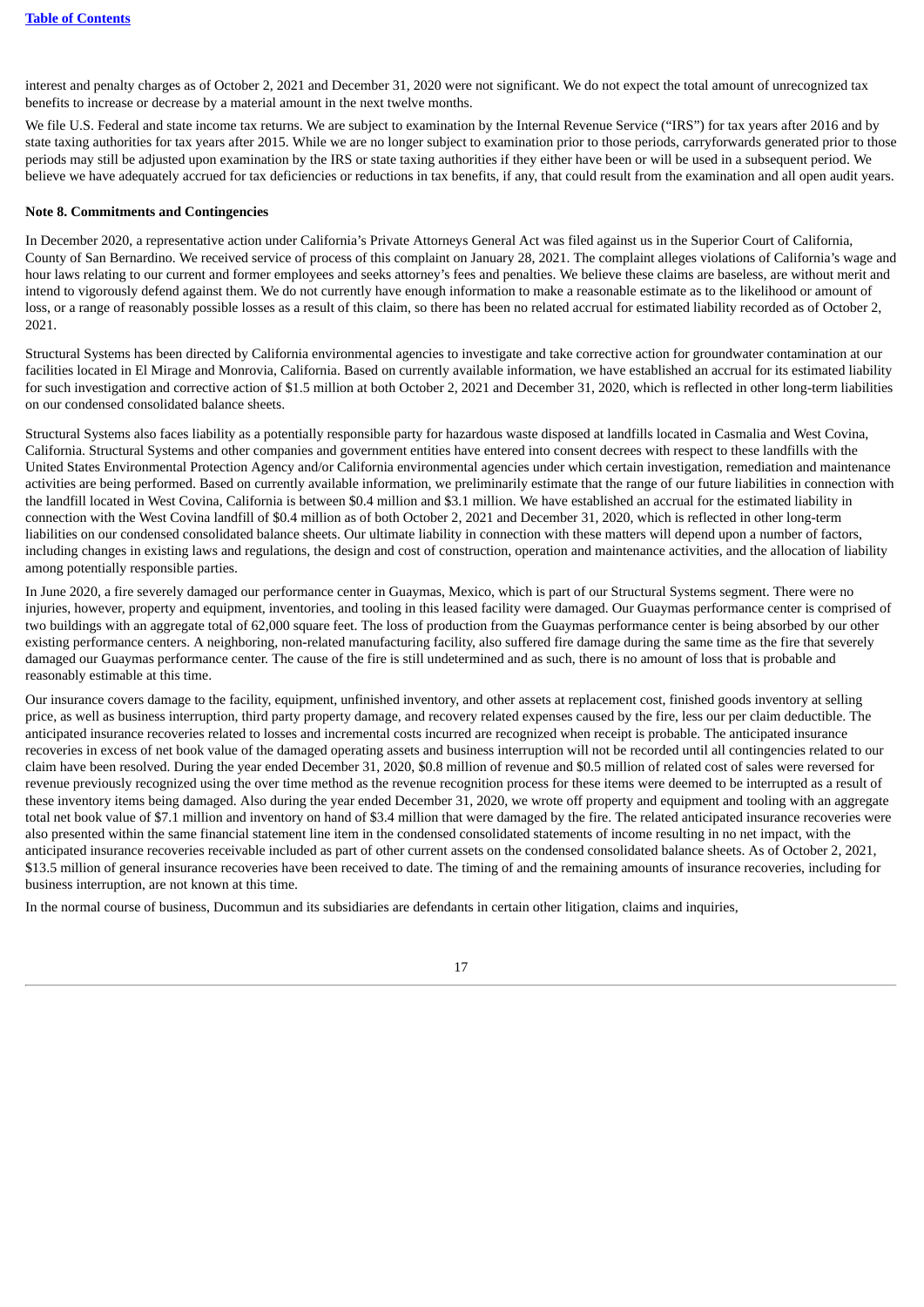including matters relating to environmental laws. In addition, Ducommun makes various commitments and incurs contingent liabilities in the ordinary course of business. While it is not feasible to predict the outcome of these matters, Ducommun does not presently expect that any sum it may be required to pay in connection with these matters would have a material adverse effect on its condensed consolidated financial position, results of operations or cash flows.

#### **Note 9. Business Segment Information**

We supply products and services primarily to the aerospace and defense industries. Our subsidiaries are organized into two strategic businesses, Electronic Systems and Structural Systems, each of which is a reportable operating segment.

Financial information by reportable operating segment was as follows:

|                                                              | (Dollars in thousands)<br>Three Months Ended |     |                       |                    | (Dollars in thousands)<br>Nine Months Ended |     |                       |  |
|--------------------------------------------------------------|----------------------------------------------|-----|-----------------------|--------------------|---------------------------------------------|-----|-----------------------|--|
|                                                              | October 2.<br>2021                           |     | September 26,<br>2020 |                    | October 2,<br>2021                          |     | September 26,<br>2020 |  |
| <b>Net Revenues</b>                                          |                                              |     |                       |                    |                                             |     |                       |  |
| <b>Electronic Systems</b>                                    | \$<br>104,721                                | \$. | 103,470               | \$                 | 306,622                                     | \$. | 293,540               |  |
| <b>Structural Systems</b>                                    | 58,506                                       |     | 46,901                |                    | 173,948                                     |     | 177,615               |  |
| <b>Total Net Revenues</b>                                    | 163,227                                      | \$  | 150,371               | \$                 | 480,570                                     | \$  | 471,155               |  |
| <b>Segment Operating Income</b>                              |                                              |     |                       |                    |                                             |     |                       |  |
| <b>Electronic Systems</b>                                    | \$<br>15,319                                 | \$  | 14,867                | -S                 | 42,185                                      | \$  | 40,427                |  |
| <b>Structural Systems</b>                                    | 4,457                                        |     | 1,769                 |                    | 15,177                                      |     | 13,373                |  |
|                                                              | 19,776                                       |     | 16,636                |                    | 57,362                                      |     | 53,800                |  |
| Corporate General and Administrative Expenses <sup>(1)</sup> | (6, 413)                                     |     | (6,371)               |                    | (20, 297)                                   |     | (19, 884)             |  |
| <b>Operating Income</b>                                      | 13,363                                       | \$  | 10,265                | \$                 | 37,065                                      | S.  | 33,916                |  |
| <b>Depreciation and Amortization Expenses</b>                |                                              |     |                       |                    |                                             |     |                       |  |
| <b>Electronic Systems</b>                                    | \$<br>3,547                                  | \$  | 3,492                 | S                  | 10,396                                      | S   | 10,591                |  |
| <b>Structural Systems</b>                                    | 3,599                                        |     | 3,528                 |                    | 10,540                                      |     | 10,956                |  |
| Corporate Administration                                     | 58                                           |     | 58                    |                    | 176                                         |     | 194                   |  |
| <b>Total Depreciation and Amortization Expenses</b>          | \$<br>7,204                                  | \$  | 7,078                 | \$                 | 21,112                                      | \$  | 21,741                |  |
| Capital Expenditures                                         |                                              |     |                       |                    |                                             |     |                       |  |
| <b>Electronic Systems</b>                                    | \$<br>1,964                                  | -\$ | 586                   | $\mathbf{\hat{S}}$ | 3,865                                       | -\$ | 3,518                 |  |
| <b>Structural Systems</b>                                    | 1,598                                        |     | 1,796                 |                    | 6,154                                       |     | 4,400                 |  |
| <b>Corporate Administration</b>                              |                                              |     |                       |                    |                                             |     |                       |  |
| <b>Total Capital Expenditures</b>                            | 3,562                                        | S   | 2,382                 | S                  | 10,019                                      | \$  | 7,918                 |  |

(1) Includes costs not allocated to either the Electronic Systems or Structural Systems operating segments.

Segment assets include assets directly identifiable to or allocated to each segment. Our segment assets are as follows:

|                                         | (Dollars in thousands) |                      |
|-----------------------------------------|------------------------|----------------------|
|                                         | October 2,<br>2021     | December 31,<br>2020 |
| <b>Total Assets</b>                     |                        |                      |
| <b>Electronic Systems</b>               | 496,616 \$             | 448,606              |
| <b>Structural Systems</b>               | 325,165                | 325,604              |
| Corporate Administration <sup>(1)</sup> | 16,002                 | 63,137               |
| <b>Total Assets</b>                     | 837,783                | 837,347              |
| Goodwill and Intangibles                |                        |                      |
| <b>Electronic Systems</b>               | \$<br>194,111 \$       | 201,077              |
| <b>Structural Systems</b>               | 91,703                 | 94,497               |
| <b>Total Goodwill and Intangibles</b>   | 285,814                | 295,574              |

<span id="page-17-0"></span>(1) Includes assets not specifically identified to or allocated to either the Electronic Systems or Structural Systems operating segments, including cash and cash equivalents.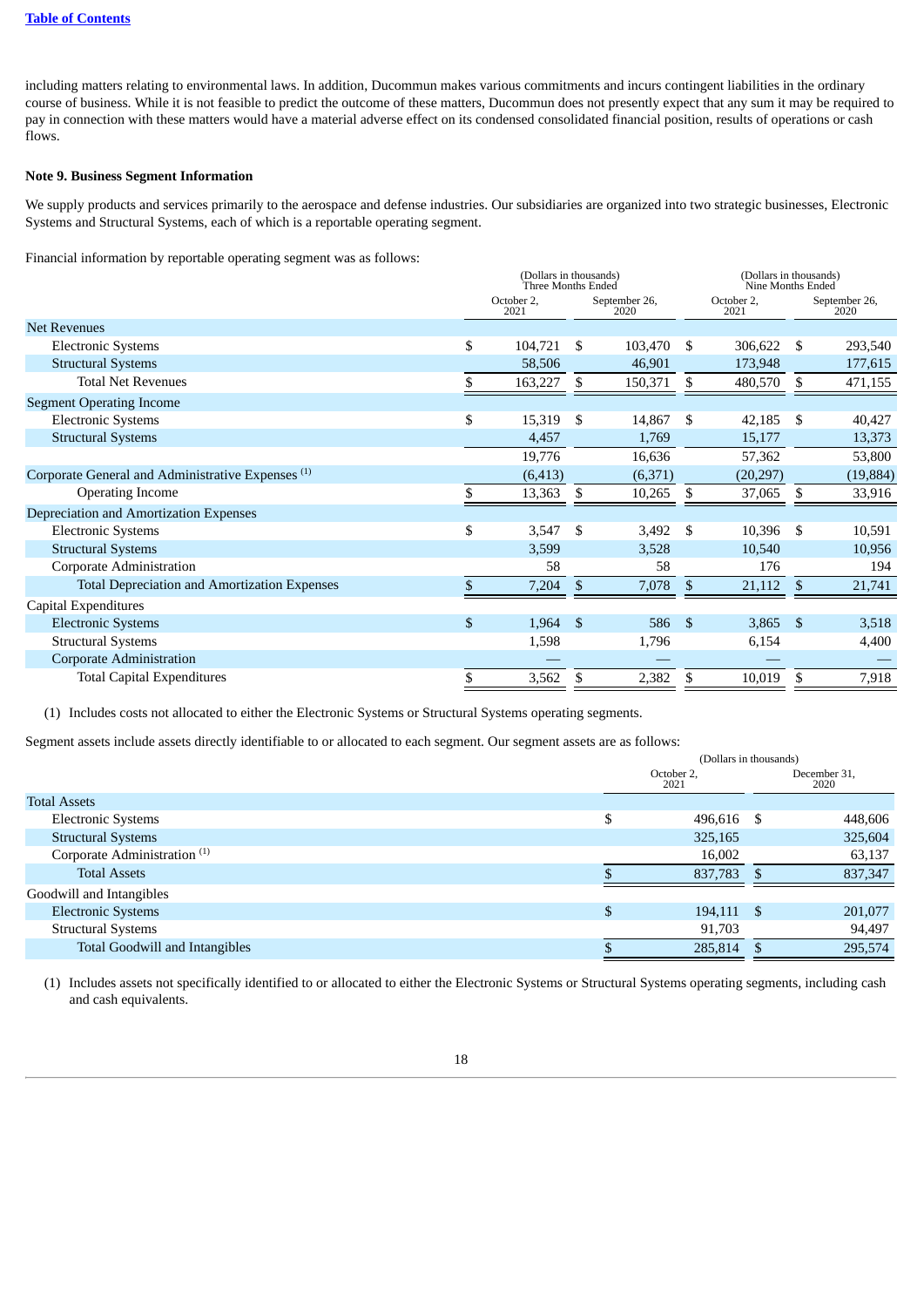### **Item 2. Management's Discussion and Analysis of Financial Condition and Results of Operations**

#### **Overview**

Ducommun Incorporated ("Ducommun," "the Company," "we," "us" or "our") is a leading global provider of engineering and manufacturing services for high-performance products and high-cost-of failure applications used primarily in the aerospace and defense ("A&D"), industrial, medical and other industries (collectively, "Industrial"). We differentiate ourselves as a full-service solution-based provider, offering a wide range of value-added products and services in our primary businesses of electronics, structures and integrated solutions. We operate through two primary business segments: Electronic Systems and Structural Systems, each of which is a reportable segment.

#### **COVID-19 Pandemic Impact on Our Business**

The COVID-19 pandemic has had a significant impact on our overall business during the three and nine months ended October 2, 2021. As a result of the COVID-19 pandemic, precautionary measures were instituted by governments and businesses to mitigate its spread, including the imposition of travel restrictions, quarantines, shelter in place directives, and shutting down of non-essential businesses.

The safety of our workforce is our top priority. We have implemented numerous well-being protocols related to health and welfare at all of our facilities. Safety protocols consistent with guidelines provided by state and local governments and the Centers for Disease Control and Prevention ("CDC") have been put into practice, including social distancing, provision of personal protective equipment, enhanced cleaning, and flexible work arrangements wherever possible. We have also offered enhanced leave and benefits to our employees and provide frequent updates to ensure our workforce is kept apprised of evolving regulations and safety measures.

In March 2020, the U.S. enacted the Coronavirus Aid, Relief, and Economic Security Act ("CARES Act") which provides tax relief to individuals and businesses affected by the coronavirus pandemic. We have not requested or accepted any loans or payments that are available under the CARES Act, however, we have exercised the option to defer payment of the employer portion of payroll taxes (Social Security) that would otherwise be required to be made during the period beginning March 27, 2020 to December 31, 2020. One half of the deferred amount is required to be paid by December 31, 2021, with the remaining 50% to be paid by December 31, 2022. As of October 2, 2021, we have deferred \$6.1 million, which is included as part of accrued liabilities and other long-term liabilities on the condensed consolidated balance sheets.

The COVID-19 pandemic has and continues to contribute to a general slowdown in the global economy and specifically, the commercial aerospace end-use market. In 2020, both major large aircraft manufacturers, The Boeing Company ("Boeing") and Airbus SE, announced lower build rates for the near and medium future. In its 2020 Annual Report on Form 10-K, Boeing indicated it expects it will take approximately three years for worldwide travel to return to 2019 levels and a few years beyond that for the industry to return to a long-term trend growth of five percent. While the full extent and impact of the COVID-19 pandemic cannot be reasonably estimated with certainty at this time, COVID-19 has had a significant impact on our business, the businesses of our customers and suppliers, as well as our results of operations and financial condition, and may have a material adverse impact on our business, results of operations and financial condition for the remainder of 2021 and beyond.

#### **Third quarter 2021 recap:**

- Revenues of \$163.2 million
- Net income of \$9.6 million, or \$0.78 per diluted share
- Adjusted EBITDA of \$23.9 million, or 14.6% of revenues

#### **Non-GAAP Financial Measures**

Adjusted earnings before interest, taxes, depreciation, amortization, stock-based compensation expense, restructuring charges, and Guaymas fire related expenses ("Adjusted EBITDA") were \$23.9 million and \$21.6 million for the three months ended October 2, 2021 and September 26, 2020, respectively.

When viewed with our financial results prepared in accordance with accounting principles generally accepted in the United States of America ("GAAP") and accompanying reconciliations, we believe Adjusted EBITDA provides additional useful information that clarifies and enhances the understanding of the factors and trends affecting our past performance and future prospects. We define this measure, explain how it is calculated and provide a reconciliation of this measure to the most comparable GAAP measure in the table below. Adjusted EBITDA and the related financial ratios, as presented in this Quarterly Report on Form 10-Q ("Form 10-Q"), are supplemental measures of our performance that are not required by, or presented in accordance with, GAAP. They are not a measurement of our financial performance under GAAP and should not be considered as alternatives to net income or any other performance measures derived in accordance with GAAP, or as an alternative to net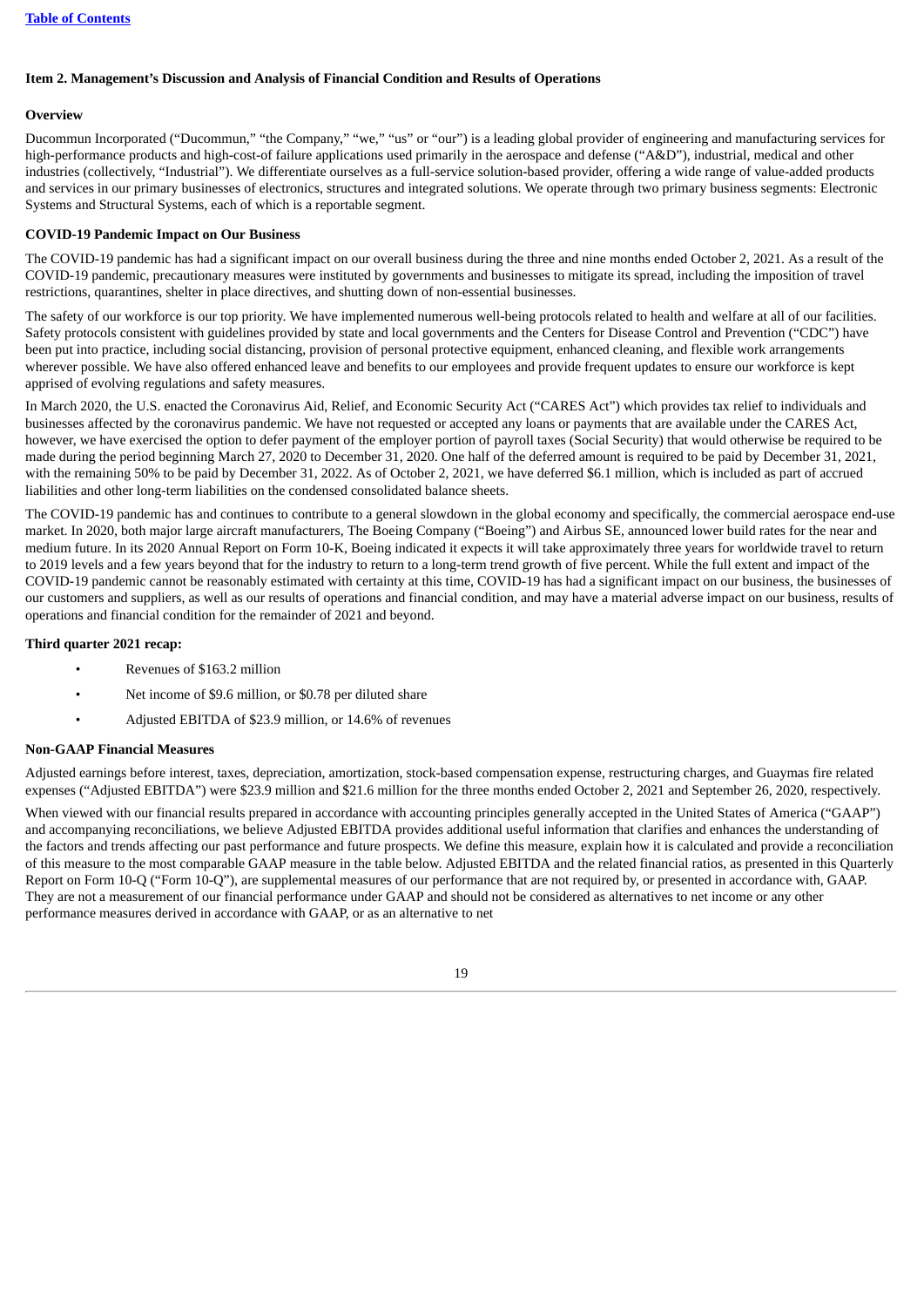cash provided by operating activities as measures of our liquidity. The presentation of these measures should not be interpreted to mean that our future results will be unaffected by unusual or nonrecurring items.

We use Adjusted EBITDA as a non-GAAP operating performance measure internally as a complementary financial measure to evaluate the performance and trends of our businesses. We present Adjusted EBITDA and the related financial ratios, as applicable, because we believe that measures such as these provide useful information with respect to our ability to meet our operating commitments.

Adjusted EBITDA has limitations as an analytical tool, and you should not consider it in isolation or as a substitute for analysis of our results as reported under GAAP. Some of these limitations include:

- It does not reflect our cash expenditures, future requirements for capital expenditures or contractual commitments;
- It does not reflect changes in, or cash requirements for, our working capital needs;
- It does not reflect the significant interest expense or the cash requirements necessary to service interest or principal payments on our debt;
- Although depreciation and amortization are non-cash charges, the assets being depreciated and amortized will often have to be replaced in the future, and Adjusted EBITDA does not reflect any cash requirements for such replacements;
- It is not adjusted for all non-cash income or expense items that are reflected in our statements of cash flows;
- It does not reflect the impact on earnings of charges resulting from matters unrelated to our ongoing operations; and
- Other companies in our industry may calculate Adjusted EBITDA differently from us, limiting its usefulness as a comparative measure.

As a result of these limitations, Adjusted EBITDA and the related financial ratios should not be considered as measures of discretionary cash available to us to invest in the growth of our business or as a measure of cash that will be available to us to meet our obligations. You should compensate for these limitations by relying primarily on our GAAP results and using Adjusted EBITDA only as supplemental information. See our Condensed Consolidated Financial Statements contained in this Form 10-Q.

Even with the limitations above, we believe that Adjusted EBITDA is useful to an investor in evaluating our results of operations as this measure:

- Is widely used by investors to measure a company's operating performance without regard to items excluded from the calculation of such terms, which can vary substantially from company to company depending upon accounting methods and book value of assets, capital structure and the method by which assets were acquired, among other factors;
- Helps investors to evaluate and compare the results of our operations from period to period by removing the effect of our capital structure from our operating performance; and
- Is used by our management team for various other purposes in presentations to our Board of Directors as a basis for strategic planning and forecasting.

The following financial items have been added back to or subtracted from our net income when calculating Adjusted EBITDA:

- Interest expense may be useful to investors for determining current cash flow;
- Income tax expense may be useful to investors because it represents the taxes which may be payable for the period and the change in deferred taxes during the period, and may reduce cash flow available for use in our business;
- Depreciation may be useful to investors because it generally represents the wear and tear on our property and equipment used in our operations;
- Amortization expense may be useful to investors because it represents the estimated attrition of our acquired customer base and the diminishing value of product rights;
- Stock-based compensation may be useful to our investors for determining current cash flow;
- Restructuring charges may be useful to our investors in evaluating our core operating performance; and
- Guaymas fire related expenses may be useful to our investors in evaluating our core operating performance.

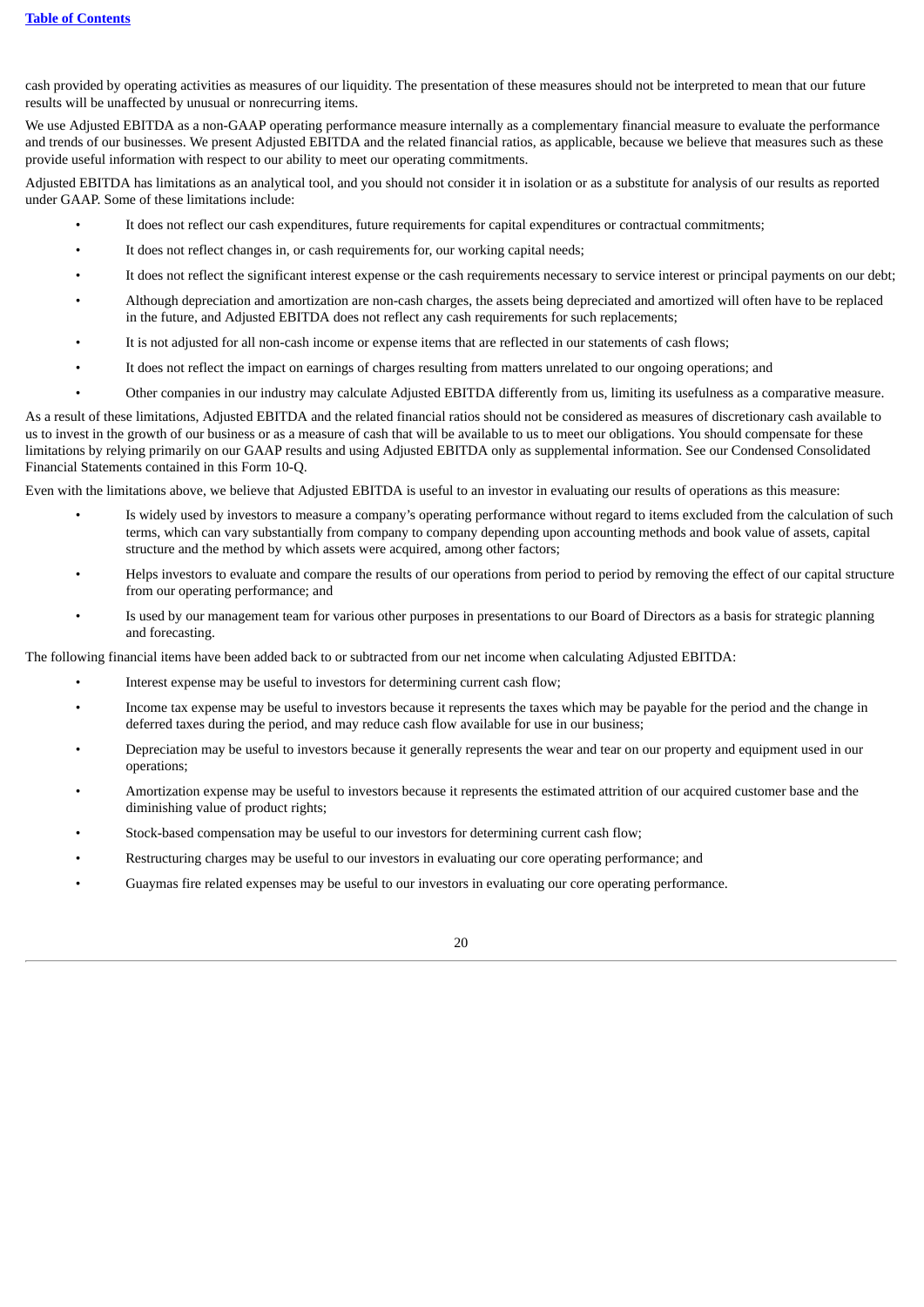## **Table of [Contents](#page-0-0)**

| Reconciliations of net income to Adjusted EBITDA and the presentation of Adjusted EBITDA as a percentage of net revenues were as follows: |    |                        |    |                       |    |                        |    |                       |  |  |  |
|-------------------------------------------------------------------------------------------------------------------------------------------|----|------------------------|----|-----------------------|----|------------------------|----|-----------------------|--|--|--|
|                                                                                                                                           |    | (Dollars in thousands) |    |                       |    | (Dollars in thousands) |    |                       |  |  |  |
|                                                                                                                                           |    | Three Months Ended     |    |                       |    | Nine Months Ended      |    |                       |  |  |  |
|                                                                                                                                           |    | October 2.<br>2021     |    | September 26,<br>2020 |    | October 2.<br>2021     |    | September 26,<br>2020 |  |  |  |
| Net income                                                                                                                                | \$ | 9,584                  | \$ | 6,501                 | \$ | 24,702                 | \$ | 19,521                |  |  |  |
| Interest expense                                                                                                                          |    | 2.770                  |    | 3,101                 |    | 8.433                  |    | 11,068                |  |  |  |
| Income tax expense                                                                                                                        |    | 1,205                  |    | 762                   |    | 4,126                  |    | 3,426                 |  |  |  |
| Depreciation                                                                                                                              |    | 3,632                  |    | 3,419                 |    | 10.530                 |    | 10,407                |  |  |  |
| Amortization                                                                                                                              |    | 3.572                  |    | 3,659                 |    | 10,582                 |    | 11,334                |  |  |  |
| Stock-based compensation expense                                                                                                          |    | 2.407                  |    | 2,076                 |    | 8.149                  |    | 6,605                 |  |  |  |
| Restructuring charges                                                                                                                     |    |                        |    | 1,107                 |    |                        |    | 1,768                 |  |  |  |
| Guaymas fire related expenses                                                                                                             |    | 704                    |    | 1,022                 |    | 1,871                  |    | 1,022                 |  |  |  |
| <b>Adjusted EBITDA</b>                                                                                                                    |    | 23,874                 |    | 21,647                |    | 68,393                 |    | 65,151                |  |  |  |
| % of net revenues                                                                                                                         |    | 14.6 %                 |    | 14.4 %                |    | $14.2\%$               |    | 13.8 %                |  |  |  |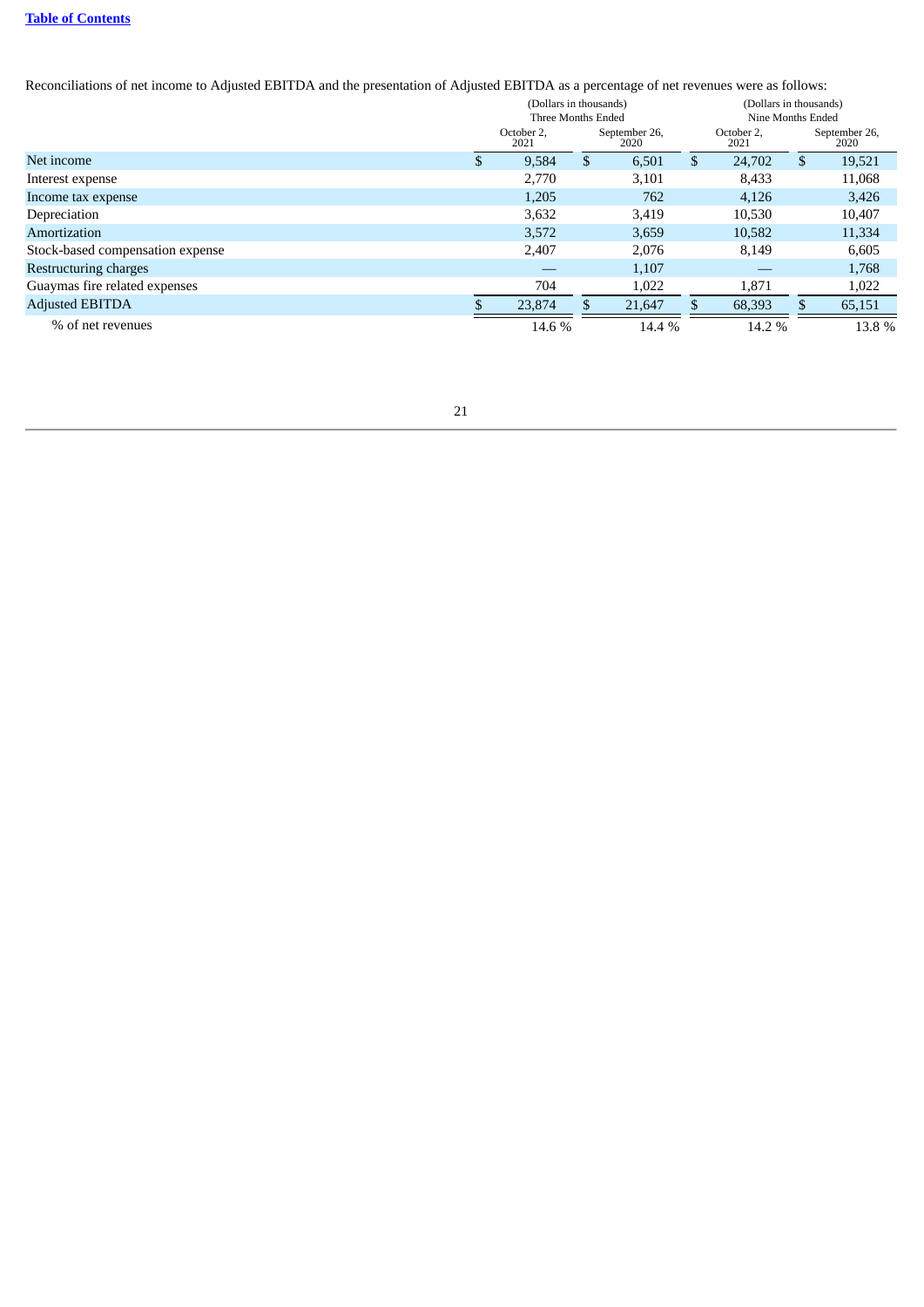## **Results of Operations**

## **Third Quarter of 2021 Compared to Third Quarter of 2020**

The following table sets forth net revenues, selected financial data, the effective tax rate and diluted earnings per share:

|                                                        | (Dollars in thousands, except per share data)<br>Three Months Ended |                    |                                     |      |                       |  |                                     |     | (Dollars in thousands, except per share data)<br>Nine Months Ended |  |                                     |    |                       |                                     |  |  |  |
|--------------------------------------------------------|---------------------------------------------------------------------|--------------------|-------------------------------------|------|-----------------------|--|-------------------------------------|-----|--------------------------------------------------------------------|--|-------------------------------------|----|-----------------------|-------------------------------------|--|--|--|
|                                                        |                                                                     | October 2,<br>2021 | $\frac{0}{0}$<br>of Net<br>Revenues |      | September 26,<br>2020 |  | $\frac{0}{0}$<br>of Net<br>Revenues |     | October 2,<br>2021                                                 |  | $\frac{0}{0}$<br>of Net<br>Revenues |    | September 26,<br>2020 | $\frac{0}{0}$<br>of Net<br>Revenues |  |  |  |
| <b>Net Revenues</b>                                    |                                                                     | 163,227            | $100.0 \%$ \$                       |      | 150,371               |  | $100.0 \%$ \$                       |     | 480,570                                                            |  | $100.0 \%$ \$                       |    | 471,155               | 100.0 %                             |  |  |  |
| <b>Cost of Sales</b>                                   |                                                                     | 127,912            | 78.4 %                              |      | 116,906               |  | 77.7 %                              |     | 375,373                                                            |  | 78.1 %                              |    | 368,218               | 78.2 %                              |  |  |  |
| <b>Gross Profit</b>                                    |                                                                     | 35,315             | 21.6 %                              |      | 33,465                |  | 22.3 %                              |     | 105,197                                                            |  | 21.9 %                              |    | 102,937               | 21.8 %                              |  |  |  |
| Selling, General and<br><b>Administrative Expenses</b> |                                                                     | 21,952             | 13.4 %                              |      | 22,093                |  | 14.7 %                              |     | 68,132                                                             |  | 14.2 %                              |    | 67,253                | 14.3 %                              |  |  |  |
| <b>Restructuring Charges</b>                           |                                                                     |                    | $-$ %                               |      | 1,107                 |  | 0.8%                                |     |                                                                    |  | $-$ %                               |    | 1,768                 | $0.3\%$                             |  |  |  |
| <b>Operating Income</b>                                |                                                                     | 13,363             | 8.2 %                               |      | 10,265                |  | 6.8%                                |     | 37,065                                                             |  | 7.7 %                               |    | 33,916                | 7.2 %                               |  |  |  |
| <b>Interest Expense</b>                                |                                                                     | (2,770)            | $(1.7)\%$                           |      | (3, 101)              |  | $(2.1)\%$                           |     | (8, 433)                                                           |  | (1.7)%                              |    | (11,068)              | $(2.4)\%$                           |  |  |  |
| Other Income                                           |                                                                     | 196                | $0.1\%$                             |      | 99                    |  | 0.1%                                |     | 196                                                                |  | $-$ %                               |    | 99                    | $-$ %                               |  |  |  |
| <b>Income Before Taxes</b>                             |                                                                     | 10,789             | 6.6 %                               |      | 7,263                 |  | 4.8 %                               |     | 28,828                                                             |  | 6.0 $%$                             |    | 22,947                | 4.8 %                               |  |  |  |
| Income Tax Expense                                     |                                                                     | 1,205              | nm                                  |      | 762                   |  | nm                                  |     | 4,126                                                              |  | nm                                  |    | 3,426                 | nm                                  |  |  |  |
| Net Income                                             |                                                                     | 9,584              | 5.9 %                               | S    | 6,501                 |  | 4.3 %                               |     | 24,702                                                             |  | 5.1 %                               | \$ | 19,521                | 4.1 %                               |  |  |  |
|                                                        |                                                                     |                    |                                     |      |                       |  |                                     |     |                                                                    |  |                                     |    |                       |                                     |  |  |  |
| <b>Effective Tax Rate</b>                              |                                                                     | 11.2 %             | nm                                  |      | 10.5 %                |  | nm                                  |     | 14.3 %                                                             |  | nm                                  |    | 14.9 %                | nm                                  |  |  |  |
| Diluted Earnings Per Share                             | \$                                                                  | 0.78               | nm                                  | - \$ | 0.54                  |  | nm                                  | -\$ | 2.02                                                               |  | nm                                  | -S | 1.64                  | nm                                  |  |  |  |

 $\,$ nm  $=$ not meaningful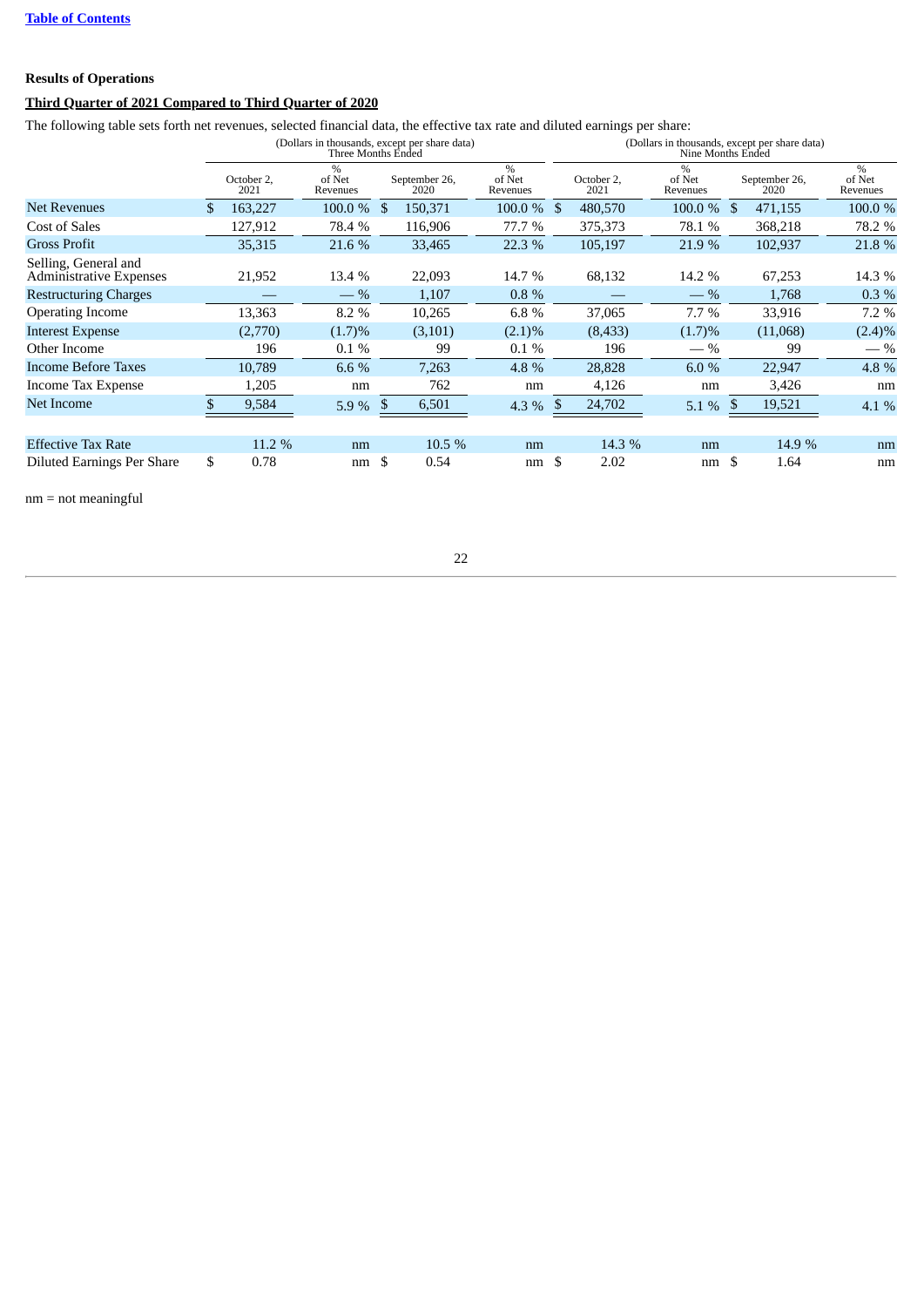## **Net Revenues by End-Use Market and Operating Segment**

Net revenues by end-use market and operating segment during the fiscal three and nine months ended October 2, 2021 and September 26, 2020, respectively, were as follows:

|                              |     |        |     |                        |               | Three Months Ended    |                    |                       |              |     |                        | Nine Months Ended |                       |                   |                       |
|------------------------------|-----|--------|-----|------------------------|---------------|-----------------------|--------------------|-----------------------|--------------|-----|------------------------|-------------------|-----------------------|-------------------|-----------------------|
|                              |     |        |     | (Dollars in thousands) |               |                       | % of Net Revenues  |                       |              |     | (Dollars in thousands) |                   |                       | % of Net Revenues |                       |
|                              |     | Change |     | October 2,<br>2021     |               | September 26,<br>2020 | October 2,<br>2021 | September 26,<br>2020 | Change       |     | October 2<br>2021      |                   | September 26,<br>2020 | October 2<br>2021 | September 26,<br>2020 |
| <b>Consolidated Ducommun</b> |     |        |     |                        |               |                       |                    |                       |              |     |                        |                   |                       |                   |                       |
| Military and space           | \$. | 2,564  | £.  | 113,622                | \$            | 111,058               | 69.6 %             | 73.9 %                | \$<br>33,278 | \$. | 340,757                | \$.               | 307,479               | 70.9%             | 65.3 %                |
| Commercial aerospace         |     | 10,419 |     | 41,150                 |               | 30,731                | 25.2 %             | 20.4 %                | (16, 844)    |     | 114,104                |                   | 130,948               | 23.7 %            | 27.8 %                |
| Industrial                   |     | (127)  |     | 8,455                  |               | 8,582                 | 5.2%               | 5.7 %                 | (7,019)      |     | 25,709                 |                   | 32,728                | 5.4 %             | 6.9%                  |
| Total                        |     | 12,856 | \$. | 163,227                | <sup>\$</sup> | 150,371               | 100.0 %            | 100.0 %               | \$<br>9,415  |     | 480,570                |                   | 471,155               | 100.0 %           | 100.0 %               |
|                              |     |        |     |                        |               |                       |                    |                       |              |     |                        |                   |                       |                   |                       |
| <b>Electronic Systems</b>    |     |        |     |                        |               |                       |                    |                       |              |     |                        |                   |                       |                   |                       |
| Military and space           | \$  | 1,156  | S   | 81,365                 | \$            | 80,209                | 77.7 %             | 77.5 %                | \$<br>20,161 | \$  | 243,853                | \$                | 223,692               | 79.5 %            | 76.2 %                |
| Commercial aerospace         |     | 222    |     | 14,901                 |               | 14,679                | 14.2 %             | 14.2 %                | (60)         |     | 37,060                 |                   | 37,120                | 12.1 %            | 12.6 %                |
| Industrial                   |     | (127)  |     | 8,455                  |               | 8,582                 | 8.1 %              | 8.3%                  | (7,019)      |     | 25,709                 |                   | 32,728                | 8.4 %             | 11.2 %                |
| Total                        |     | 1,251  | S   | 104,721                | \$.           | 103,470               | 100.0 %            | 100.0 %               | \$<br>13,082 |     | 306,622                |                   | 293,540               | 100.0 %           | 100.0 %               |
|                              |     |        |     |                        |               |                       |                    |                       |              |     |                        |                   |                       |                   |                       |
| <b>Structural Systems</b>    |     |        |     |                        |               |                       |                    |                       |              |     |                        |                   |                       |                   |                       |
| Military and space           | \$  | 1,408  | \$  | 32,257                 | \$            | 30,849                | 55.1 %             | 65.8 %                | \$<br>13,117 | S   | 96,904                 | \$                | 83,787                | 55.7%             | 47.2 %                |
| Commercial aerospace         |     | 10,197 |     | 26,249                 |               | 16,052                | 44.9 %             | 34.2 %                | (16,784)     |     | 77,044                 |                   | 93,828                | 44.3 %            | 52.8 %                |
| Total                        |     | 11,605 |     | 58,506                 | \$.           | 46,901                | 100.0 %            | 100.0 %               | (3,667)      |     | 173,948                |                   | 177,615               | 100.0%            | 100.0 %               |
|                              |     |        |     |                        |               |                       |                    |                       |              |     |                        |                   |                       |                   |                       |

Net revenues for the three months ended October 2, 2021 were \$163.2 million, compared to \$150.4 million for the three months ended September 26, 2020. The year-over-year increase was primarily due to the following:

- \$10.4 million higher revenues in our commercial aerospace end-use markets due to higher build rates on large aircraft platforms and regional and business aircraft platforms; and
- \$2.6 million higher revenues in our military and space end-use markets due to higher build rates on military fixed-wing aircraft platforms, partially offset by lower build rates on other military and space platforms.

Net revenues for the nine months ended October 2, 2021 were \$480.6 million, compared to \$471.2 million for the nine months ended September 26, 2020. The year-over-year increase was primarily due to the following:

- \$33.3 million higher revenues in our military and space end-use markets due to higher build rates on military fixed-wing aircraft platforms and various missile platforms; partially offset by
- **•** \$16.8 million lower revenues in our commercial aerospace end-use markets due to lower build rates on large aircraft platforms.

### **Net Revenues by Major Customers**

A significant portion of our net revenues are from our top ten customers as follows:

|                                        | Three Months Ended |                       | Nine Months Ended  |                       |
|----------------------------------------|--------------------|-----------------------|--------------------|-----------------------|
|                                        | October 2,<br>2021 | September 26,<br>2020 | October 2,<br>2021 | September 26,<br>2020 |
| <b>Boeing Company</b>                  | $8.7\%$            | 8.1 %                 | 8.4 %              | $9.7\%$               |
| <b>Lockheed Martin Corporation</b>     | $4.0\%$            | $5.7\%$               | $4.6\%$            | 5.1%                  |
| <b>Northrop Grumman Corporation</b>    | 6.6 $%$            | 14.9 %                | 6.7 $%$            | 8.5 %                 |
| Raytheon Technologies Corporation      | 25.0 %             | 21.1 %                | 23.3 %             | 20.3 %                |
| Spirit AeroSystems Holdings, Inc.      | 5.3%               | $0.9\%$               | 3.9%               | $2.6\%$               |
| Total top ten customers <sup>(1)</sup> | 62.4 %             | 63.7 %                | 60.4 %             | 58.4 %                |

(1) Includes The Boeing Company ("Boeing"), Lockheed Martin Corporation ("Lockheed"), Northrop Grumman Corporation ("Northrop"), and Raytheon Technologies Corporation ("Raytheon") for the three months and nine months ended October 2, 2021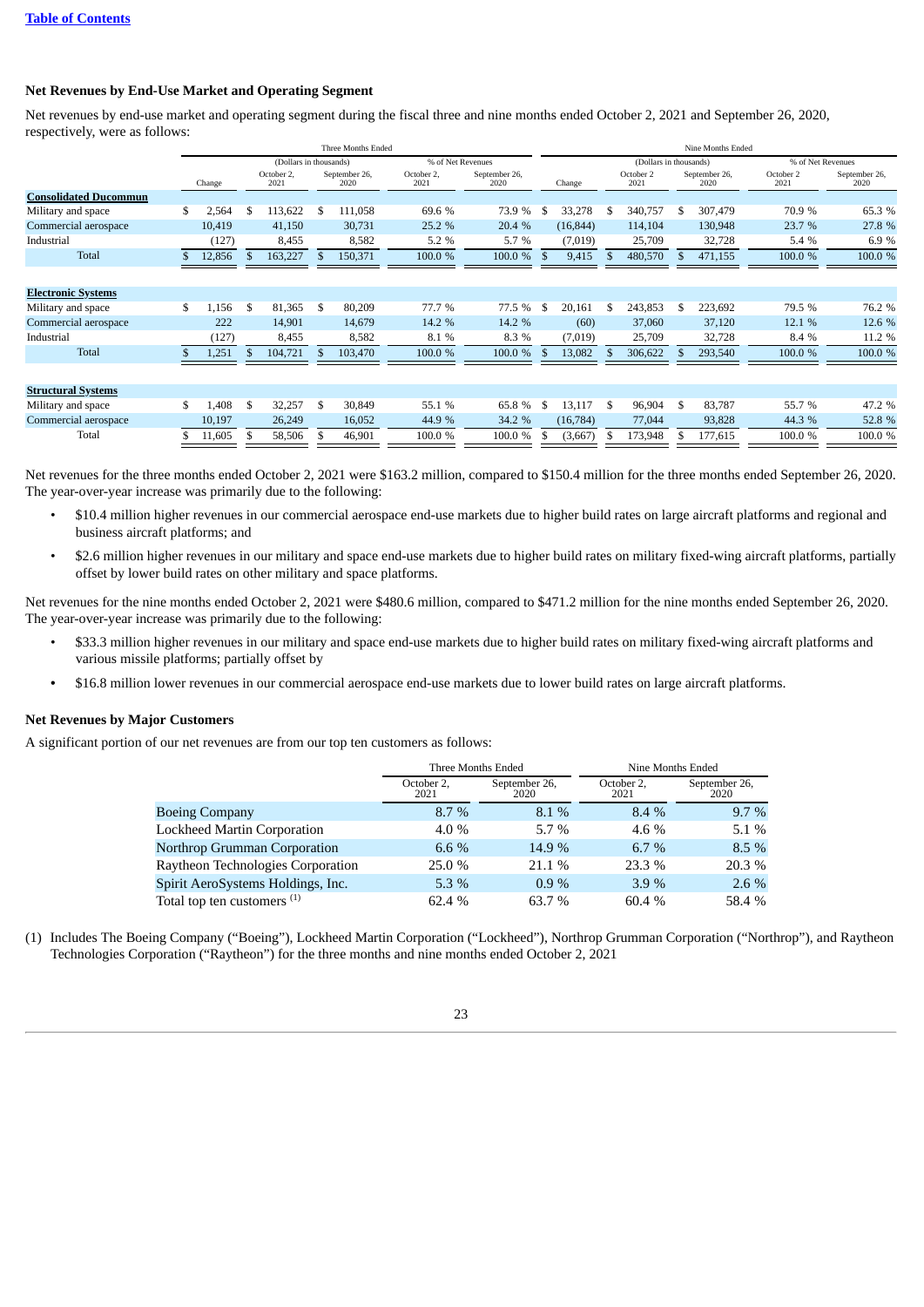and September 26, 2020, and Spirit AeroSystems Holdings, Inc. ("Spirit") for the three months and nine months ended October 2, 2021, and the nine months ended September 26, 2020.

Boeing, Lockheed, Northrop, Raytheon, and Spirit represented the following percentages of total accounts receivable:

|               | October 2,<br>2021 | December 31,<br>2020 |
|---------------|--------------------|----------------------|
| <b>Boeing</b> | 6.0%               | 4.8 %                |
| Lockheed      | 2.3 %              | 2.4 %                |
| Northrop      | 5.0%               | 12.3 %               |
| Raytheon      | 15.0 %             | 15.0 %               |
| Spirit        | 1.2 %              | 1.1 %                |

The net revenues and accounts receivable from Boeing, Lockheed, Northrop, Raytheon, and Spirit are diversified over a number of commercial, military and space programs and were generated by both operating segments.

#### **Gross Profit**

Gross profit consists of net revenues less cost of sales. Cost of sales includes the cost of production of finished products and other expenses related to inventory management, manufacturing quality, and order fulfillment. Gross profit as a percentage of net revenues decreased year-over-year with the three months ended October 2, 2021 of 21.6%, compared to the three months ended September 26, 2020 of 22.3% primarily due to unfavorable product mix.

Gross profit as a percentage of net revenues increased year-over-year with the nine months ended October 2, 2021 of 21.9%, compared to the nine months ended September 26, 2020 of 21.8% primarily due to favorable product mix and lower compensation and benefits costs, partially offset by unfavorable manufacturing volume.

#### **Selling, General and Administrative ("SG&A") Expenses**

SG&A expenses decreased \$0.1 million year-over-year in the three months ended October 2, 2021 compared to the three months ended September 26, 2020 primarily due to lower compensation and benefits costs of \$0.8 million and lower other expenses of \$0.5 million, partially offset by higher professional services fees of \$1.3 million.

SG&A expenses increased \$0.9 million year-over-year in the nine months ended October 2, 2021 compared to the nine months ended September 26, 2020 primarily due to higher compensation and benefits costs of \$0.5 million.

#### **Interest Expense**

Interest expense decreased \$0.3 million and \$2.6 million in the three and nine months ended October 2, 2021, respectively, compared to the three and nine months ended September 26, 2020 due to lower interest rates and a lower outstanding debt balance.

#### **Income Tax Expense**

We recorded income tax expense of \$1.2 million for the three months ended October 2, 2021, compared to \$0.8 million for the three months ended September 26, 2020. The increase in income tax expense for the third quarter of 2021 compared to the third quarter of 2020 was primarily due to higher pre-tax income for the third quarter of 2021 compared to the third quarter of 2020. The increase in income tax expense was partially offset by higher income tax benefits recognized in the third quarter of 2021 mainly related to the U.S. Federal research and development tax credit.

We recorded income tax expense of \$4.1 million for the nine months ended October 2, 2021, compared to \$3.4 million for the nine months ended September 26, 2020. The increase in income tax expense for the first nine months of 2021 compared to the first nine months of 2020 was primarily due to higher pre-tax income for the first nine months of 2021 compared to the first nine months of 2020. The increase in income tax expense was partially offset by higher income tax benefits related to the U.S. Federal research and development tax credit and higher discrete income tax benefits related to net tax windfalls from stock-based compensation.

On March 11, 2021, the U.S. enacted the American Rescue Plan Act of 2021 ("Rescue Plan") aimed at mitigating the continuing effects of the COVID-19 pandemic. We considered the provisions of the Rescue Plan and determined they do not have a material impact on our income taxes.

Our total amount of unrecognized tax benefits was \$4.5 million and \$4.1 million as of October 2, 2021 and December 31, 2020, respectively. If recognized, \$2.8 million would affect the effective tax rate. We record interest and penalty charges, if any, related to uncertain tax positions as a component of tax expense and unrecognized tax benefits. The amounts accrued for interest and penalty charges as of October 2, 2021 and December 31, 2020 were not significant. We do not expect the total amount of unrecognized tax benefits to increase or decrease by a material amount in the next twelve months.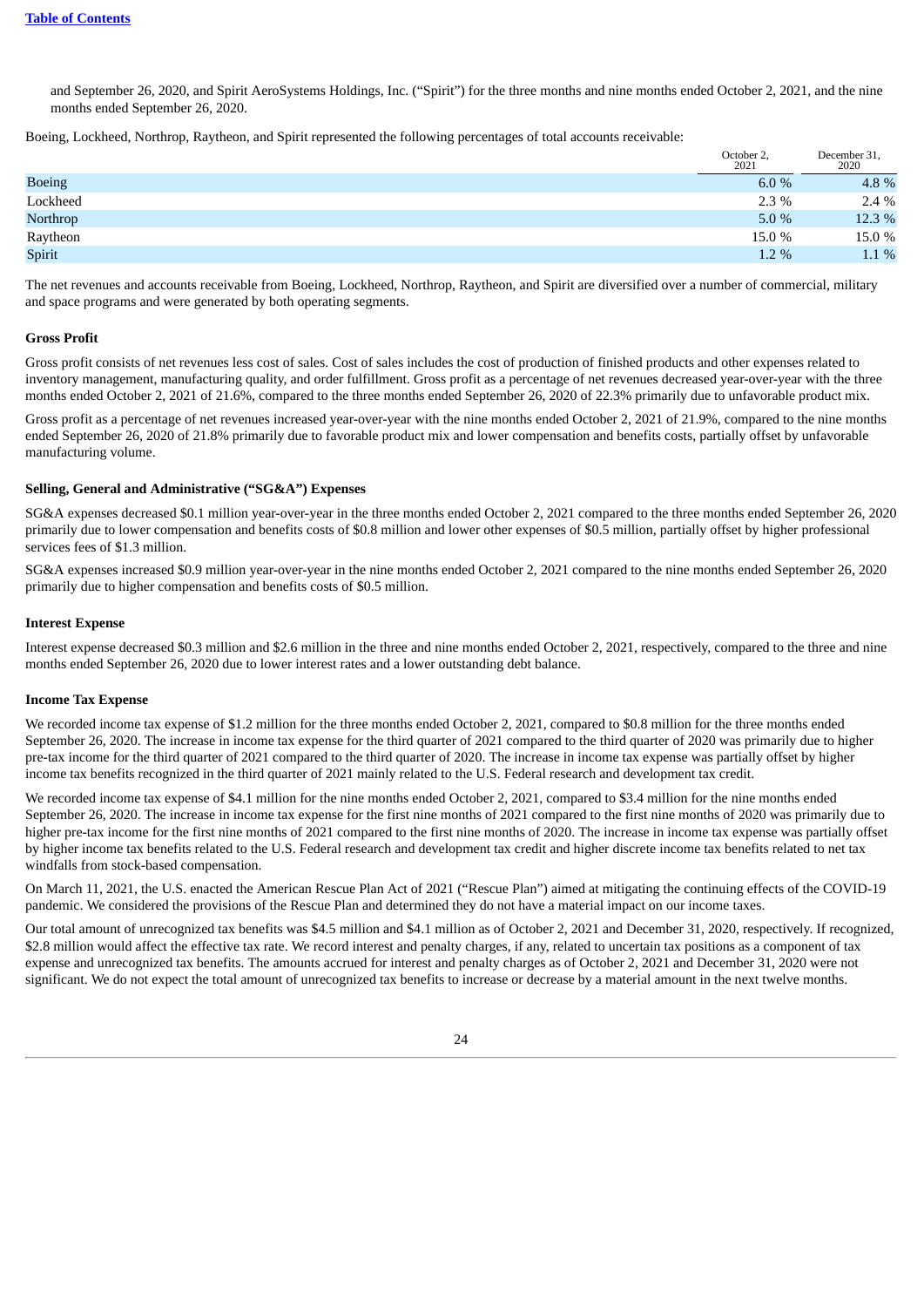We file U.S. Federal and state income tax returns. We are subject to examination by the Internal Revenue Service ("IRS") for tax years after 2016 and by state taxing authorities for tax years after 2015. While we are no longer subject to examination prior to those periods, carryforwards generated prior to those periods may still be adjusted upon examination by the IRS or state taxing authorities if they either have been or will be used in a subsequent period. We believe we have adequately accrued for tax deficiencies or reductions in tax benefits, if any, that could result from the examination and all open audit years.

### **Net Income and Earnings per Share**

Net income and earnings per share for the three months ended October 2, 2021 were \$9.6 million, or \$0.78 per diluted share, compared to \$6.5 million, or \$0.54 per diluted share, for the three months ended September 26, 2020. The increase in net income for the three months ended October 2, 2021 compared to the three months ended September 26, 2020 was primarily due to \$1.9 million of higher gross profit as a result of higher revenues and lower restructuring charges of \$1.1 million.

Net income and earnings per share for the nine months ended October 2, 2021 were \$24.7 million, or \$2.02 per diluted share, compared to \$19.5 million, or \$1.64 per diluted share, for the nine months ended September 26, 2020. The increase in net income for the nine months ended October 2, 2021 compared to the nine months ended September 26, 2020 was primarily due to lower interest expense of \$2.6 million and \$2.3 million of higher gross profit as a result of higher revenues.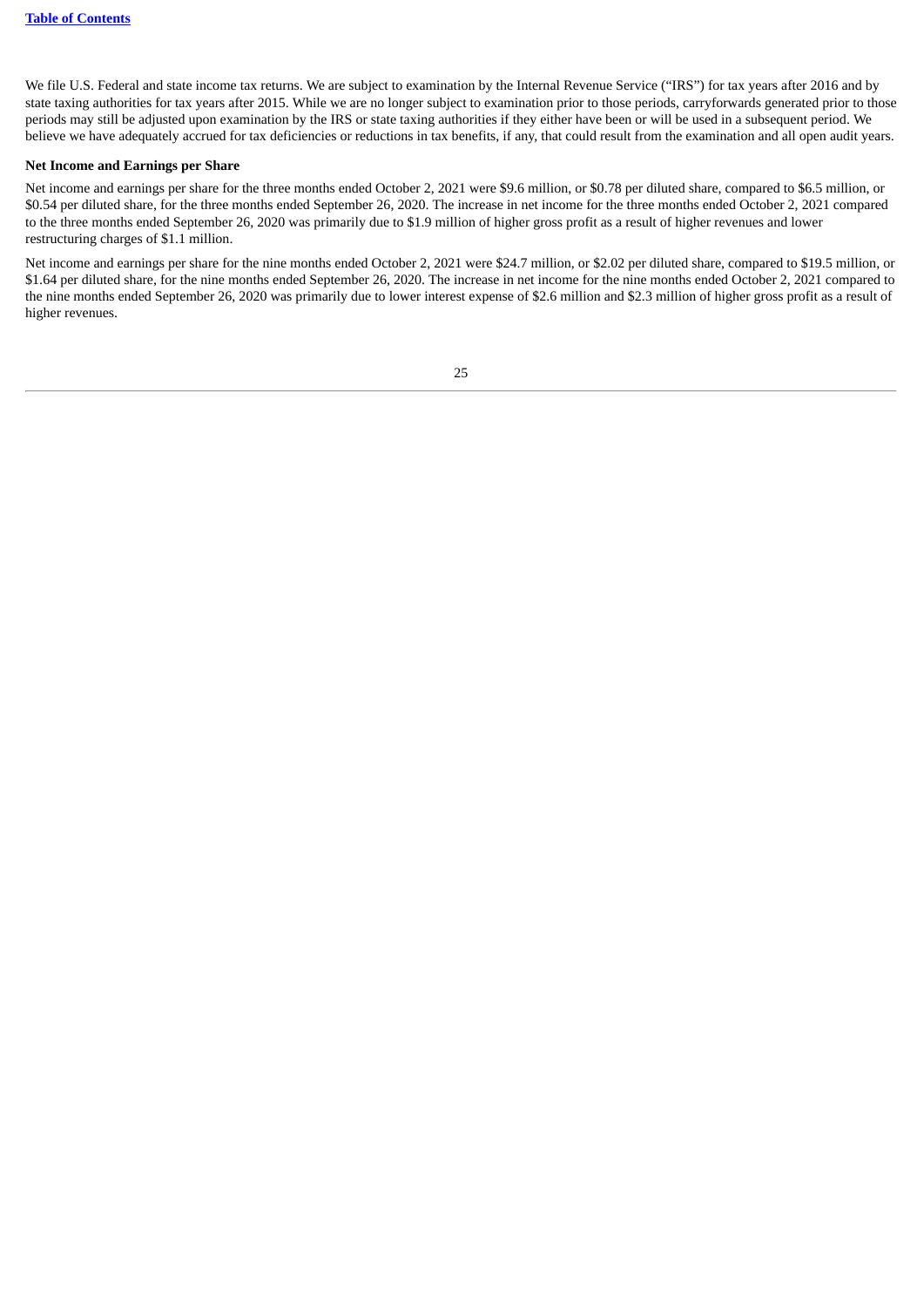## **Business Segment Performance**

We report our financial performance based upon the two reportable operating segments: Electronic Systems and Structural Systems. The results of operations differ between our reportable operating segments due to differences in competitors, customers, extent of proprietary deliverables and performance. The following table summarizes our business segment performance for the three and nine months ended October 2, 2021 and September 26, 2020:

|                                                                 | Three Months Ended |                                                                               |              |                       |                    | Nine Months Ended     |           |      |                    |              |                          |                    |                       |
|-----------------------------------------------------------------|--------------------|-------------------------------------------------------------------------------|--------------|-----------------------|--------------------|-----------------------|-----------|------|--------------------|--------------|--------------------------|--------------------|-----------------------|
|                                                                 | %                  | $\%$<br>(Dollars in thousands)<br>% of Net Revenues<br>(Dollars in thousands) |              |                       | % of Net Revenues  |                       |           |      |                    |              |                          |                    |                       |
|                                                                 | Change             | October 2,<br>2021                                                            |              | September 26,<br>2020 | October 2,<br>2021 | September 26,<br>2020 | Change    |      | October 2,<br>2021 |              | September 26,<br>2020    | October 2,<br>2021 | September 26,<br>2020 |
| <b>Net Revenues</b>                                             |                    |                                                                               |              |                       |                    |                       |           |      |                    |              |                          |                    |                       |
| <b>Electronic Systems</b>                                       | 1.2 %              | -S<br>104,721                                                                 | \$           | 103,470               | 64.2 %             | 68.8 %                | 4.5 %     | - \$ | 306,622            | \$           | 293,540                  | 63.8 %             | 62.3 %                |
| <b>Structural Systems</b>                                       | 24.7 %             | 58,506                                                                        |              | 46,901                | 35.8 %             | 31.2 %                | $(2.1)\%$ |      | 173,948            |              | 177,615                  | 36.2 %             | 37.7 %                |
| <b>Total Net Revenues</b>                                       | 8.5 %              | 163,227<br>\$                                                                 | \$           | 150,371               | 100.0 %            | 100.0 %               | 2.0 %     | \$   | 480,570            | \$           | 471,155                  | 100.0 %            | 100.0 %               |
| <b>Segment Operating Income</b>                                 |                    |                                                                               |              |                       |                    |                       |           |      |                    |              |                          |                    |                       |
| <b>Electronic Systems</b>                                       |                    | \$<br>15,319                                                                  | $\mathbf{s}$ | 14,867                | 14.6 %             | 14.4 %                |           | \$   | 42,185             | $\mathbf{s}$ | 40,427                   | 13.8 %             | 13.8 %                |
| <b>Structural Systems</b>                                       |                    | 4,457                                                                         |              | 1,769                 | 7.6 %              | 3.8 %                 |           |      | 15,177             |              | 13,373                   | 8.7 %              | 7.5 %                 |
|                                                                 |                    | 19,776                                                                        |              | 16,636                |                    |                       |           |      | 57,362             |              | 53,800                   |                    |                       |
| Corporate General and<br>Administrative Expenses <sup>(1)</sup> |                    | (6, 413)                                                                      |              | (6, 371)              | (3.9)%             | $(4.2)\%$             |           |      | (20, 297)          |              | (19, 884)                | $(4.2)\%$          | (4.2)%                |
| <b>Total Operating Income</b>                                   |                    | \$<br>13,363                                                                  | $\mathbb{S}$ | 10,265                | 8.2 %              | 6.8 %                 |           | \$   | 37,065             | \$           | 33,916                   | 7.7 %              | 7.2 %                 |
| <b>Adjusted EBITDA</b>                                          |                    |                                                                               |              |                       |                    |                       |           |      |                    |              |                          |                    |                       |
| <b>Electronic Systems</b>                                       |                    |                                                                               |              |                       |                    |                       |           |      |                    |              |                          |                    |                       |
| <b>Operating Income</b>                                         |                    | $\mathbb{S}$<br>15,319                                                        | \$           | 14,867                |                    |                       |           | \$   | 42,185             | $\sqrt{5}$   | 40,427                   |                    |                       |
| Other Income                                                    |                    | 196                                                                           |              |                       |                    |                       |           |      | 196                |              | $\overline{\phantom{0}}$ |                    |                       |
| Depreciation and<br>Amortization                                |                    | 3,547                                                                         |              | 3,492                 |                    |                       |           |      | 10,396             |              | 10,591                   |                    |                       |
| <b>Restructuring Charges</b>                                    |                    |                                                                               |              | 304                   |                    |                       |           |      | -                  |              | 332                      |                    |                       |
|                                                                 |                    | 19,062                                                                        |              | 18,663                | 18.2 %             | 18.0 %                |           |      | 52,777             |              | 51,350                   | 17.2 %             | 17.5 %                |
| <b>Structural Systems</b>                                       |                    |                                                                               |              |                       |                    |                       |           |      |                    |              |                          |                    |                       |
| <b>Operating Income</b>                                         |                    | 4,457                                                                         |              | 1,769                 |                    |                       |           |      | 15,177             |              | 13,373                   |                    |                       |
| Depreciation and<br>Amortization                                |                    | 3,599                                                                         |              | 3,528                 |                    |                       |           |      | 10,540             |              | 10,956                   |                    |                       |
| <b>Restructuring Charges</b>                                    |                    |                                                                               |              | 803                   |                    |                       |           |      |                    |              | 1,436                    |                    |                       |
| Guaymas fire related<br>expenses                                |                    | 704                                                                           |              | 1,022                 |                    |                       |           |      | 1,871              |              | 1,022                    |                    |                       |
|                                                                 |                    | 8,760                                                                         |              | 7,122                 | 15.0 %             | 15.2 %                |           |      | 27,588             |              | 26,787                   | 15.9 %             | 15.1 %                |
| Corporate General and<br>Administrative Expenses <sup>(1)</sup> |                    |                                                                               |              |                       |                    |                       |           |      |                    |              |                          |                    |                       |
| <b>Operating Loss</b>                                           |                    | (6, 413)                                                                      |              | (6, 371)              |                    |                       |           |      | (20, 297)          |              | (19, 884)                |                    |                       |
| Other Income                                                    |                    | $\overline{\phantom{a}}$                                                      |              | 99                    |                    |                       |           |      |                    |              | 99                       |                    |                       |
| Depreciation and<br>Amortization                                |                    | 58                                                                            |              | 58                    |                    |                       |           |      | 176                |              | 194                      |                    |                       |
| <b>Stock-Based Compensation</b><br>Expense                      |                    | 2,407                                                                         |              | 2,076                 |                    |                       |           |      | 8,149              |              | 6,605                    |                    |                       |
|                                                                 |                    | (3,948)                                                                       |              | (4, 138)              |                    |                       |           |      | (11, 972)          |              | (12,986)                 |                    |                       |
| <b>Adjusted EBITDA</b>                                          |                    | 23,874<br>\$.                                                                 | \$           | 21,647                | 14.6 %             | 14.4 %                |           | \$   | 68,393             | \$           | 65,151                   | 14.2 %             | 13.8 %                |
| <b>Capital Expenditures</b>                                     |                    |                                                                               |              |                       |                    |                       |           |      |                    |              |                          |                    |                       |
| <b>Electronic Systems</b>                                       |                    | \$<br>1,964                                                                   | \$           | 586                   |                    |                       |           | \$   | 3,865              | \$           | 3,518                    |                    |                       |
| <b>Structural Systems</b>                                       |                    | 1,598                                                                         |              | 1,796                 |                    |                       |           |      | 6,154              |              | 4,400                    |                    |                       |
| Corporate Administration                                        |                    |                                                                               |              |                       |                    |                       |           |      |                    |              |                          |                    |                       |
| <b>Total Capital Expenditures</b>                               |                    | 3,562<br>\$                                                                   | \$           | 2,382                 |                    |                       |           | \$   | 10,019             | \$           | 7,918                    |                    |                       |

(1) Includes costs not allocated to either the Electronic Systems or Structural Systems operating segments.

#### Electronic Systems

Electronic Systems net revenues in the three months ended October 2, 2021 compared to the three months ended September 26, 2020 increased \$1.3 million primarily due to the following:

- \$1.2 million higher revenues in our military and space end-use markets due to higher build rates on military fixed-wing aircraft platforms, partially offset by lower build rates on other military and space platforms; and
- \$0.2 million higher revenues in our commercial aerospace end-use markets.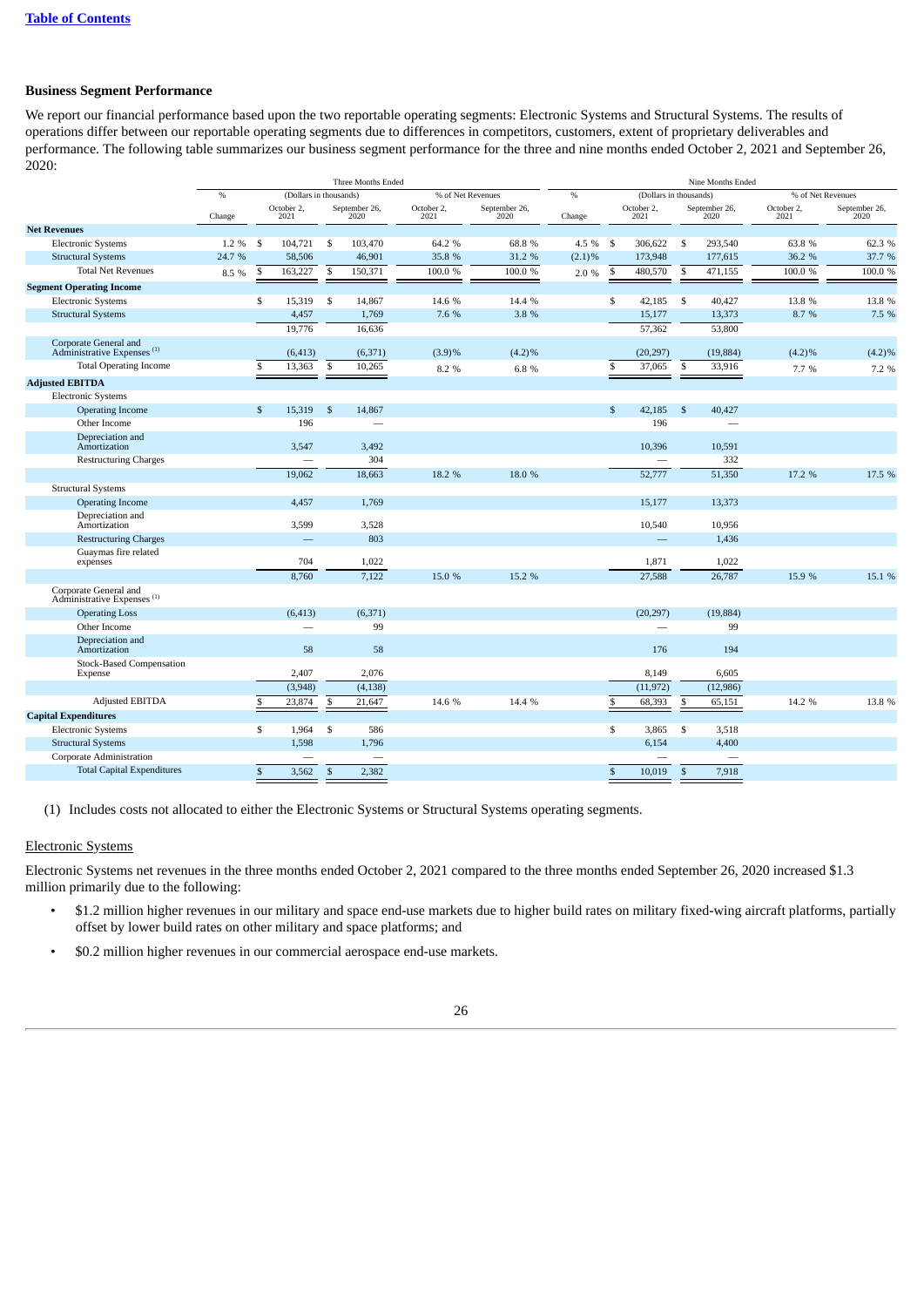Electronic Systems net revenues in the nine months ended October 2, 2021 compared to the nine months ended September 26, 2020 increased \$13.1 million primarily due to the following:

- \$20.2 million higher revenues in our military and space end-use markets due to higher build rates on military fixed-wing aircraft platforms; partially offset by
- \$7.0 million lower revenues in our industrial markets; and
- \$0.1 million lower revenues in our commercial aerospace end-use markets.

Electronic Systems segment operating income in the three months ended October 2, 2021 compared to the three months ended September 26, 2020 increased \$0.5 million primarily due to favorable product mix, partially offset by unfavorable manufacturing volume.

Electronic Systems segment operating income in the nine months ended October 2, 2021 compared to the nine months ended September 26, 2020 increased \$1.8 million primarily due to favorable product mix, lower other manufacturing costs, and lower compensation and benefits costs, partially offset by unfavorable manufacturing volume.

## Structural Systems

Structural Systems net revenues in the three months ended October 2, 2021 compared to the three months ended September 26, 2020 increased \$11.6 million primarily due to the following:

- \$10.2 million higher revenues in our commercial aerospace end-use markets due to higher build rates on large aircraft platforms and regional and business aircraft platforms; and
- \$1.4 million higher revenues in our military and space end-use markets due to higher build rates on other military and space platforms, partially offset by lower build rates on military rotary-wing aircraft platforms.

Structural Systems net revenues in the nine months ended October 2, 2021 compared to the nine months ended September 26, 2020 decreased \$3.7 million primarily due to the following:

- \$16.8 million lower revenues in our commercial aerospace end-use markets due to lower build rates on large aircraft platforms and regional and business aircraft platforms; partially offset by
- \$13.1 million higher revenues in our military and space end-use markets due to higher build rates on various missile platforms.

The Structural Systems segment operating income in the three months ended October 2, 2021 compared to the three months ended September 26, 2020 increased \$2.7 million primarily due to favorable manufacturing volume, partially offset by unfavorable product mix.

The Structural Systems segment operating income in the nine months ended October 2, 2021 compared to the nine months ended September 26, 2020 increased \$1.8 million primarily due to favorable product mix and lower compensation and benefits costs, partially offset by unfavorable manufacturing volume.

In June 2020, a fire severely damaged our performance center in Guaymas, Mexico, which is part of our Structural Systems segment. There were no injuries, however, property and equipment, inventory, and tooling in this leased facility were damaged. We have insurance coverage and expect the majority, if not all, of these items will be covered, less our deductible. The full financial impact cannot be estimated at this time as we are currently working with our insurance carriers to determine the cause of the fire. Our Guaymas performance center is comprised of two buildings with an aggregate total of 62,000 square feet. The loss of production from the Guaymas performance center is being absorbed by our other existing performance centers. See Note 8 to our condensed consolidated financial statements included in Part I, Item 1 of this Form 10-Q.

#### Corporate General and Administrative ("CG&A") Expenses

CG&A expenses were essentially flat for the three months ended October 2, 2021 compared to the three months ended September 26, 2020.

CG&A expenses increased by \$0.4 million for the nine months ended October 2, 2021 compared to the nine months ended September 26, 2020 primarily due to higher compensation and benefits costs of \$1.0 million, partially offset by lower other corporate expenses of \$0.8 million.

## **Backlog**

We define backlog as customer placed purchase orders ("POs") and long-term agreements ("LTAs") with firm fixed price and expected delivery dates of 24 months or less. The majority of the LTAs do not meet the definition of a contract under ASC 606 and thus, the backlog amount disclosed below is greater than the remaining performance obligations amount disclosed in Note 1 to our condensed consolidated financial statements included in Part I, Item 1 of this Form 10-Q. Backlog is subject to delivery delays or program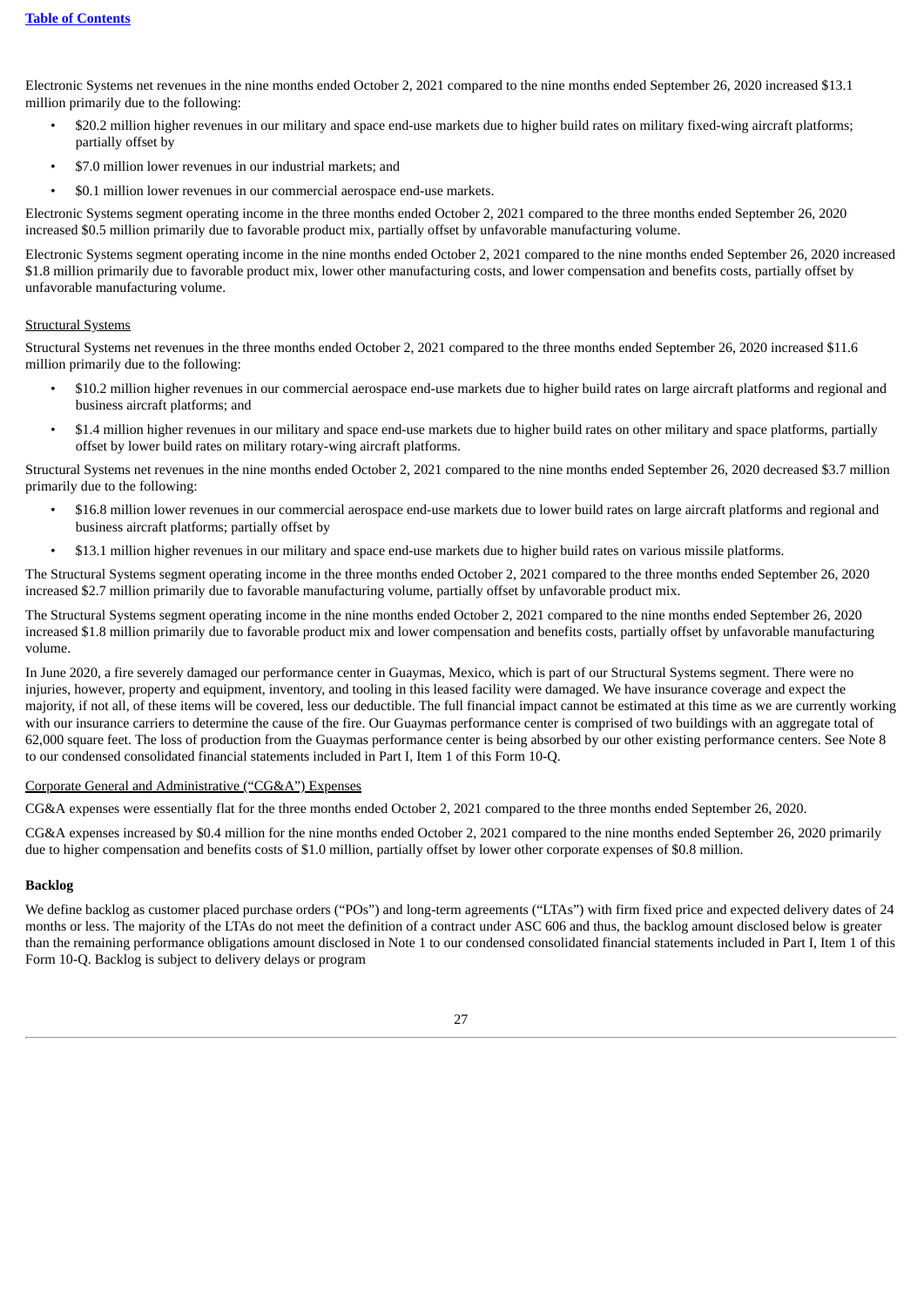## **Table of [Contents](#page-0-0)**

cancellations, which are beyond our control. Backlog is affected by timing differences in the placement of customer orders and tends to be concentrated in several programs to a greater extent than our net revenues. Backlog in industrial markets tends to be of a shorter duration and is generally fulfilled within a three month period. As a result of these factors, trends in our overall level of backlog may not be indicative of trends in our future net revenues.

The increase in backlog was primarily in the industrial end-use markets and commercial aerospace end-use markets. \$593.0 million of total backlog is expected to be delivered over the next 12 months. The following table summarizes our backlog as of October 2, 2021 and December 31, 2020:

|                              |              |               |      | (Dollars in thousands) |              |                      |
|------------------------------|--------------|---------------|------|------------------------|--------------|----------------------|
|                              |              | Change        |      | October 2,<br>2021     |              | December 31,<br>2020 |
| <b>Consolidated Ducommun</b> |              |               |      |                        |              |                      |
| Military and space           | \$           | $(17,871)$ \$ |      | 497,525 \$             |              | 515,396              |
| Commercial aerospace         |              | 18,105        |      | 286,431                |              | 268,326              |
| Industrial                   |              | 27,564        |      | 51,583                 |              | 24,019               |
| Total                        |              | 27,798        | -\$  | 835,539                | $\mathbf{s}$ | 807,741              |
| <b>Electronic Systems</b>    |              |               |      |                        |              |                      |
| Military and space           | $\mathbb{S}$ | 11,522        | - \$ | 401,399 \$             |              | 389,877              |
| Commercial aerospace         |              | (6,160)       |      | 50,559                 |              | 56,719               |
| Industrial                   |              | 27,564        |      | 51,583                 |              | 24,019               |
| Total                        |              | 32,926        | -\$  | 503,541 \$             |              | 470,615              |
| <b>Structural Systems</b>    |              |               |      |                        |              |                      |
| Military and space           | \$           | $(29,393)$ \$ |      | 96,126 \$              |              | 125,519              |
| Commercial aerospace         |              | 24,265        |      | 235,872                |              | 211,607              |
| Total                        |              | (5, 128)      |      | 331,998                |              | 337,126              |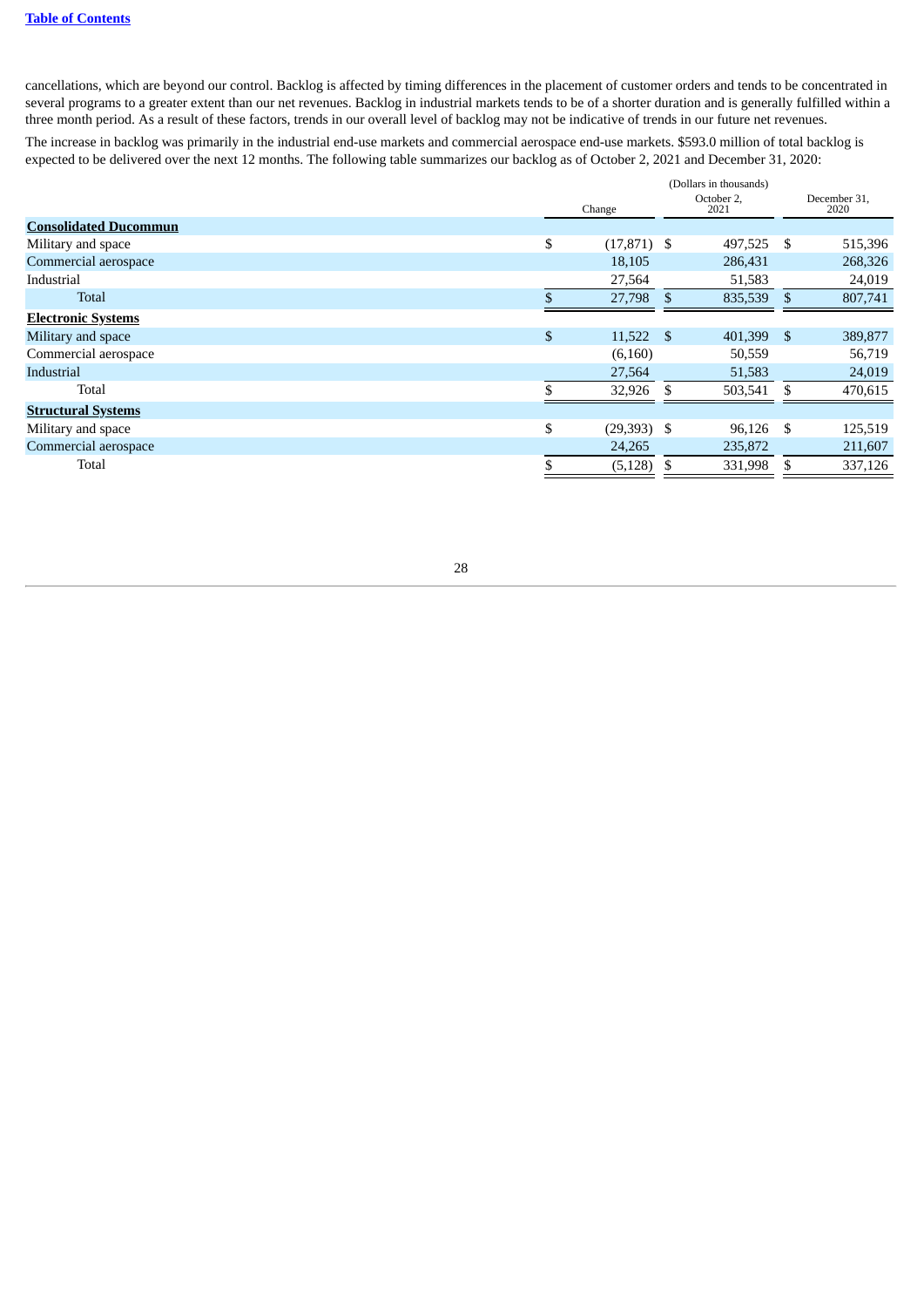## **Liquidity and Capital Resources**

## **Available Liquidity**

Total debt, the weighted-average interest rate, cash and cash equivalents and available credit facilities were as follows:

|                                         | (Dollars in millions) |  |              |  |  |
|-----------------------------------------|-----------------------|--|--------------|--|--|
|                                         | October 2,            |  | December 31, |  |  |
|                                         | 2021                  |  | 2020         |  |  |
| Total debt, including long-term portion | 299.5                 |  | 320.6        |  |  |
| Weighted-average interest rate on debt  | 3.24%                 |  | 3.59%        |  |  |
| Term Loans interest rate                | $3.22\%$              |  | 3.81 %       |  |  |
| Cash and cash equivalents               | 9.0                   |  | 56.5         |  |  |
| <b>Unused Revolving Credit Facility</b> | 89.8                  |  | 74.8         |  |  |

In December 2019, we completed the refinancing of a portion of our existing debt by entering into a new revolving credit facility ("2019 Revolving Credit Facility") to replace the then existing revolving credit facility that was entered into in November 2018 ("2018 Revolving Credit Facility") and entered into a new term loan ("2019 Term Loan"). The 2019 Revolving Credit Facility is a \$100.0 million senior secured revolving credit facility that will mature on December 20, 2024, replacing the \$100.0 million 2018 Revolving Credit Facility that would have matured on November 21, 2023. The 2019 Term Loan is a \$140.0 million senior secured term loan that will mature on December 20, 2024. We also have an existing \$240.0 million senior secured term loan that was entered into in November 2018 that will mature on November 21, 2025 ("2018 Term Loan"). The original amounts available under the 2019 Revolving Credit Facility, 2019 Term Loan, and 2018 Term Loan (collectively, the "Credit Facilities") in aggregate, totaled \$480.0 million. We are required to make installment payments of 1.25% of the original outstanding principal balance of the 2019 Term Loan amount on a quarterly basis, on the last day of the calendar quarter. We made the mandatory quarterly principal prepayment under the 2019 Term Loan during the three and nine months ended October 2, 2021 of \$1.8 million and \$5.3 million, respectively. In addition, if we meet the annual excess cash flow threshold, we are required to make an annual additional principal payment on the 2018 Term Loan based on the consolidated adjusted leverage ratio. During the first quarter of 2021, we made the required 2020 annual excess cash flow principal payment of \$0.9 million. Further, the undrawn portion of the commitment of the 2019 Revolving Credit Facility is subject to a commitment fee ranging from 0.175% to 0.275%, based upon the consolidated total net adjusted leverage ratio. As of October 2, 2021, we were in compliance with all covenants required under the Credit Facilities. See Note 5 to our condensed consolidated financial statements included in Part I, Item 1 of this Form 10-Q for further information.

During the three and nine months ended October 2, 2021, we made net voluntary prepayments totaling \$5.0 million and \$15.0 million, respectively, on the 2019 Revolving Credit Facility.

In November 2018, we completed credit facilities to replace the then existing credit facilities. The November 2018 credit facilities consisted of the 2018 Term Loan and the 2018 Revolving Credit Facility (collectively, the "2018 Credit Facilities"). We were required to make installment payments of 0.25% of the outstanding principal balance of the 2018 Term Loan amount on a quarterly basis, however, in conjunction with the 2019 refinancing where we paid down \$56.0 million on the 2018 Term Loan, it paid all the required quarterly installment payments on the 2018 Term Loan until maturity.

In October 2015, we entered into interest rate cap hedges that were designated as cash flow hedges, which matured during our second quarter of 2020.

We expect to spend a total of \$16.0 million to \$18.0 million for capital expenditures in 2021 (excluding capital expenditures we will spend to restore the manufacturing capabilities related to our Guaymas performance center that was severely damaged by fire in June 2020), financed by cash generated from operations, principally to support new contract awards in Electronic Systems and Structural Systems. As part of our strategic plan to become a supplier of a wider range of higher-level assemblies and win new contract awards, additional up-front investment in tooling will be required for newer programs which have higher engineering content and higher levels of complexity in assemblies. However, some portion of the expected capital expenditures in 2021 could be delayed as a result of the COVID-19 pandemic.

We believe the ongoing aerospace and defense subcontractor consolidation makes acquisitions an increasingly important component of our future growth. We will continue to make prudent acquisitions and capital expenditures for manufacturing equipment and facilities to support long-term contracts for commercial and military aircraft and defense programs.

We monitor our asset base, including the market dynamics of the properties we own, and we may sell such properties and/or enter into sale-leaseback transactions. Such transactions would provide cash for various capital deployment options.

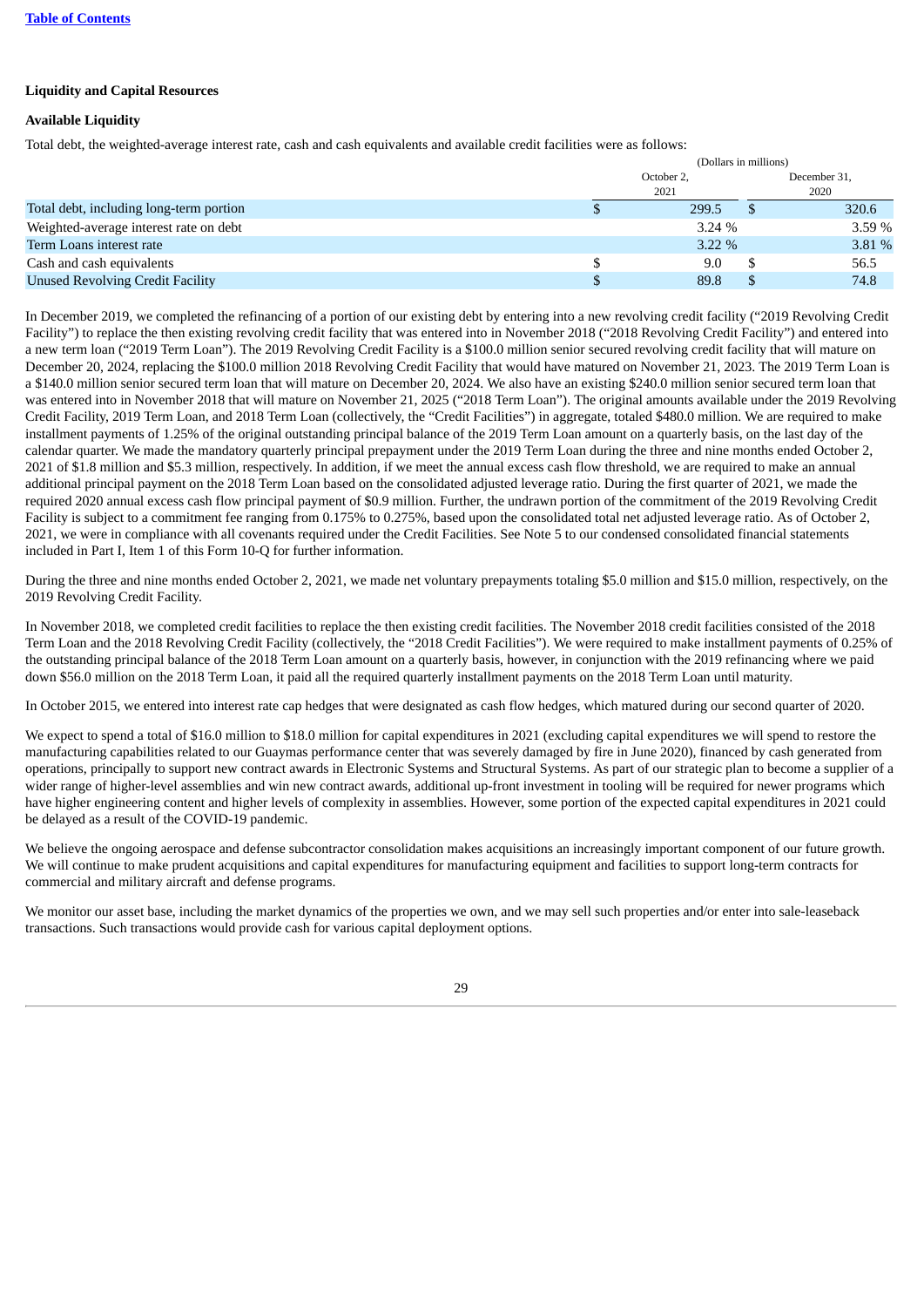We continue to depend on operating cash flow and the availability of our Credit Facilities to provide short-term liquidity. Cash generated from operations and bank borrowing capacity is expected to provide sufficient liquidity to meet our obligations during the next twelve months from the date of issuance of these financial statements.

#### **Cash Flow Summary**

Net cash used in operating activities for the nine months ended October 2, 2021 was \$12.3 million, compared to net cash provided by operating activities of \$1.5 million for the nine months ended September 26, 2020. The higher net cash used in operating activities during the first nine months of 2021 was mainly due to higher contract assets, higher inventories, higher accounts receivable, lower accrued and other liabilities, and lower contract liabilities, partially offset by higher net income.

Net cash used in investing activities was \$9.8 million for the nine months ended October 2, 2021, compared to \$5.3 million in the nine months ended September 26, 2020. The higher net cash used during the first nine months of 2021 compared to the prior year period was mainly due to higher purchases of property and equipment.

Net cash used in financing activities was \$25.4 million for the nine months ended October 2, 2021, compared to net cash provided by financing activities of \$38.7 million for the nine months ended September 26, 2020. The higher net cash used in financing activities during the first nine months of 2021 was mainly due to the \$50.0 million draw down on the 2019 Revolving Credit Facility during the first quarter of 2020 to hold as cash on hand that did not reoccur in 2021 and lower net draw downs on the 2019 Revolving Credit Facility, partially offset by lower repayments of term loans.

#### **Off-Balance Sheet Arrangements**

Our off-balance sheet arrangements consist of operating and finance leases not recorded as a result of the practical expedients utilized, right of offset of industrial revenue bonds and associated failed sales-leasebacks on property and equipment, and indemnities, none of which we believe may have a material current or future effect on our financial condition, liquidity, capital resources, or results of operations.

#### **Critical Accounting Policies**

The preparation of our condensed consolidated financial statements in accordance with accounting principles generally accepted in the United States requires estimation and judgment that affect the reported amounts of net revenues, expenses, assets and liabilities. For a description of our critical accounting policies, please refer to "Critical Accounting Policies" in Part II, Item 7, "Management's Discussion and Analysis of Financial Condition and Results of Operations" of our 2020 Annual Report on Form 10-K. There have been no material changes in any of our critical accounting policies during the three months ended October 2, 2021.

#### **Recent Accounting Pronouncements**

See "Part I, Item 1. Ducommun Incorporated and Subsidiaries—Notes to Condensed Consolidated Financial Statements—Note 1. Summary of Significant Accounting Policies—Recent Accounting Pronouncements" for further information.

#### <span id="page-29-0"></span>**Item 3. Quantitative and Qualitative Disclosures About Market Risk**

Our main market risk exposure relates to changes in U.S. and U.K. interest rates on our outstanding long-term debt. At October 2, 2021, we had total borrowings of \$299.5 million under our Credit Facilities.

The 2019 Term Loan bears interest, at our option, at a rate equal to either (i) the Eurodollar Rate (defined as the London Interbank Offered Rate ["LIBOR"]) plus an applicable margin ranging from 1.50% to 2.50% per year or (ii) the Base Rate (defined as the highest of [a] Federal Funds Rate plus 0.50%, [b] Bank of America's prime rate, and [c] the Eurodollar Rate plus 1.00%) plus an applicable margin ranging from 0.50% to 1.50% per year, in each case based upon the consolidated total net adjusted leverage ratio.

The 2019 Revolving Credit Facility bears interest, at our option, at a rate equal to either (i) the Eurodollar Rate (defined as LIBOR) plus an applicable margin ranging from 1.50% to 2.50% per year or (ii) the Base Rate (defined as the highest of [a] Federal Funds Rate plus 0.50%, [b] Bank of America's prime rate, and [c] the Eurodollar Rate plus 1.00%) plus an applicable margin ranging from 0.50% to 1.50% per year, in each case based upon the consolidated total net adjusted leverage ratio.

The 2018 Term Loan bears interest, at our option, at a rate equal to either (i) the Eurodollar Rate (defined as LIBOR plus an applicable margin ranging from 3.75% to 4.00% per year or (ii) the Base Rate (defined as the highest of [a] Federal Funds Rate plus 0.50%, [b] Bank of America's prime rate, and [c] the Eurodollar Rate plus 1.00%) plus an applicable margin ranging from 3.75% to 4.00% per year, in each case based upon the consolidated total net adjusted leverage ratio.

A hypothetical 10% increase or decrease in the interest rate would have an immaterial impact on our financial condition and results of operations.

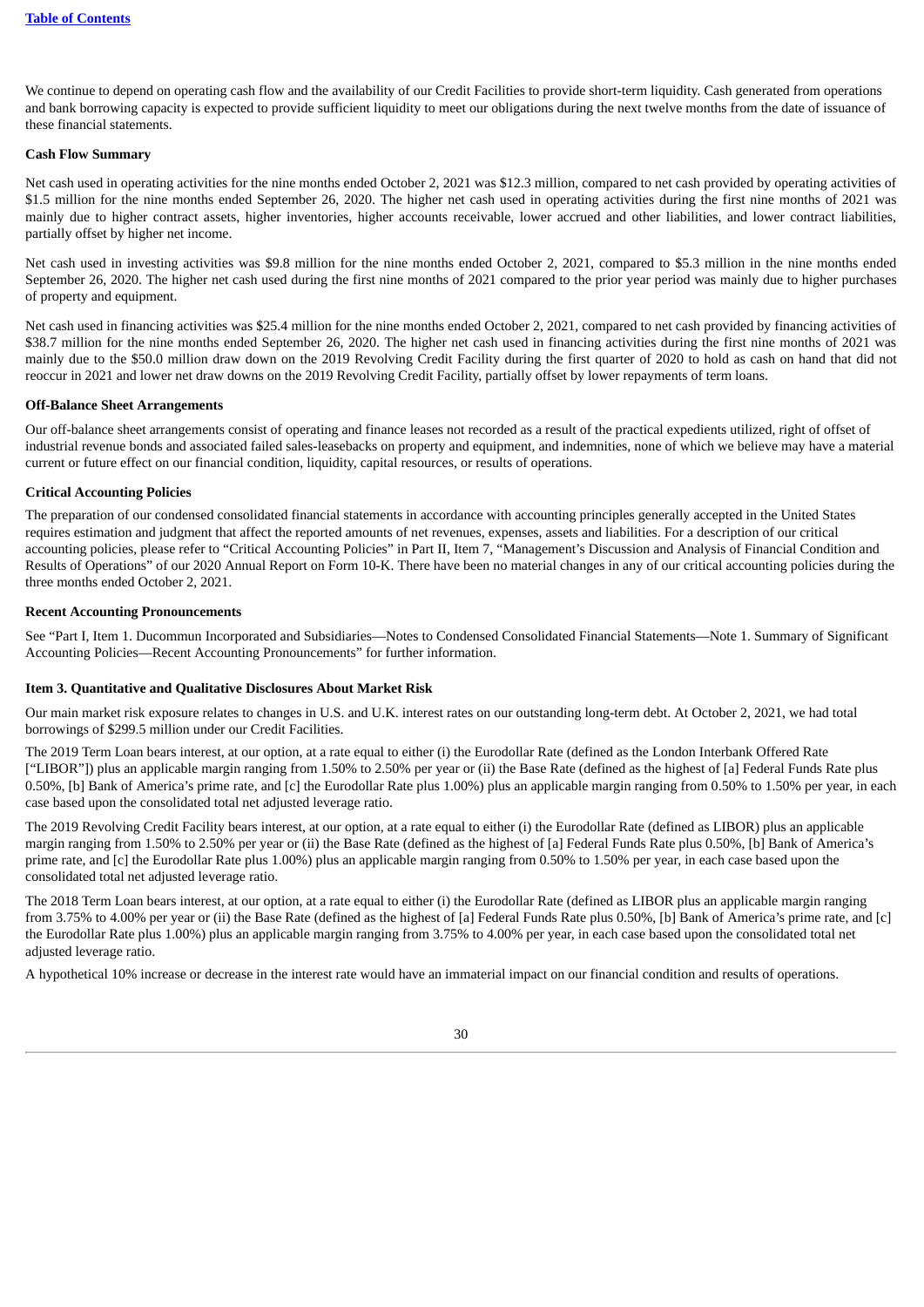## <span id="page-30-0"></span>**Item 4. Controls and Procedures**

## Disclosure Controls and Procedures

The Company's chief executive officer ("CEO") and chief financial officer ("CFO") have conducted an evaluation of the Company's disclosure controls and procedures (as defined in Rules 13a-15(e) and 15d-15(e) of the Securities Exchange Act of 1934), and concluded that such disclosure controls and procedures were effective as of the end of the period covered by this report.

#### Changes in Internal Control over Financial Reporting

There were no changes in our internal control over financial reporting during the three months ended October 2, 2021 that have materially affected, or are reasonably likely to materially affect, our internal control over financial reporting.

#### <span id="page-30-1"></span>**PART II. OTHER INFORMATION**

#### <span id="page-30-2"></span>**Item 1. Legal Proceedings**

See Note 8 to our condensed consolidated financial statements included in Part I, Item 1 of this Form 10-Q for a description of our legal proceedings.

#### <span id="page-30-3"></span>**Item 1A. Risk Factors**

See Part I, Item 1A of our Annual Report on Form 10-K ("Form 10-K") for the year ended December 31, 2020 for a discussion of our risk factors. There have been no material changes during the three months ended October 2, 2021 to the risk factors disclosed in our Form 10-K for the year ended December 31, 2020.

#### <span id="page-30-4"></span>**Item 4. Mine Safety Disclosures**

<span id="page-30-5"></span>Not applicable.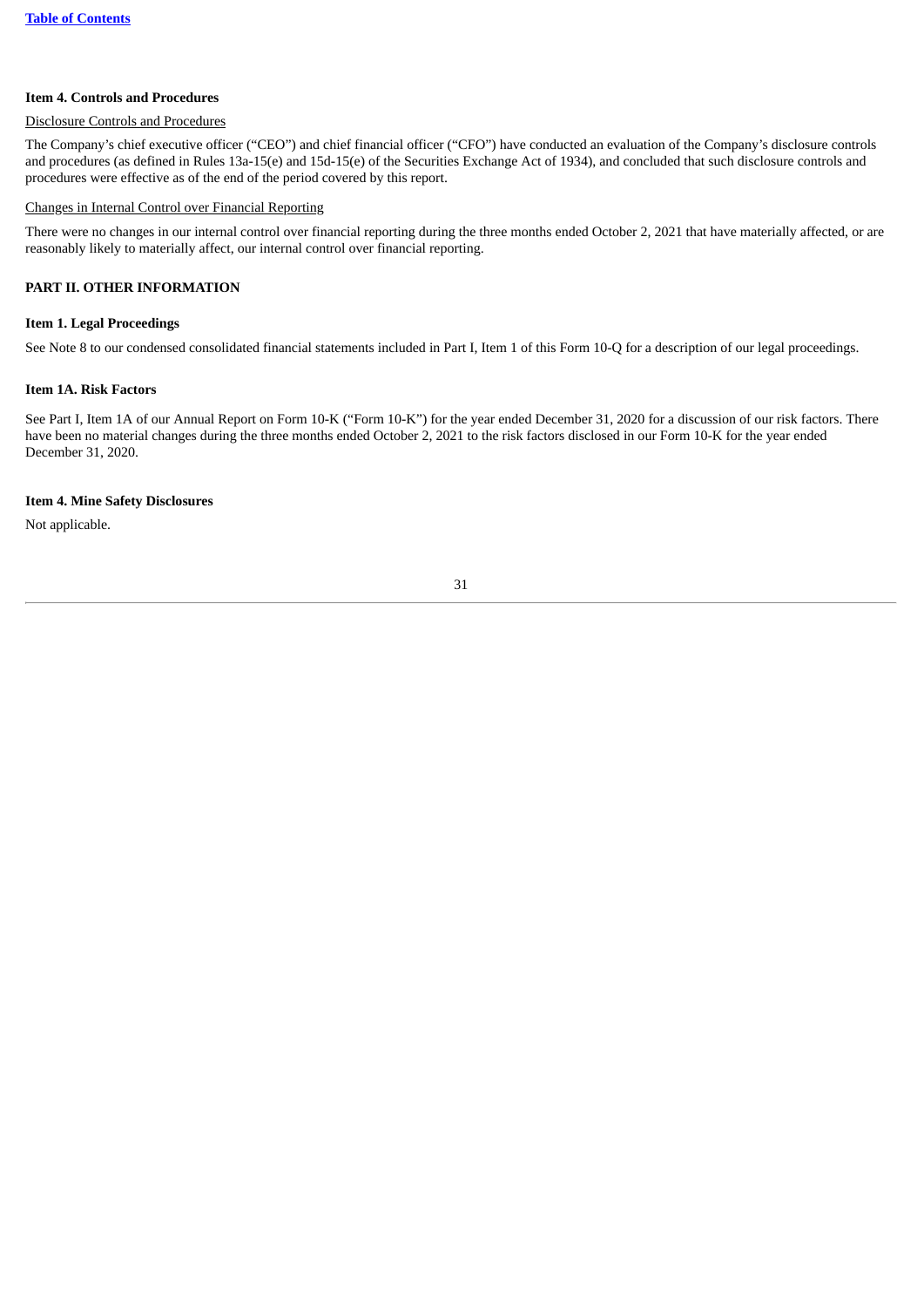## **Item 6. Exhibits**

- 2.1 Agreement and Plan of Merger, dated as of September 11, 2017, among Ducommun LaBarge [Technologies,](http://www.sec.gov/Archives/edgar/data/30305/000119312517281838/d414212dex21.htm) Inc., LS Holdings Company LLC, and DLS Company LLC. Incorporated by reference to Exhibit 2.1 to Form 8-K filed on September 11, 2017.
- 2.2 Agreement and Plan of Merger, dated as of October 8, 2019, among Ducommun LaBarge Technologies, Inc., DLT Acquisition, Inc., Nobles Parent Inc., and the Stockholder [Representative.](http://www.sec.gov/Archives/edgar/data/30305/000119312519264787/d817718dex21.htm) Incorporated by reference to Exhibit 2.1 to Form 8-K filed on October 9, 2019.
- 3.1 Restated Certificate of Incorporation filed with the Delaware Secretary of State on May 29, 1990. Incorporated by reference to Exhibit 3.1 to Form 10-K for the year ended December 31, 1990.
- 3.2 Certificate of Amendment of Certificate of [Incorporation](http://www.sec.gov/Archives/edgar/data/30305/0000892569-99-000620-index.html) filed with the Delaware Secretary of State on May 27, 1998. Incorporated by reference to Exhibit 3.2 to Form 10-K for the year ended December 31, 1998.
- 3.3 Bylaws as amended and restated on March 19, 2013. [Incorporated](http://www.sec.gov/Archives/edgar/data/30305/000119312513121993/d505045dex991.htm) by reference to Exhibit 99.1 to Form 8-K dated March 22, 2013.
- 3.4 Amendment to Bylaws dated January 5, 2017. [Incorporated](http://www.sec.gov/Archives/edgar/data/30305/000119312517005088/d321215dex992.htm) by reference to Exhibit 99.2 to Form 8-K dated January 9, 2017.
- 3.5 Amendment to Bylaws dated February 21, 2018. [Incorporated](http://www.sec.gov/Archives/edgar/data/30305/000119312518058275/0001193125-18-058275-index.htm) by reference to Exhibit 3.1 to Form 8-K dated February 26, 2018.
- 3.6 Amendment to Bylaws dated March 5, 2021. [Incorporated](http://www.sec.gov/Archives/edgar/data/30305/000119312521073228/0001193125-21-073228-index.htm) by reference to Exhibit 3.1 to Form 8-K dated March 8, 2021.
- 4.1 Description of Ducommun [Incorporated](http://www.sec.gov/Archives/edgar/data/30305/000162828020001898/dco10-k2019exhibit4_1.htm) Securities Registered under Section 12 of the Exchange Act. Incorporated by reference to Exhibit 4.1 to Form 10-K for the year ended December 31, 2019.
- 10.1 Second [Amendment](#page-35-0) to Amended and Restated Credit Agreement entered into on March 20, 2020.
- 10.2 Incremental Term Loan Lender Joinder Agreement and Additional Credit Extension Amendment, dated as of December 20, 2019, by and among Ducommun Incorporated, as Borrower, the subsidiaries of the Borrower party thereto, as Guarantors, Bank of America, N.A., as [Administrative](http://www.sec.gov/Archives/edgar/data/30305/000119312519321137/d834392dex101.htm) Agent, Swingline Lender and an L.C. Issuer, and the lender party thereto. Incorporated by reference to Exhibit 10.1 to Form 8-K filed on December 20, 2019.
- 10.3 Credit Agreement, dated as of November 21, 2018, among Ducommun Incorporated, certain of its subsidiaries, Bank of America, N.A., as [administrative](http://www.sec.gov/Archives/edgar/data/30305/000119312518333904/0001193125-18-333904-index.htm) agent, swingline lender and issuing bank, and other lenders party thereto. Incorporated by reference to Exhibit 10.1 to Form 8-K filed on November 26, 2018.
- \*10.4 2013 Stock Incentive Plan (Amended and Restated May 2, 2018). [Incorporated](http://www.sec.gov/Archives/edgar/data/30305/000119312518093774/d536991ddef14a.htm) by reference to Appendix A of Definitive Proxy Statement on Schedule 14a, filed on March 23, 2018.
- \*10.5 2020 Employee Stock Incentive Plan. [Incorporated](http://www.sec.gov/Archives/edgar/data/30305/000119312520080692/d859194ddef14a.htm) by reference to Appendix A of Definitive Proxy Statement on Schedule 14a, filed on March 20, 2020.
- \*10.6 2018 Employee Stock Purchase Plan. [Incorporated](http://www.sec.gov/Archives/edgar/data/30305/000119312518093774/d536991ddef14a.htm) by reference to Appendix B of Definitive Proxy Statement on Schedule 14a, filed on March 23, 2018.
- \*10.7 2020 Employee Stock Purchase Plan. [Incorporated](http://www.sec.gov/Archives/edgar/data/30305/000119312520080692/d859194ddef14a.htm) by reference to Appendix A of Definitive Proxy Statement on Schedule 14a, filed on March 20, 2020.
- \*10.8 Form of Stock Option Agreement for 2016 and earlier. [Incorporated](http://www.sec.gov/Archives/edgar/data/30305/000119312504034525/dex108.htm) by reference to Exhibit 10.8 to Form 10-K for the year ended December 31, 2003.
- \*10.9 Form of Stock Option Agreement for 2017. [Incorporated](http://www.sec.gov/Archives/edgar/data/30305/000162828017002221/dco10-k2016_ex105.htm) by reference to Exhibit 10.5 to Form 10-K for the year ended December 31, 2016.
- [\\*10.10](http://www.sec.gov/Archives/edgar/data/30305/000119312518159343/d596690dex47.htm) Form of Stock Option Agreement for 2018 and after. [Incorporated](http://www.sec.gov/Archives/edgar/data/30305/000119312518159343/d596690dex47.htm) by reference to Exhibit 4.7 to Form S-8, filed on May 10, 2018.
- \*10.11 Form of Restricted Stock Unit Agreement for 2017 through 2019. [Incorporated](http://www.sec.gov/Archives/edgar/data/30305/000162828017002221/dco10-k2016_ex109.htm) by reference to Exhibit 10.9 to Form 10-K for the year ended December 31, 2016.
- \*10.12 Performance Restricted Stock Unit Agreement dated January 23, 2017 between Ducommun Incorporated and Stephen G. Oswald. [Incorporated](http://www.sec.gov/Archives/edgar/data/30305/000162828017002221/dco10-k2016_ex1011.htm) by reference to Exhibit 10.11 to Form 10-K for the year ended December 31, 2016.
- \*10.13 Form of Performance Stock Unit Agreement for 2020 and after. [Incorporated](http://www.sec.gov/Archives/edgar/data/30305/000162828020011005/dco-q2202010xqex1018.htm) by reference to Exhibit 10.18 to Form 10-Q for the period ended June 27, 2020.

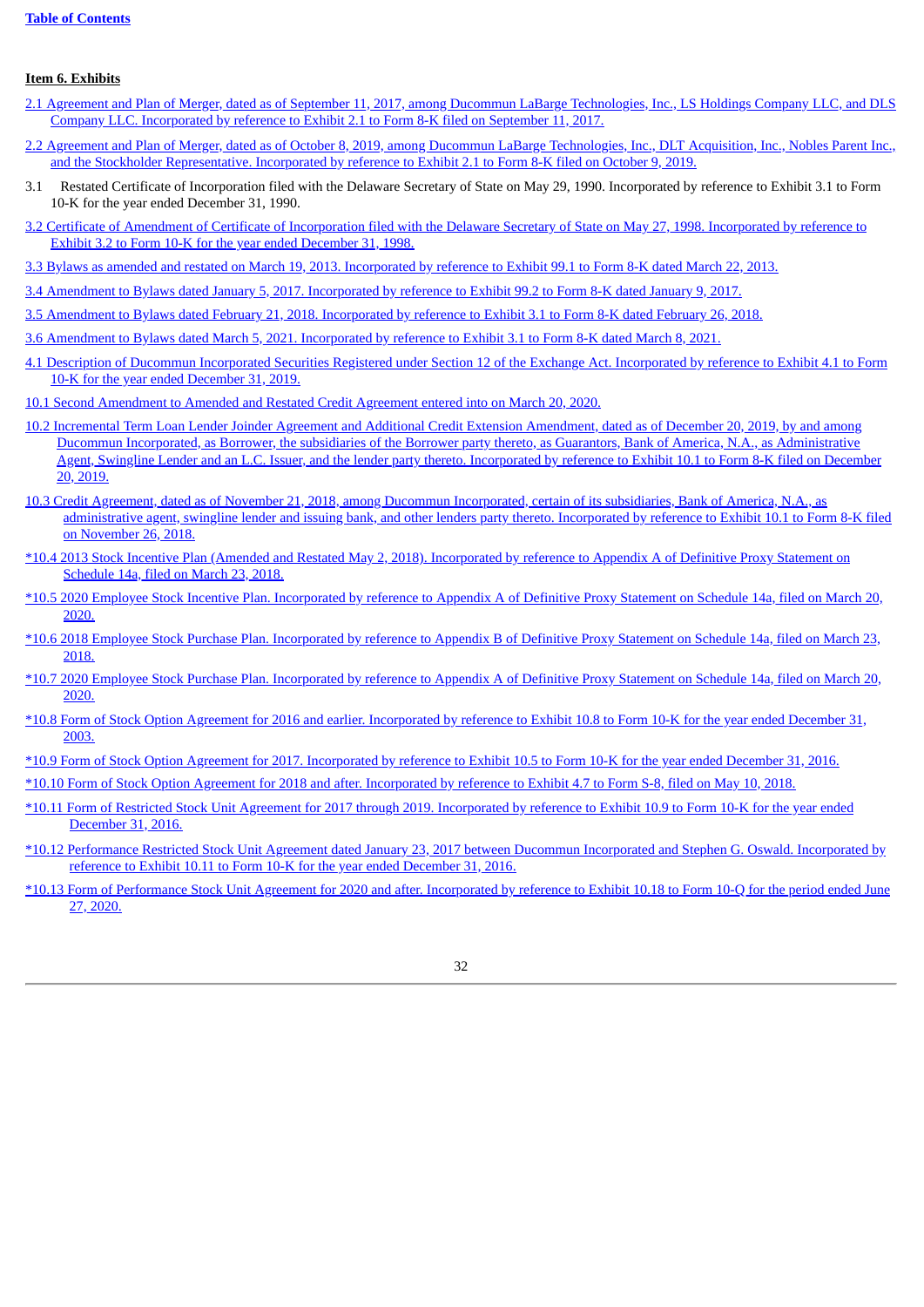## **Exhibit**

**No. Description**

- \*10.14 Form of Restricted Stock Unit Agreement for [Non-Qualified](http://www.sec.gov/Archives/edgar/data/30305/000162828020011005/dco-q2202010xqex1019.htm) Deferred Compensation Plan Participants for 2020 and after. Incorporated by reference to Exhibit 10.19 to Form 10-Q for the period ended June 27, 2020.
- \*10.15 Form of Restricted Stock Unit Agreement for 2020 and after. [Incorporated](http://www.sec.gov/Archives/edgar/data/30305/000162828020011005/dco-q2202010xqex1020.htm) by reference to Exhibit 10.20 to Form 10-Q for the period ended June 27, 2020.
- \*10.16 Form of Stock Option Agreement for 2020 and after. [Incorporated](http://www.sec.gov/Archives/edgar/data/30305/000162828020011005/dco-q2202010xqex1021.htm) by reference to Exhibit 10.21 to Form 10-Q for the period ended June 27, 2020.
- \*10.17 Form of Performance Restricted Stock Unit Agreement for 2020. [Incorporated](http://www.sec.gov/Archives/edgar/data/30305/000162828020011005/dco-q2202010xqex1022.htm) by reference to Exhibit 10.22 to Form 10-Q for the period ended June 27, 2020.
- \*10.18 Directors' Deferred [Compensation](http://www.sec.gov/Archives/edgar/data/30305/000119312510036507/dex1015.htm) and Retirement Plan, as amended and restated February 2, 2010. Incorporated by reference to Exhibit 10.15 to Form 10-K for the year ended December 31, 2009.

\*10.19 Non Qualified Deferred [Compensation.](http://www.sec.gov/Archives/edgar/data/30305/000119312519301183/0001193125-19-301183-index.htm) Incorporated by reference to Exhibit 4.6 to Form S-8 dated November 26, 2019.

- \*10.20 Key Executive Severance Agreement between Ducommun Incorporated and Stephen G. Oswald dated January 23, 2017. [Incorporated](http://www.sec.gov/Archives/edgar/data/30305/000119312517020975/d284517dex991.htm) by reference to Exhibit 99.1 to Form 8-K dated January 27, 2017.
- \*10.21 Form of Key Executive Severance Agreement between Ducommun [Incorporated](http://www.sec.gov/Archives/edgar/data/30305/000119312517020975/d284517dex992.htm) and each of the individuals listed below. Incorporated by reference to Exhibit 99.2 to Form 8-K dated January 27, 2017. All of the Key Executive Severance Agreements are identical except for the name of the person, the address for notice, and the date of the Agreement:

| Executive Officer      | Date of Agreement |
|------------------------|-------------------|
| Jerry L. Redondo       | January 23, 2017  |
| Rosalie F. Rogers      | January 23, 2017  |
| Rajiv A. Tata          | January 24, 2020  |
| Christopher D. Wampler | January 23, 2017  |

- \*10.22 [Employment](http://www.sec.gov/Archives/edgar/data/30305/000119312517005088/d321215dex991.htm) Letter Agreement dated January 3, 2017 between Ducommun Incorporated and Stephen G. Oswald. Incorporated by reference to Exhibit 99.1 to Form 8-K dated January 9, 2017.
- \*10.23 Separation and Release Agreement dated June 26, 2019 between Ducommun [Incorporated](http://www.sec.gov/Archives/edgar/data/30305/000119312519184565/d637016dex101.htm) and Douglas L. Groves. Incorporated by reference to Exhibit 10.1 to Form 8-K filed on June 28, 2019.
- 10.24 Form of Indemnity Agreement entered with all directors and officers of Ducommun. Incorporated by reference to Exhibit 10.8 to Form 10-K for the year ended December 31, 1990. All of the Indemnity Agreements are identical except for the name of the director or officer and the date of the Agreement:

| Director/Officer       | Date of Agreement |  |  |  |  |
|------------------------|-------------------|--|--|--|--|
| Richard A. Baldridge   | March 19, 2013    |  |  |  |  |
| Shirley G. Drazba      | October 18, 2018  |  |  |  |  |
| Robert C. Ducommun     | December 31, 1985 |  |  |  |  |
| Dean M. Flatt          | November 5, 2009  |  |  |  |  |
| Jay L. Haberland       | February 2, 2009  |  |  |  |  |
| Sheila G. Kramer       | June 1, 2021      |  |  |  |  |
| Stephen G. Oswald      | January 23, 2017  |  |  |  |  |
| Jerry L. Redondo       | October 1, 2015   |  |  |  |  |
| Rosalie F. Rogers      | July 24, 2008     |  |  |  |  |
| Rajiv A. Tata          | January 24, 2020  |  |  |  |  |
| Christopher D. Wampler | January 1, 2016   |  |  |  |  |

31.1 [Certification](#page-54-0) of Principal Executive Officer.

31.2 [Certification](#page-55-0) of Principal Financial Officer.

32 Certification Pursuant to 18 U.S.C. Section 1350, as Adopted Pursuant to Section 906 of the [Sarbanes-Oxley](#page-56-0) Act of 2002.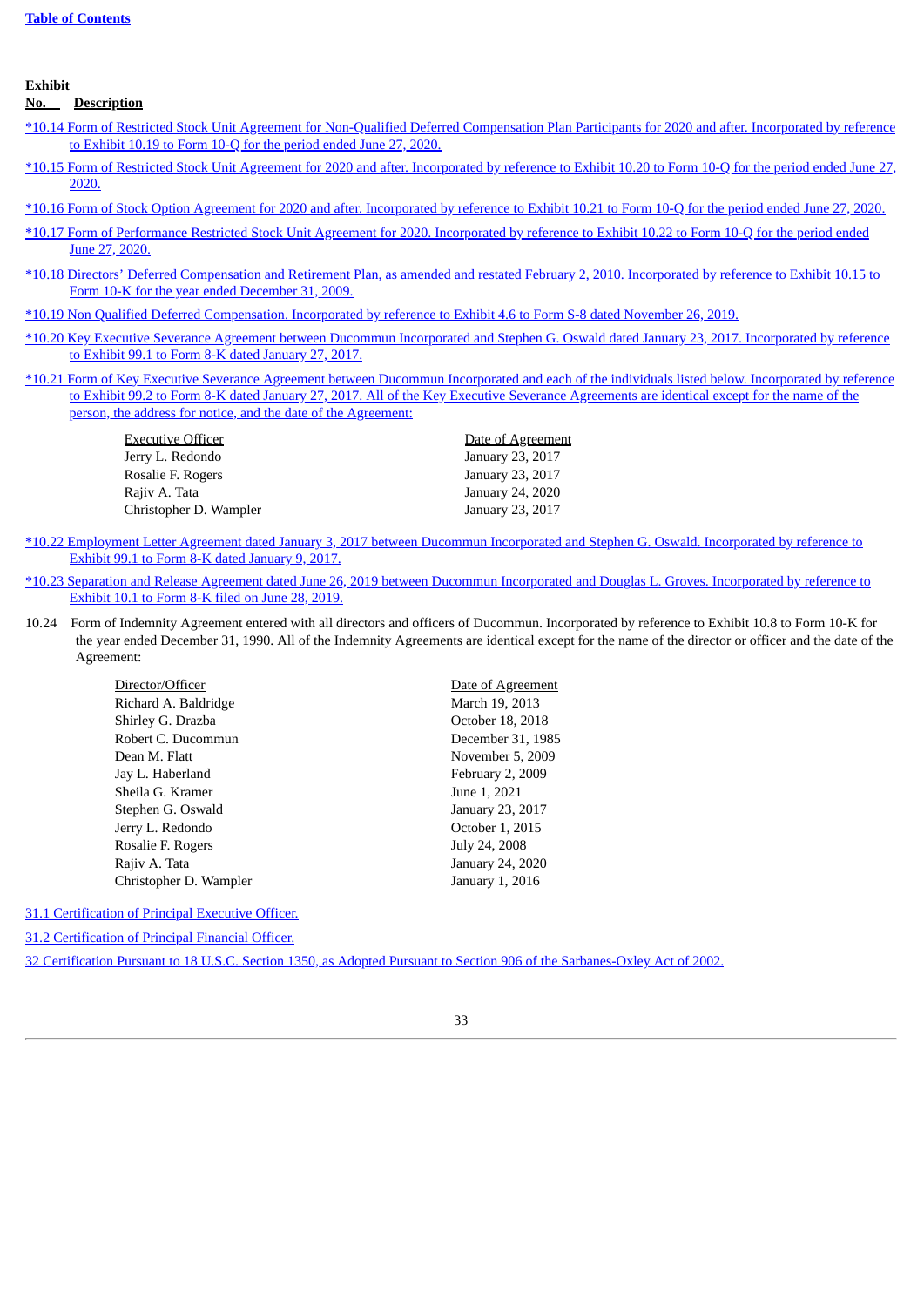## **Table of [Contents](#page-0-0)**

## **Exhibit**

### **No. Description**

\_\_\_\_\_\_\_\_\_\_\_\_\_\_\_\_\_\_\_

- 101.INS Inline XBRL Instance Document the instance document does not appear in the Interactive Data File because its XBRL tags are embedded within the Inline XBRL
- 101.SCH Inline XBRL Taxonomy Extension Schema
- 101.CAL Inline XBRL Taxonomy Extension Calculation Linkbase
- 101.DEF Inline XBRL Taxonomy Extension Definition Linkbase
- 101.LAB Inline XBRL Taxonomy Extension Label Linkbase
- 101.PRE Inline XBRL Taxonomy Extension Presentation Linkbase
- 104 Cover Page Interactive Data File (formatted as Inline XBRL and contained in Exhibit 101)

<span id="page-33-0"></span>\* Indicates an executive compensation plan or arrangement.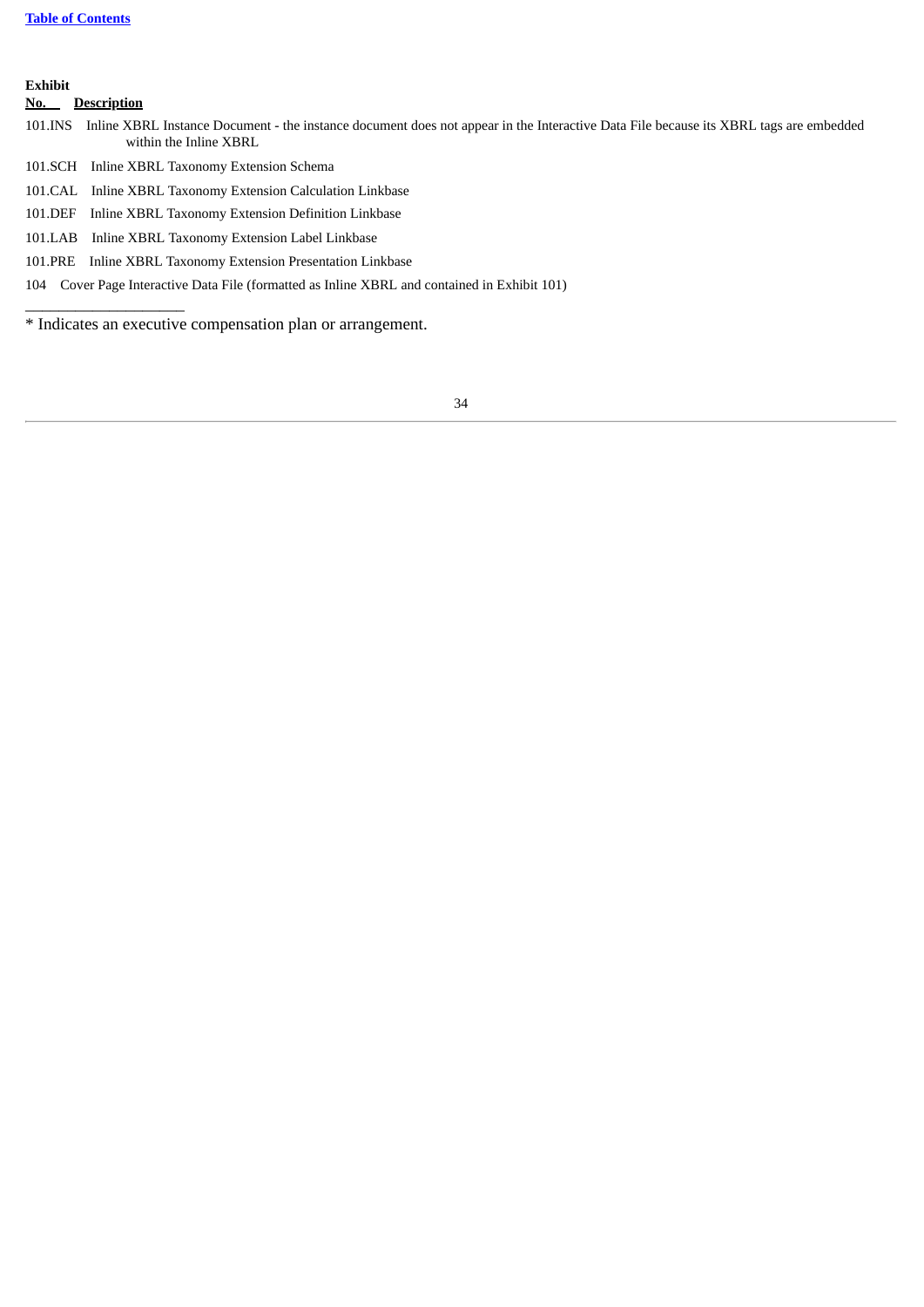## **SIGNATURES**

Pursuant to the requirements of the Securities Exchange Act of 1934, the registrant has duly caused this report to be signed on its behalf by the undersigned, thereunto duly authorized.

| Date: November 2, 2021 | By: | /s/ Stephen G. Oswald                           |
|------------------------|-----|-------------------------------------------------|
|                        |     | Stephen G. Oswald                               |
|                        |     | Chairman, President and Chief Executive Officer |
|                        |     | (Principal Executive Officer)                   |
| Date: November 2, 2021 | Bv: | /s/ Christopher D. Wampler                      |
|                        |     | Christopher D. Wampler                          |

Vice President, Chief Financial Officer, Controller and Treasurer

(Principal Financial and Principal Accounting Officer)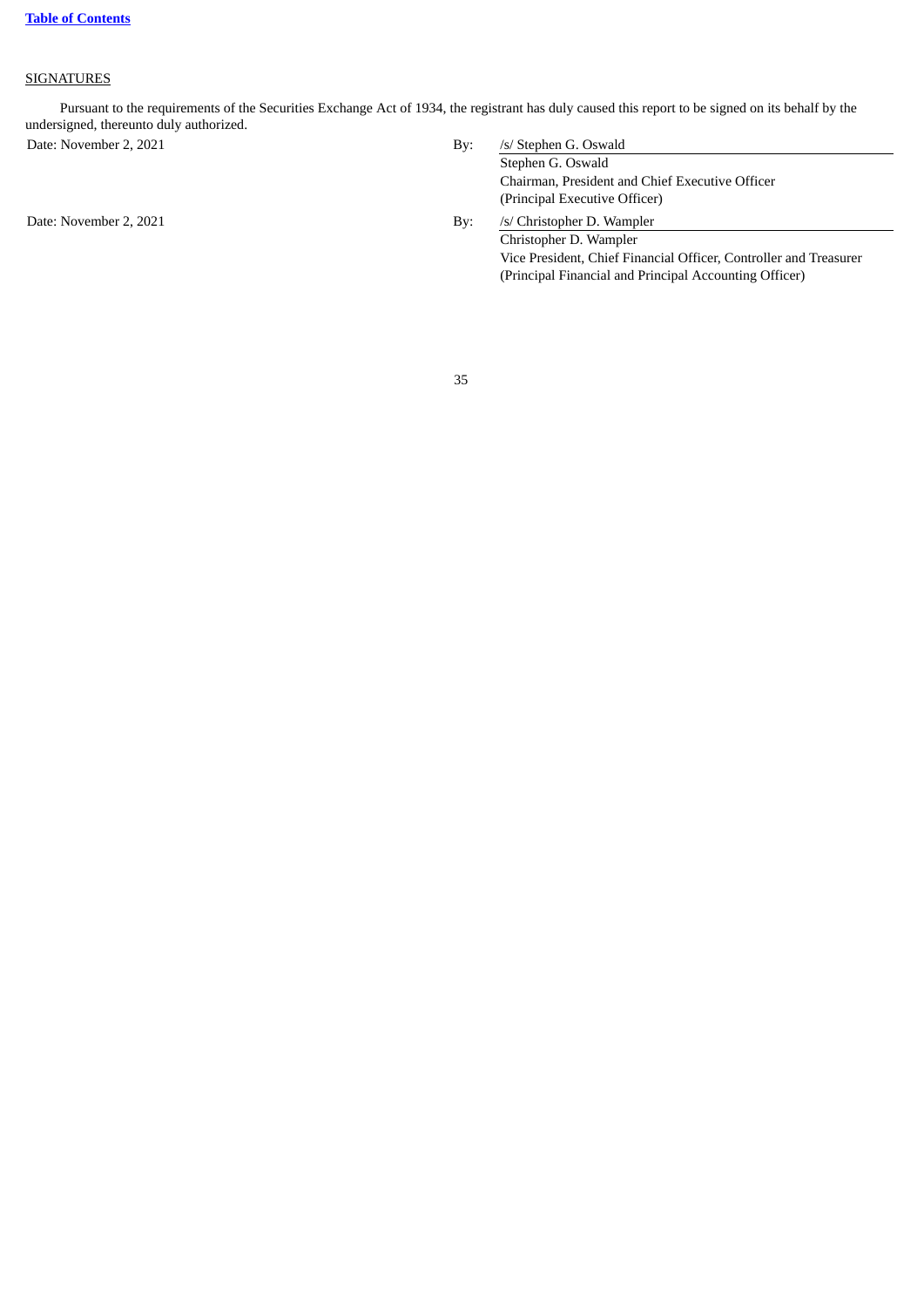## SECOND AMENDMENT TO AMENDED AND RESTATED CREDIT AGREEMENT

<span id="page-35-0"></span>THIS SECOND AMENDMENT TO AMENDED AND RESTATED CREDIT AGREEMENT dated as of March 20, 2020 (this "Agreement") is entered into among Ducommun Incorporated, a Delaware corporation (the "Borrower"), the Guarantors, the Lenders party hereto, and Bank of America, N.A., as Administrative Agent. All capitalized terms used herein and not otherwise defined herein shall have the meanings given to such terms in the Credit Agreement (as defined below).

#### RECITALS

WHEREAS, the Borrower, the Guarantors, the Lenders, and Bank of America, N.A., as Administrative Agent, Swing Line Lender and an L/C Issuer, have entered into that certain Amended and Restated Credit Agreement dated as of November 21, 2018 (as amended or otherwise modified from time to time, the "Credit Agreement"); and

WHEREAS, the Borrower has requested that the Lenders amend the Credit Agreement as set forth below.

NOW, THEREFORE, in consideration of the premises and the mutual covenants contained herein, and for other good and valuable consideration, the receipt and sufficiency of which are hereby acknowledged, the parties hereto agree as follows:

1. Amendments. The Credit Agreement is hereby amended as follows:

(a) The reference to "MLPFS" in the definition of "Arrangers" in Section 1.01 of the Credit Agreement is hereby amended to be a reference to "BofA Securities".

(b) The definition of "Bail-In Action" in Section 1.01 of the Credit Agreement is hereby amended to read as follows:

"Bail-In Action" means the exercise of any Write-Down and Conversion Powers by the applicable Resolution Authority in respect of any liability of an Affected Financial Institution.

(c) The definition of "Bail-In Legislation" in Section 1.01 of the Credit Agreement is hereby amended to read as follows:

"Bail-In Legislation" means, (a) with respect to any EEA Member Country implementing Article 55 of Directive 2014/59/EU of the European Parliament and of the Council of the European Union, the implementing law, rule, regulation or requirement for such EEA Member Country from time to time which is described in the EU Bail-In Legislation Schedule, and (b) with respect to the United Kingdom, Part I of the United Kingdom Banking Act 2009 (as amended from time to time) and any other law, regulation or rule applicable in the United Kingdom relating to the resolution of unsound or failing banks, investment firms or other financial institutions or their affiliates (other than through liquidation, administration or other insolvency proceedings).

(d) The definition of "MLPFS" in Section 1.01 of the Credit Agreement is hereby amended to read as follows: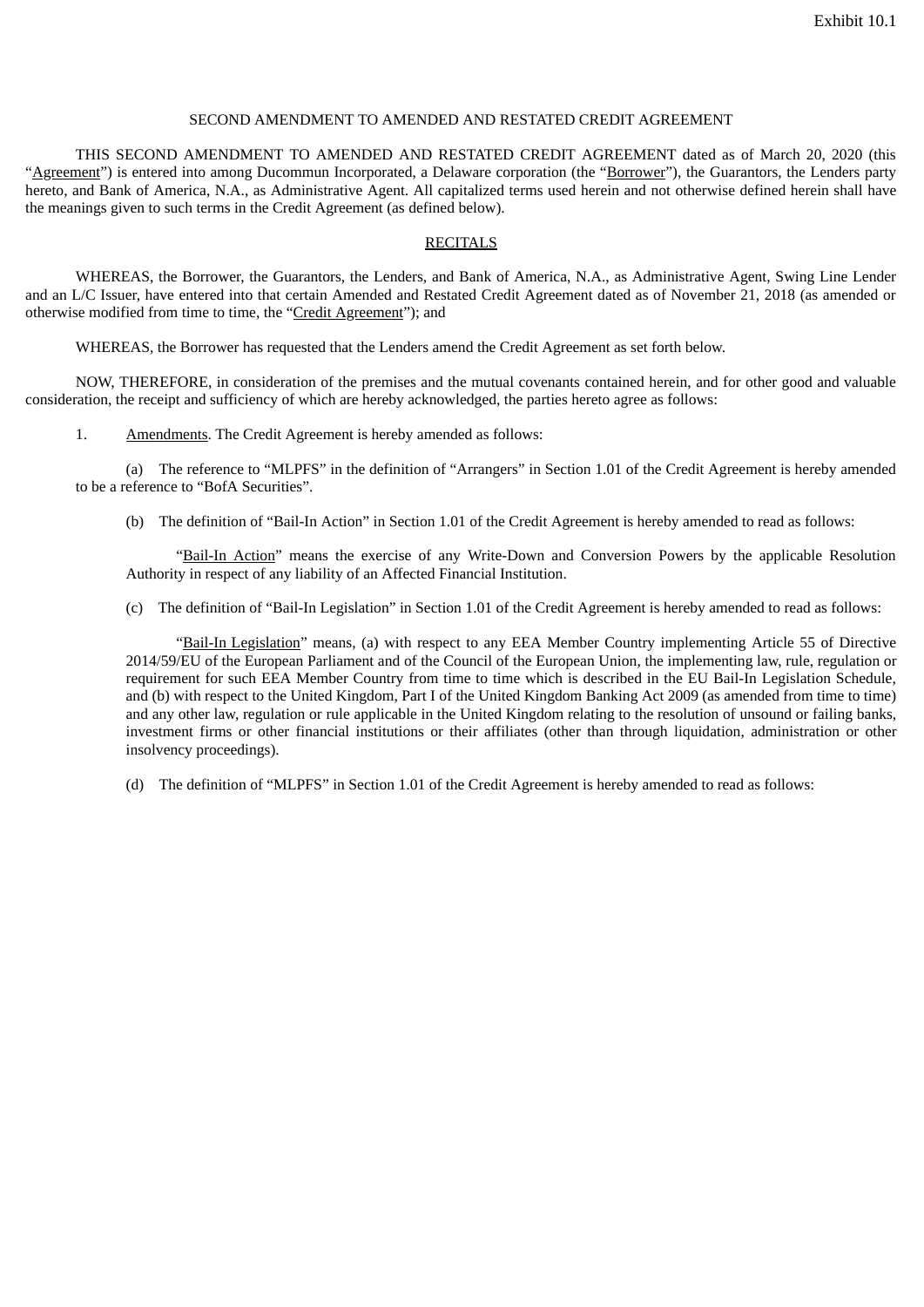"MLPFS" means Merrill Lynch, Pierce, Fenner & Smith Incorporated.

(e) The definition of "Write-Down and Conversion Powers" in Section 1.01 of the Credit Agreement is hereby amended to read as follows:

"Write-Down and Conversion Powers" means, (a) with respect to any EEA Resolution Authority, the write-down and conversion powers of such EEA Resolution Authority from time to time under the Bail-In Legislation for the applicable EEA Member Country, which write-down and conversion powers are described in the EU Bail-In Legislation Schedule, and (b) with respect to the United Kingdom, any powers of the applicable Resolution Authority under the Bail-In Legislation to cancel, reduce, modify or change the form of a liability of any UK Financial Institution or any contract or instrument under which that liability arises, to convert all or part of that liability into shares, securities or obligations of that person or any other person, to provide that any such contract or instrument is to have effect as if a right had been exercised under it or to suspend any obligation in respect of that liability or any of the powers under that Bail-In Legislation that are related to or ancillary to any of those powers.

(f) The following defined terms are hereby added to Section 1.01 of the Credit Agreement in the appropriate alphabetical order:

"Affected Financial Institution" means (a) any EEA Financial Institution, or (b) any UK Financial Institution.

"BHC Act Affiliate" of a party means an "affiliate" (as such term is defined under, and interpreted in accordance with, 12 U.S.C. 1841(k)) of such party.

"BofA Securities" means BofA Securities, Inc.

"Covered Entity" means any of the following: (a) a "covered entity" as that term is defined in, and interpreted in accordance with, 12 C.F.R. § 252.82(b); (b) a "covered bank" as that term is defined in, and interpreted in accordance with, 12 C.F.R. § 47.3(b); or (c) a "covered FSI" as that term is defined in, and interpreted in accordance with, 12 C.F.R. § 382.2(b).

"Covered Party" has the meaning specified in Section 11.23.

"Default Right" has the meaning assigned to that term in, and shall be interpreted in accordance with, 12 C.F.R. §§ 252.81, 47.2 or 382.1, as applicable.

"QFC" has the meaning assigned to the term "qualified financial contract" in, and shall be interpreted in accordance with, 12 U.S.C. 5390(c)(8)(D).

"QFC Credit Support" has the meaning specified in Section 11.23.

"Resolution Authority" means an EEA Resolution Authority or, with respect to any UK Financial Institution, a UK Resolution Authority.

"Supported QFC" has the meaning specified in Section 11.23.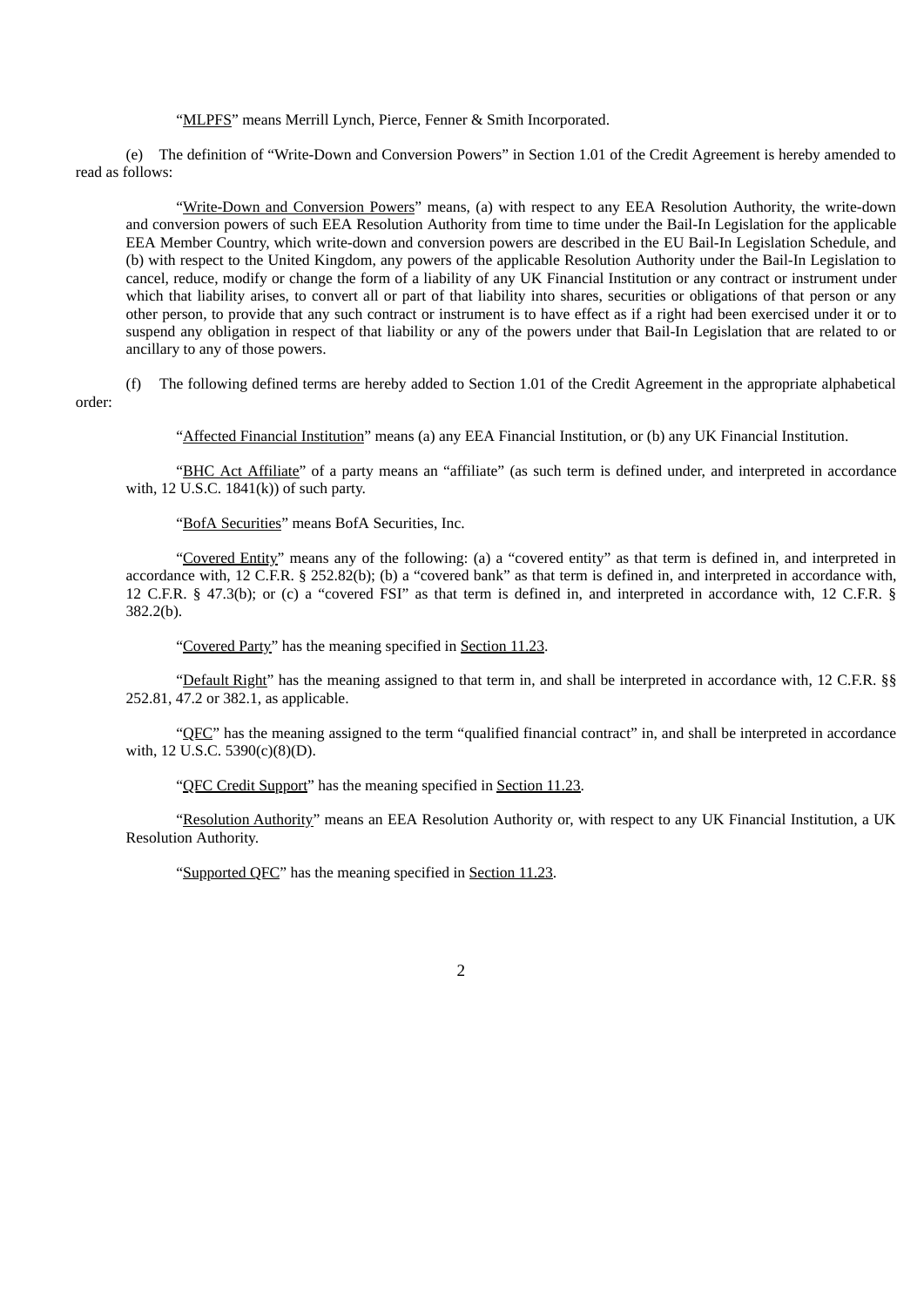"UK Financial Institution" means any BRRD Undertaking (as such term is defined under the PRA Rulebook (as amended form time to time) promulgated by the United Kingdom Prudential Regulation Authority) or any person subject to IFPRU 11.6 of the FCA Handbook (as amended from time to time) promulgated by the United Kingdom Financial Conduct Authority, which includes certain credit institutions and investment firms, and certain affiliates of such credit institutions or investment firms.

"UK Resolution Authority" means the Bank of England or any other public administrative authority having responsibility for the resolution of any UK Financial Institution.

"U.S. Special Resolution Regimes" has the meaning specified in Section 11.23.

(g) The reference to "EEA Financial Institutions" in the heading of Section 5.25 of the Credit Agreement is hereby replaced with a reference to "Affected Financial Institutions". The reference to "EEA Financial Institution" in Section 5.25 of the Credit Agreement is hereby replaced with a reference to "Affected Financial Institution".

(h) Article V of the Credit Agreement is hereby amended to add a new Section 5.26 immediately following Section 5.25 to read as follows:

## **5.26 Covered Entities**.

#### No Loan Party is a Covered Entity.

(i) The reference to "MLPFS" in Section 11.04(a) of the Credit Agreement is hereby amended to be a reference to "BofA Securities".

(j) Each reference to "MLPFS" in Section 11.17 of the Credit Agreement is hereby amended to be a reference to "BofA Securities".

(k) The reference to "EEA Financial Institutions" in the heading of Section 11.21 of the Credit Agreement is hereby replaced with a reference to "Affected Financial Institutions". Each reference to "EEA Financial Institution" in Section 11.21 of the Credit Agreement is hereby replaced with a reference to "Affected Financial Institution". Each reference to "an EEA Resolution Authority" in Section 11.21 of the Credit Agreement is hereby replaced with a reference to "the applicable Resolution Authority".

(l) Article XI of the Credit Agreement is hereby amended to add a new Section 11.23 immediately following Section 11.22 to read as follows:

#### **11.23 Acknowledgement Regarding Any Supported QFCs**.

To the extent that the Loan Documents provide support, through a guarantee or otherwise, for any Swap Contract or any other agreement or instrument that is a QFC (such support, "QFC Credit Support", and each such QFC, a "Supported QFC"), the parties acknowledge and agree that, with respect to the resolution power of the Federal Deposit Insurance Corporation under the Federal Deposit Insurance Act and Title II of the Dodd-Frank Wall Street Reform and Consumer Protection Act (together with the regulations promulgated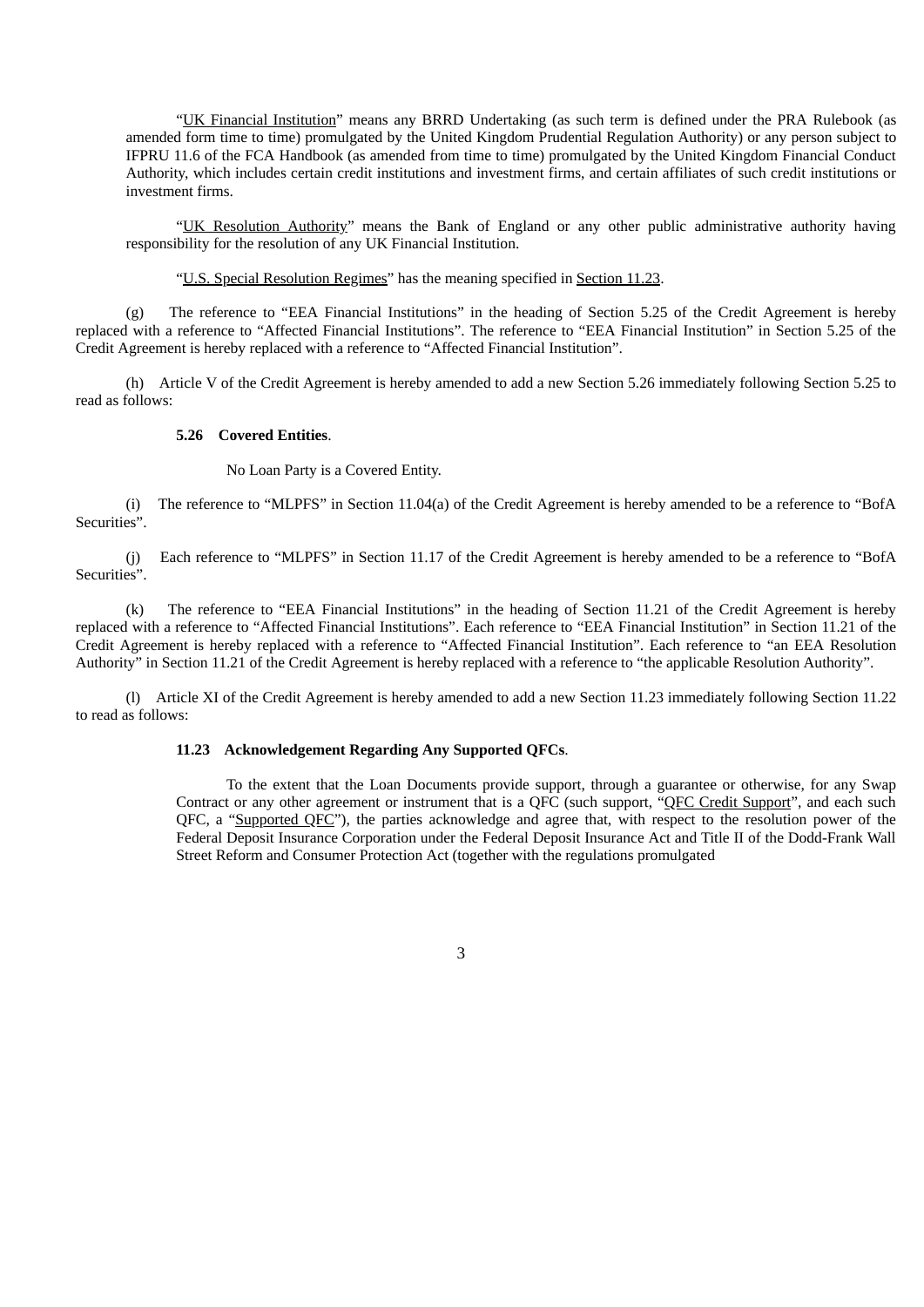thereunder, the "U.S. Special Resolution Regimes") in respect of such Supported QFC and QFC Credit Support (with the provisions below applicable notwithstanding that the Loan Documents and any Supported QFC may in fact be stated to be governed by the laws of the State of New York and/or of the United States or any other state of the United States), in the event a Covered Entity that is party to a Supported QFC (each, a "Covered Party") becomes subject to a proceeding under a U.S. Special Resolution Regime, the transfer of such Supported QFC and the benefit of such QFC Credit Support (and any interest and obligation in or under such Supported QFC and such QFC Credit Support, and any rights in property securing such Supported QFC or such QFC Credit Support) from such Covered Party will be effective to the same extent as the transfer would be effective under the U.S. Special Resolution Regime if the Supported QFC and such QFC Credit Support (and any such interest, obligation and rights in property) were governed by the laws of the United States or a state of the United States. In the event a Covered Party or a BHC Act Affiliate of a Covered Party becomes subject to a proceeding under a U.S. Special Resolution Regime, Default Rights under the Loan Documents that might otherwise apply to such Supported QFC or any QFC Credit Support that may be exercised against such Covered Party are permitted to be exercised to no greater extent than such Default Rights could be exercised under the U.S. Special Resolution Regime if the Supported QFC and the Loan Documents were governed by the laws of the United States or a state of the United States. Without limitation of the foregoing, it is understood and agreed that rights and remedies of the parties with respect to a Defaulting Lender shall in no event affect the rights of any Covered Party with respect to a Supported QFC or any QFC Credit Support.

2. Condition Precedent. This Agreement shall be effective upon receipt by the Administrative Agent of counterparts of this Agreement duly executed by the Borrower, the Guarantors, the Required Lenders, and the Administrative Agent.

#### 3. Miscellaneous.

(a) The Credit Agreement, and the obligations of the Loan Parties thereunder and under the other Loan Documents, are hereby ratified and confirmed and shall remain in full force and effect according to their terms. This Agreement shall constitute a Loan Document.

(b) Each Guarantor (i) acknowledges and consents to all of the terms and conditions of this Agreement, (ii) affirms all of its obligations under the Loan Documents and (iii) agrees that this Agreement and all documents executed in connection herewith do not operate to reduce or discharge its obligations under the Credit Agreement or the other Loan Documents.

(c) The Borrower and the Guarantors hereby represent and warrant as follows:

(i) Each Loan Party has taken all necessary corporate or other organizational action to authorize the execution, delivery and performance of this Agreement.

(ii) This Agreement has been duly executed and delivered by each Loan Party and constitutes a legal, valid and binding obligation of each Loan Party, enforceable against each such Loan Party in accordance with its terms, subject to applicable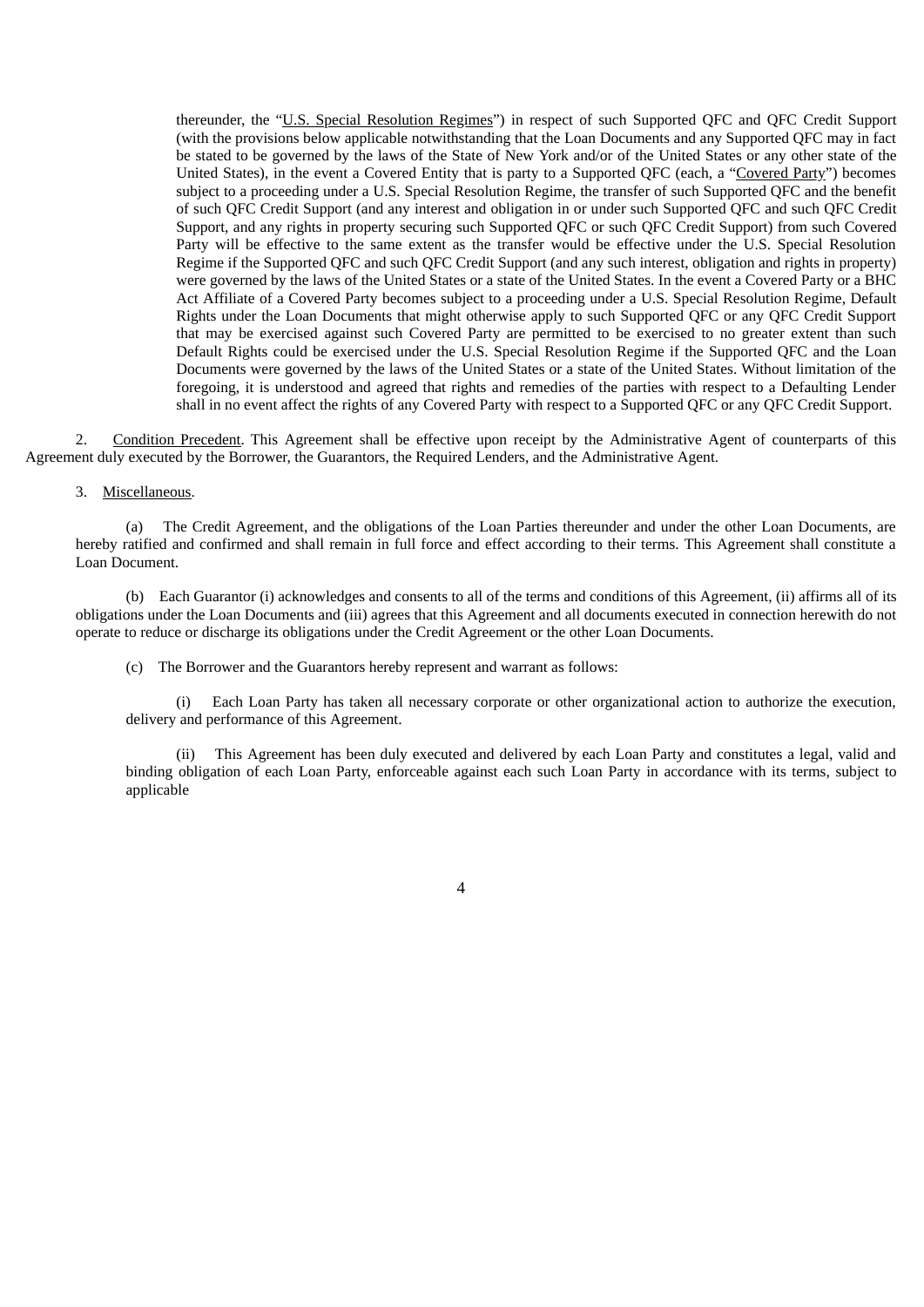bankruptcy, insolvency, reorganization, moratorium or other laws affecting creditors' rights generally and subject to general principles of equity, regardless of whether considered in a proceeding in equity or at law.

(iii) The execution, delivery and performance by each Loan Party of this Agreement does not and will not (A) contravene the terms of any of such Loan Party's Organization Documents, (B) conflict with or result in any breach or contravention of, or the creation of any Lien under, or require any payment to be made under (x) any Contractual Obligation to which such Person is a party or affecting such Person or the properties of such Person or any of its Restricted Subsidiaries or (y) any order, injunction, writ or decree of any Governmental Authority or any arbitral award to which such Person or its property is subject, or (C) violate any Law, except in each case referred to in clause (B) or (C), to the extent that failure to do so would not, individually or in the aggregate, reasonably be expected to have a Material Adverse Effect.

(iv) No approval, consent, exemption, authorization or other action by, or notice to, or filing with, any Governmental Authority or any other Person is necessary or required in connection with the execution, delivery or performance by, or enforcement against, any Loan Party of this Agreement.

(d) The Loan Parties represent and warrant to the Lenders that (i) after giving effect to this Agreement, the representations and warranties of the Borrower and each other Loan Party contained in Article VI of the Credit Agreement or any other Loan Document, or which are contained in any document furnished at any time under or in connection therewith, are true and correct in all material respects (and in all respects if any such representation or warranty is already qualified by materiality or reference to Material Adverse Effect) on and as of the date hereof, except to the extent that such representations and warranties specifically refer to an earlier date, in which case they are true and correct in all material respects (and in all respects if any such representation or warranty is already qualified by materiality or reference to Material Adverse Effect) as of such earlier date, and (ii) after giving effect to this Agreement, no event has occurred and is continuing which constitutes a Default or an Event of Default.

(e) Each party hereto acknowledges and agrees to the provisions set forth in Section 11.21 of the Credit Agreement (as amended by this Agreement) and the provisions set forth in Section 11.23 of the Credit Agreement (as amended by this Agreement).

(f) This Agreement may be executed in counterparts (and by different parties hereto in different counterparts), each of which shall constitute an original, but all of which when taken together shall constitute a single contract. Delivery of an executed counterpart of a signature page of this Agreement by facsimile or other electronic imaging means (e.g. "pdf" or "tif") shall be effective as delivery of a manually executed counterpart of this Agreement.

(g) **THIS AGREEMENT AND ANY CLAIMS, CONTROVERSY, DISPUTE OR CAUSE OF ACTION (WHETHER IN CONTRACT OR TORT OR OTHERWISE) BASED UPON, ARISING OUT OF OR RELATING HERETO, AND THE TRANSACTIONS CONTEMPLATED HEREBY, SHALL BE GOVERNED BY, AND CONSTRUED IN ACCORDANCE WITH, THE LAW OF THE STATE OF NEW YORK.**

[SIGNATURE PAGES FOLLOW]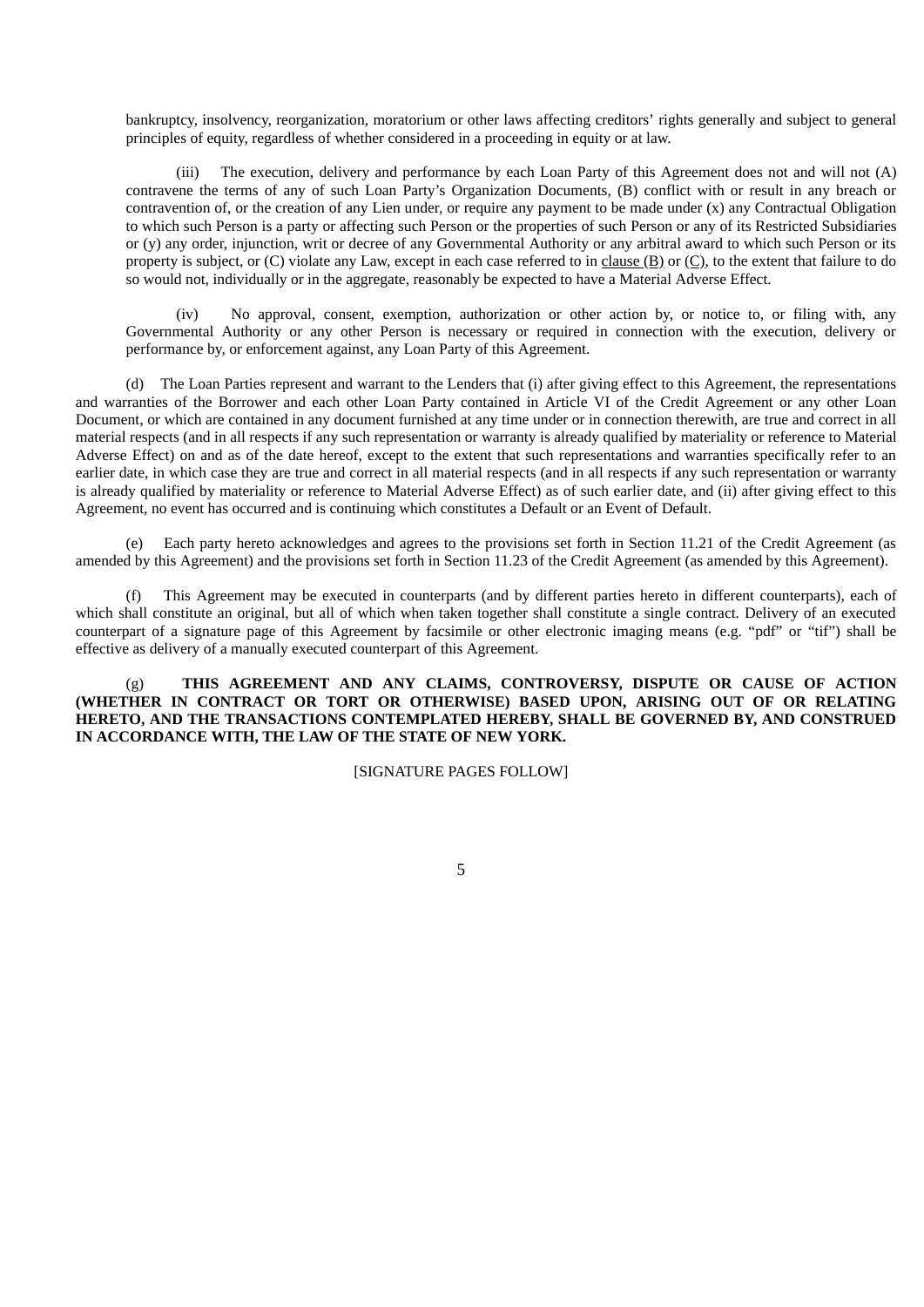IN WITNESS WHEREOF, the parties hereto have caused this Agreement to be duly executed as of the date first above written.

#### BORROWER: DUCOMMUN INCORPORATED,

a Delaware corporation

By: /s/ Christopher D. Wampler

Name: Christopher D. Wampler

Title: Vice President, Interim Chief Financial Officer and Treasurer, and Controller and Chief Accounting Officer

## GUARANTORS: DUCOMMUN AEROSTRUCTURES, INC.,

a Delaware corporation

By: /s/ Christopher D. Wampler Name: Christopher D. Wampler Title: Vice President

COMPOSITE STRUCTURES, LLC, a Delaware limited liability company

By: /s/ Christopher D. Wampler Name: Christopher D. Wampler Title: Vice President and Treasurer

DUCOMMUN AEROSTRUCTURES NEW YORK, INC., a New York corporation

By: /s/ Christopher D. Wampler Name: Christopher D. Wampler Title: Vice President

DUCOMMUN LABARGE TECHNOLOGIES, INC., an Arizona corporation

By: /s/ Christopher D. Wampler Name: Christopher D. Wampler Title: Vice President

DUCOMMUN AEROSTRUCTURES MEXICO, LLC, a Delaware limited liability company

By: /s/ Christopher D. Wampler Name: Christopher D. Wampler Title: Vice President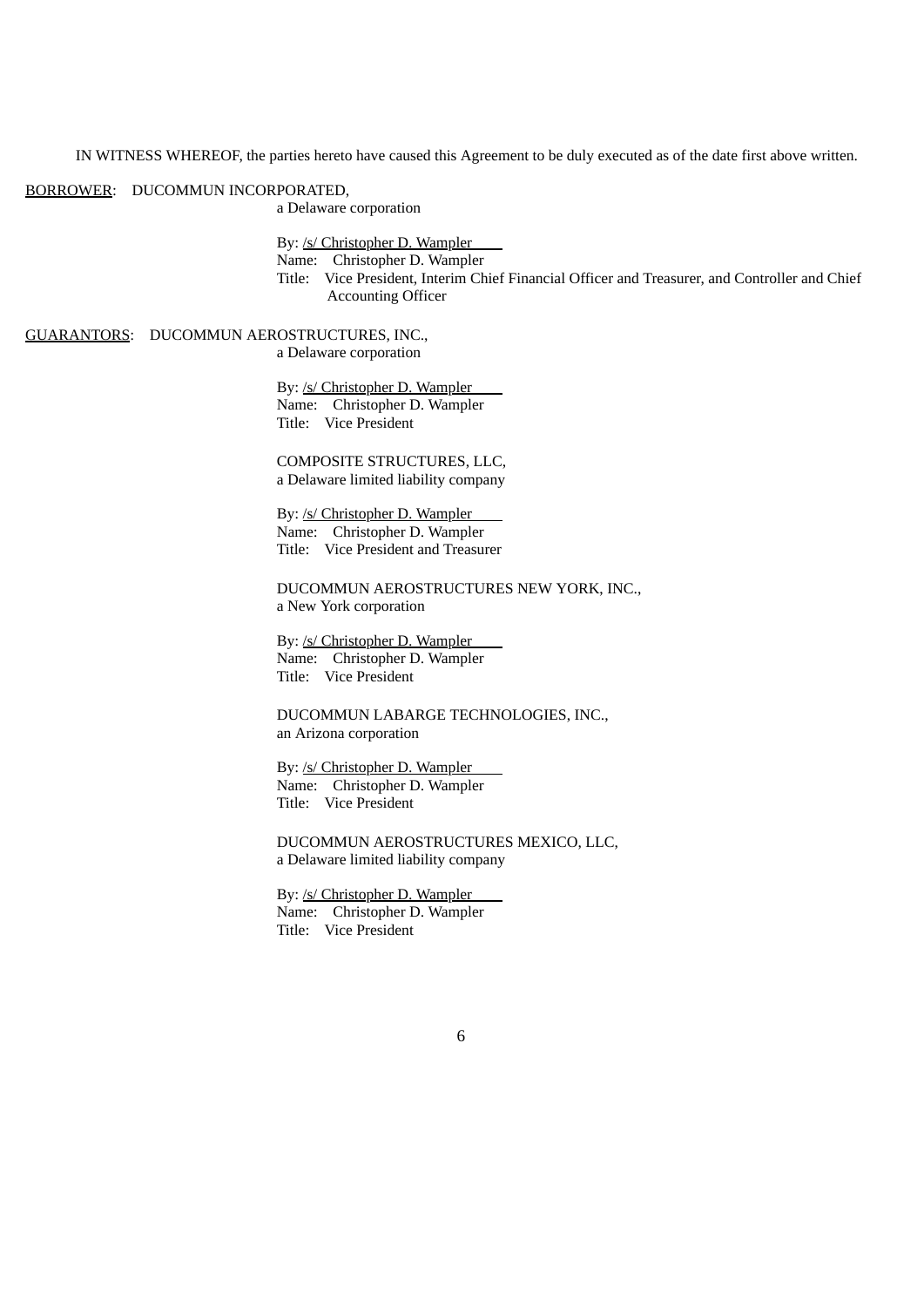## DUCOMMUN LABARGE TECHNOLOGIES, INC., a Delaware corporation

By: /s/ Christopher D. Wampler Name: Christopher D. Wampler Title: Vice President

LABARGE ACQUISITION COMPANY, INC., a Missouri corporation

By: /s/ Christopher D. Wampler Name: Christopher D. Wampler Title: Vice President

LS HOLDINGS COMPANY, LLC, a Delaware limited liability company

By: /s/ Christopher D. Wampler Name: Christopher D. Wampler Title: Vice President

LIGHTNING DIVERSION SYSTEMS, LLC, a Delaware limited liability company

By: /s/ Christopher D. Wampler Name: Christopher D. Wampler Title: Vice President

CERTIFIED THERMOPLASTICS CO., LLC, a Delaware limited liability company

By: /s/ Christopher D. Wampler Name: Christopher D. Wampler Title: Vice President

NOBLES PARENT INC., a Delaware corporation

By: /s/ Christopher D. Wampler Name: Christopher D. Wampler Title: Vice President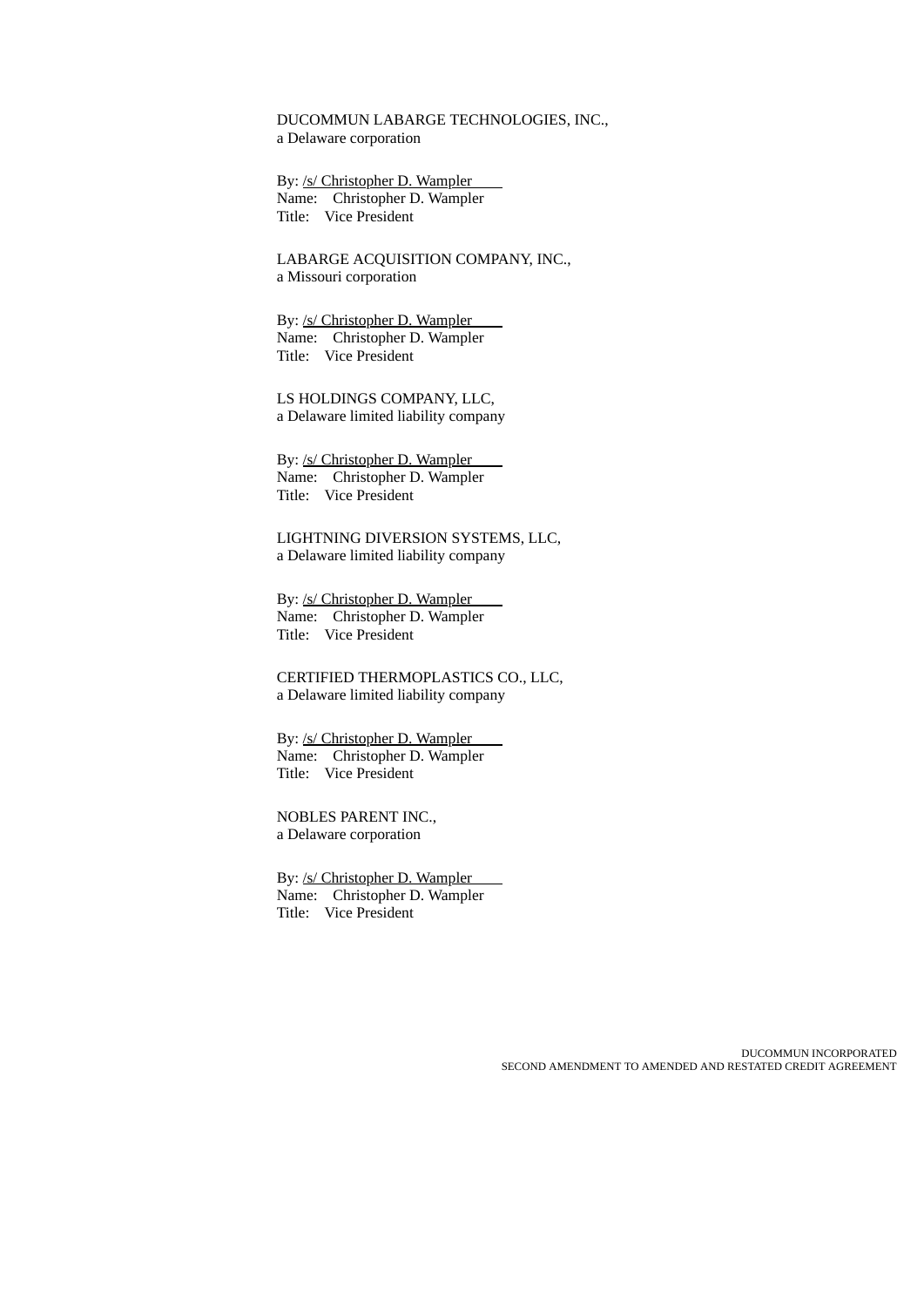NOBLES HOLDINGS INC., a Delaware corporation

By: /s/ Christopher D. Wampler Name: Christopher D. Wampler Title: Vice President

NOBLES WORLDWIDE, INC., a Minnesota corporation

By: /s/ Stephen G. Oswald Name: Stephen G. Oswald Title: Chief Executive Officer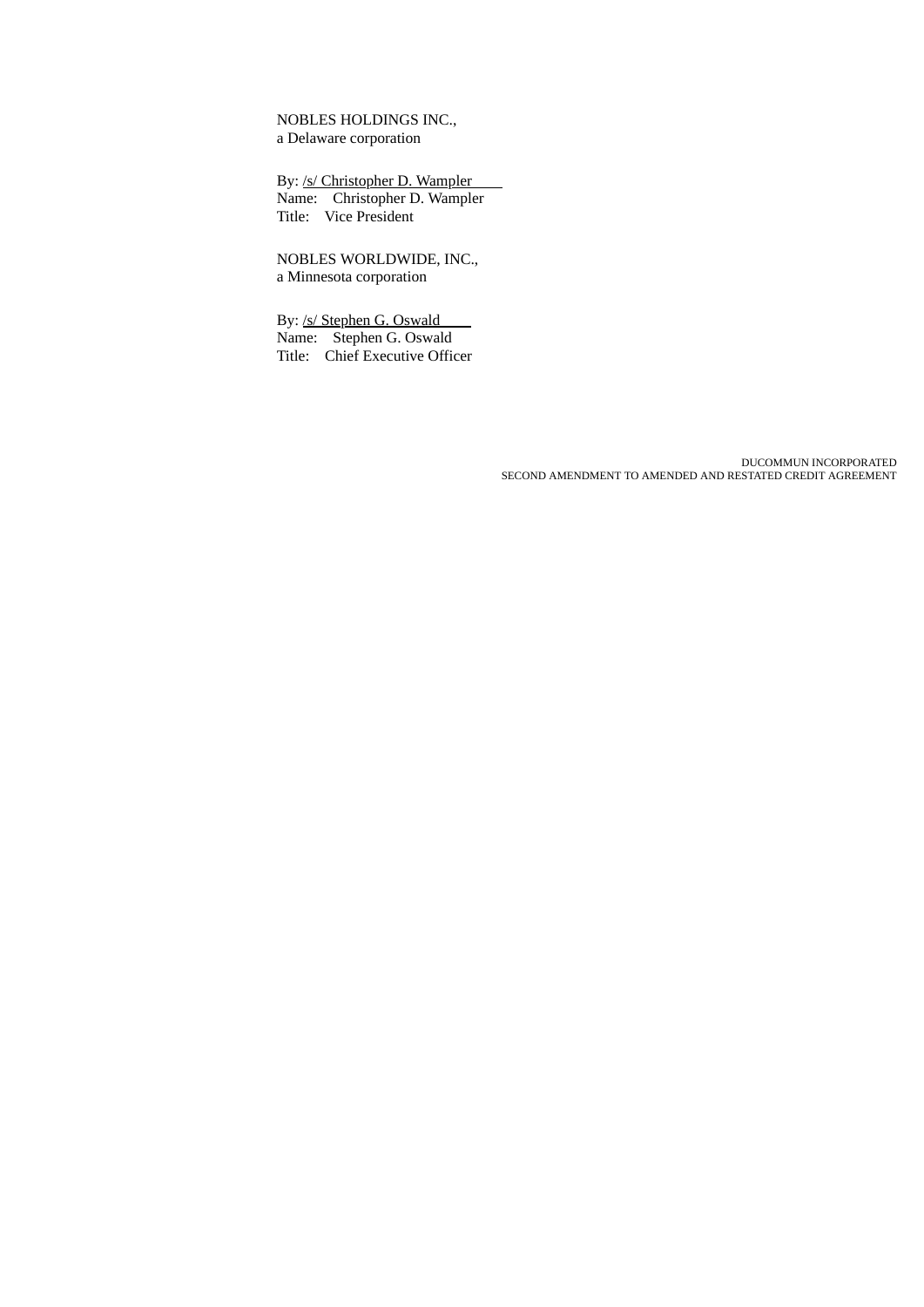## ADMINISTRATIVE AGENT: BANK OF AMERICA, N.A.,

# as Administrative Agent

By: /s/ Denise Jones Name: Denise Jones Title: Vice President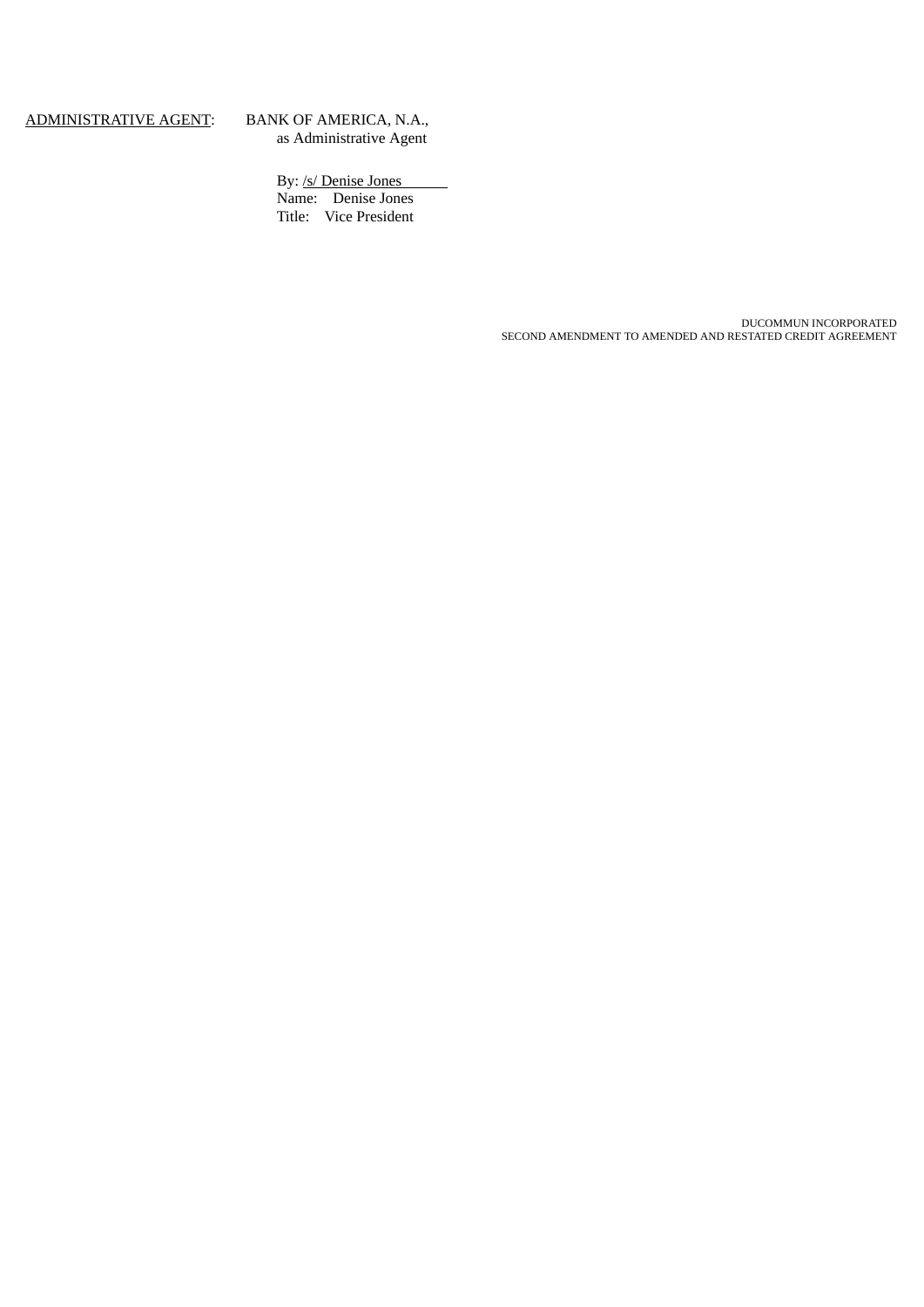LENDERS: BANK OF AMERICA, N.A.,

as a Lender

By: /s/ Angel Sutoyo Name: Angel Sutoyo Title: Senior Vice President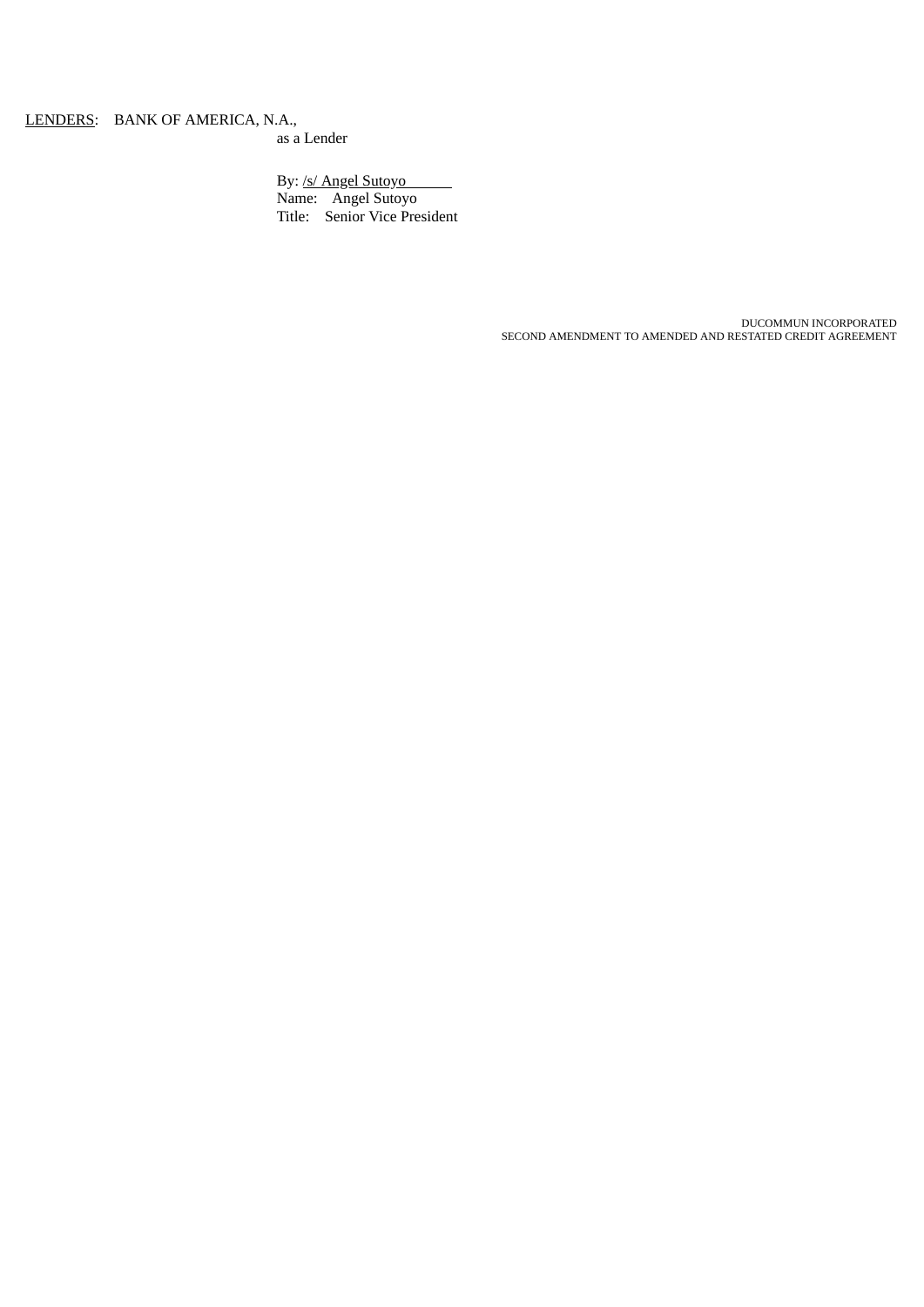TRUIST BANK, as a Lender

By: /s/ Anika Kirs Name: Anika Kirs Title: Vice President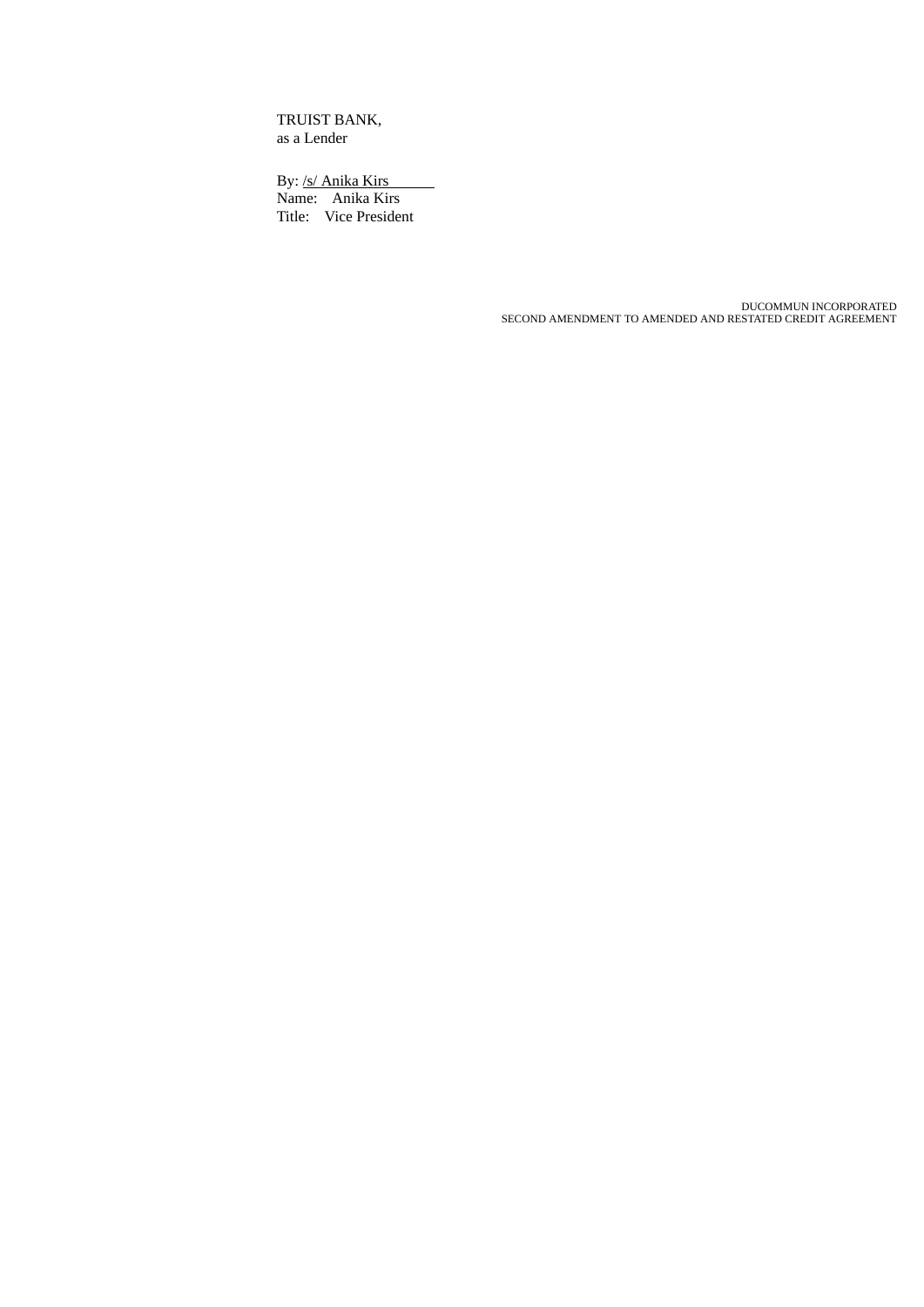ROYAL BANK OF CANADA, as a Lender

By: /s/ Richard C. Smith Name: Richard C. Smith Title: Authorized Signatory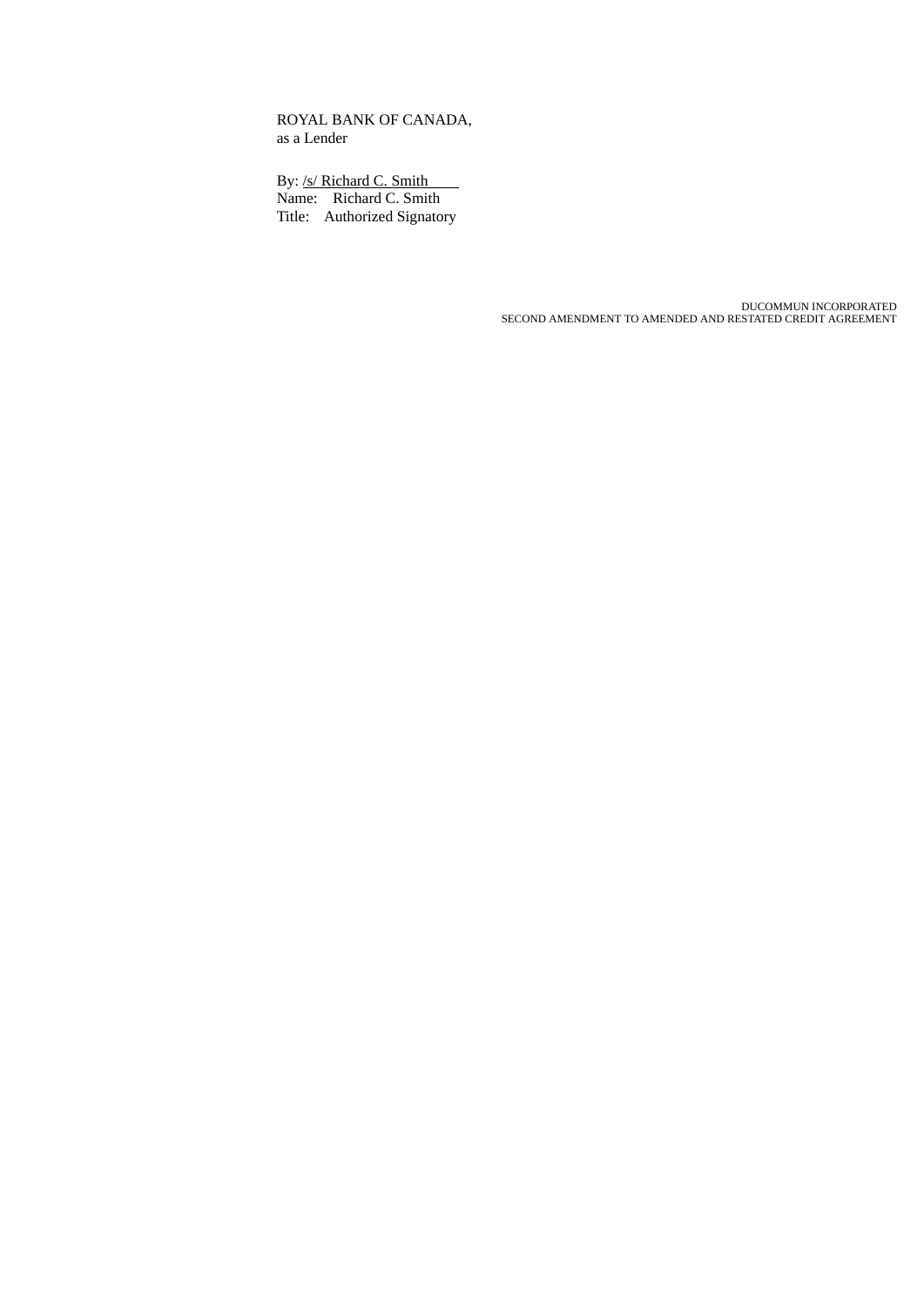CITY NATIONAL BANK, as a Lender

By: /s/ Katie McDowell Name: Katie McDowell Title: SVP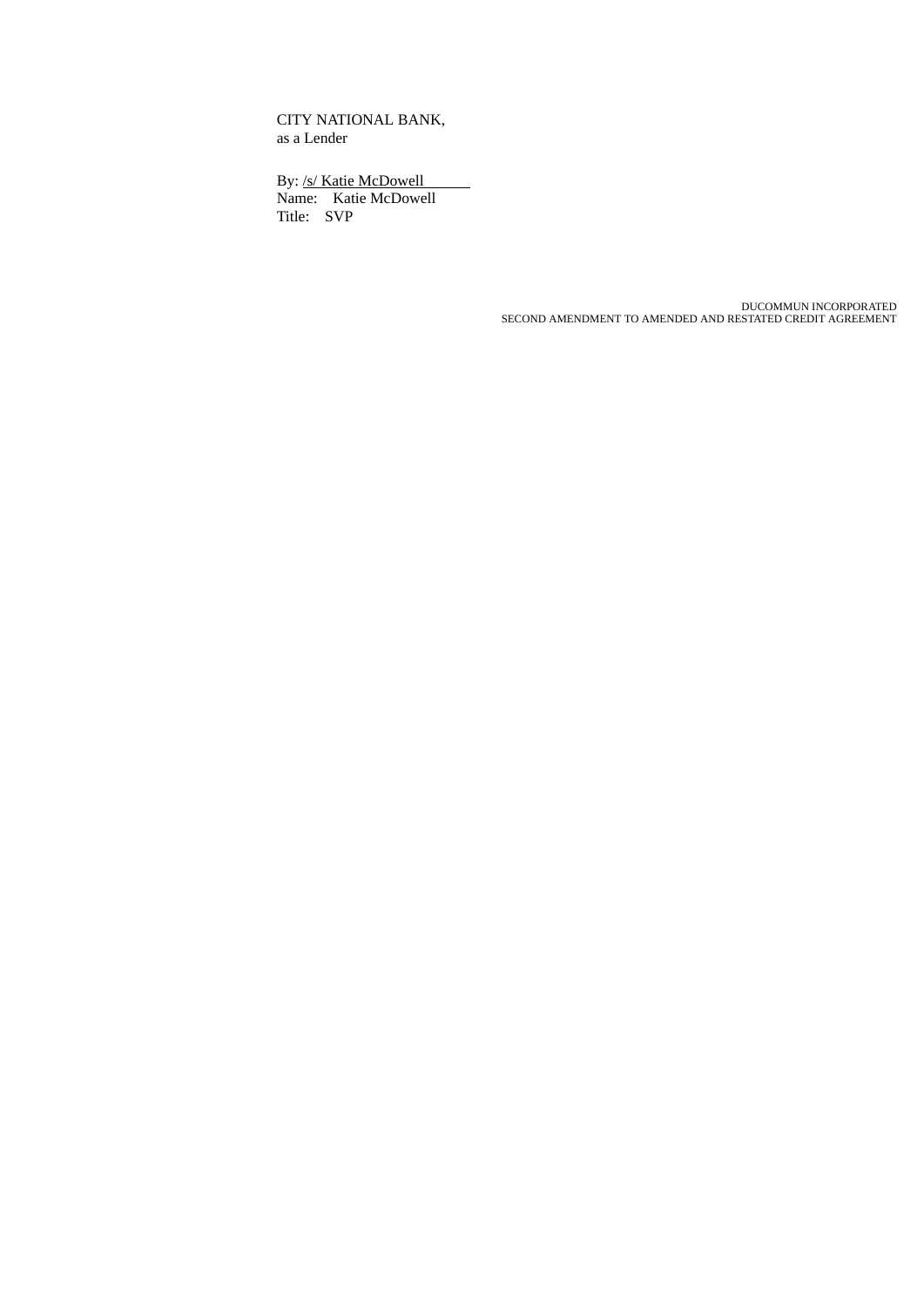BANK OF MONTREAL, as a Lender

By: /s/ Josh Hovermale Name: Josh Hovermale Title: Director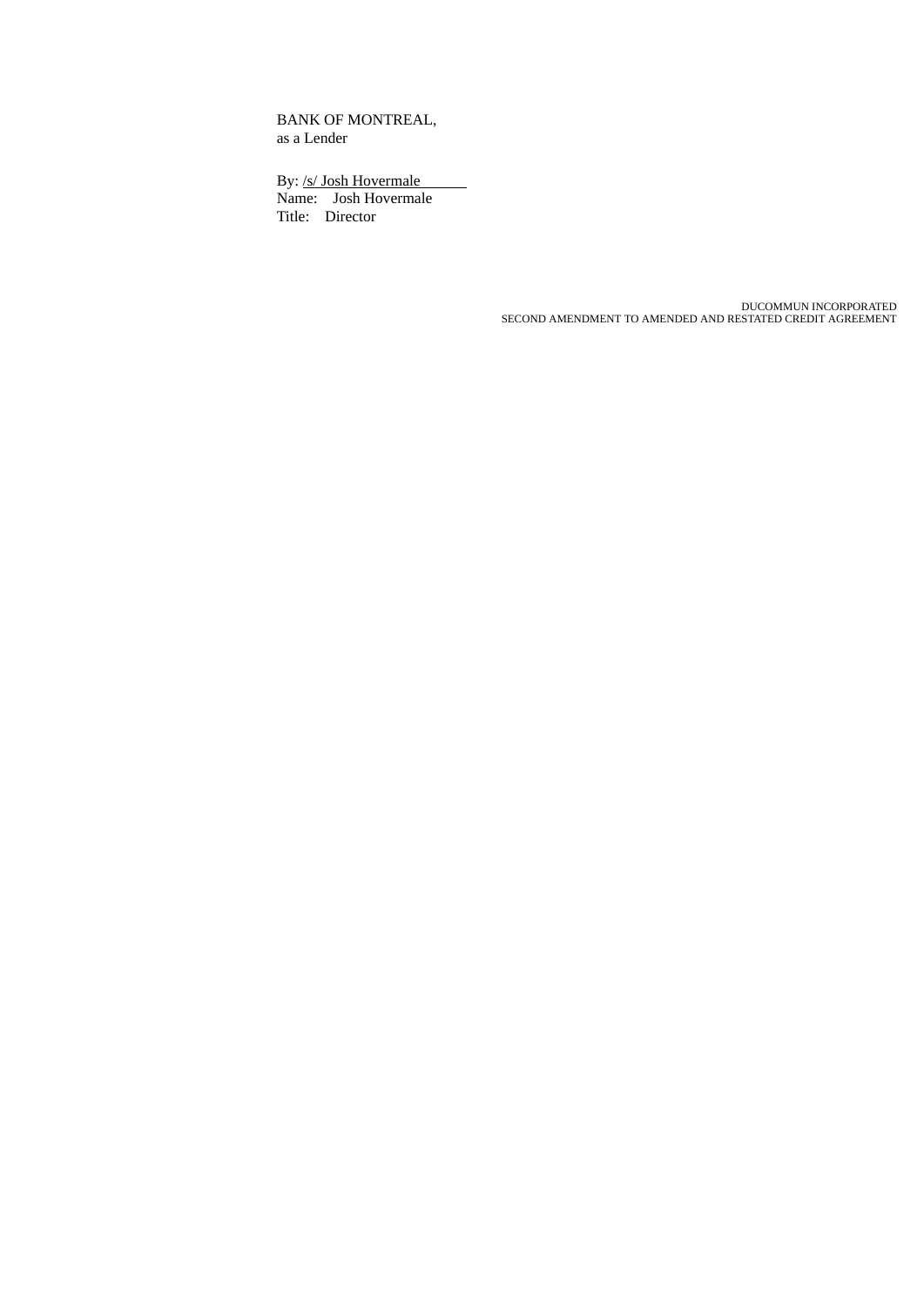BANK OF THE WEST, as a Lender

By: /s/ Bryan L. Bains Name: Bryan L. Bains Title: Vice President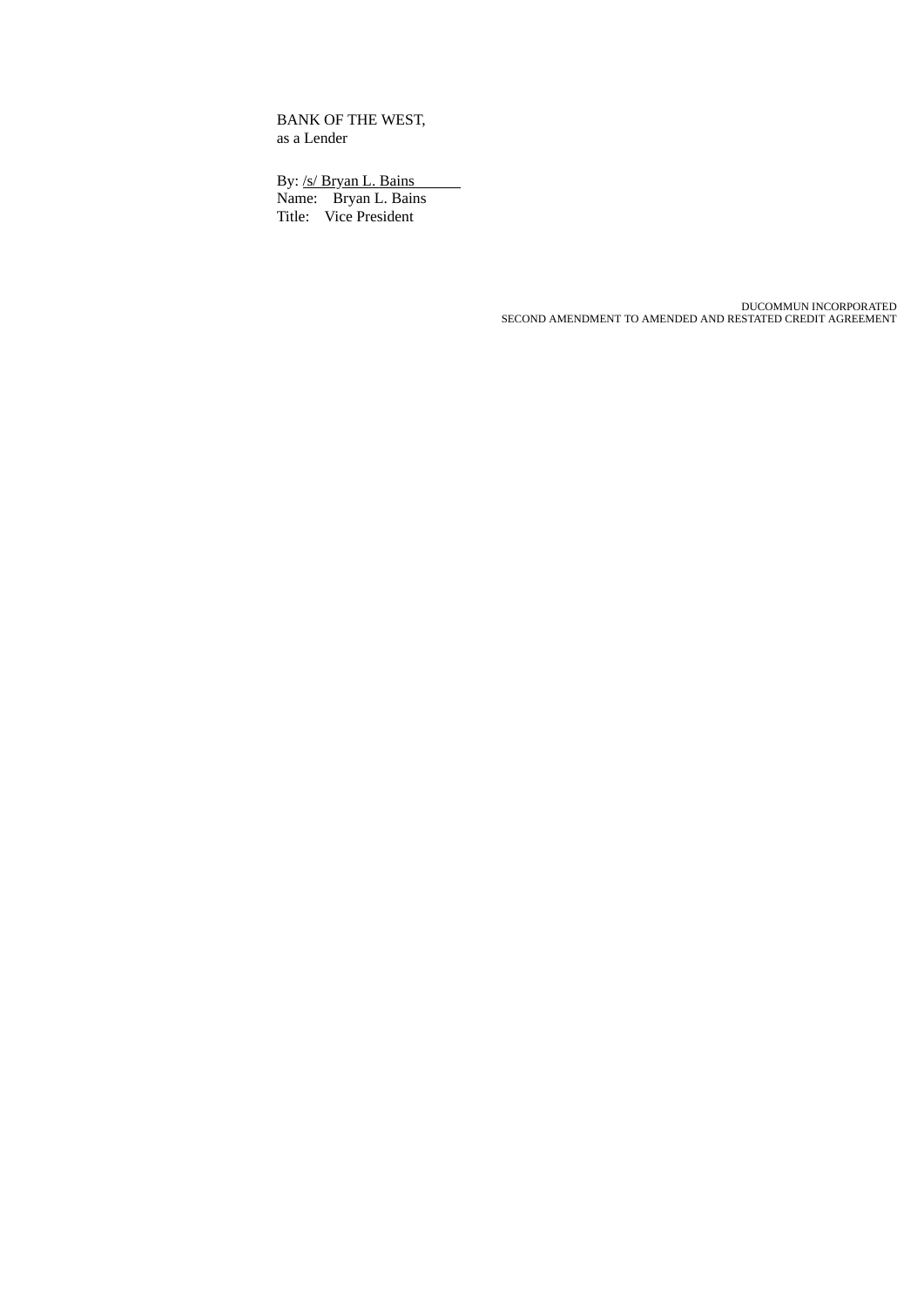AMMC CLO 16, LIMITED. as Lender By: American Money Management Corp., as Collateral Manager

By: /s/ David P. Meyer  $\overline{\phantom{0}}$ Name: David P. Meyer Title: Senior Vice President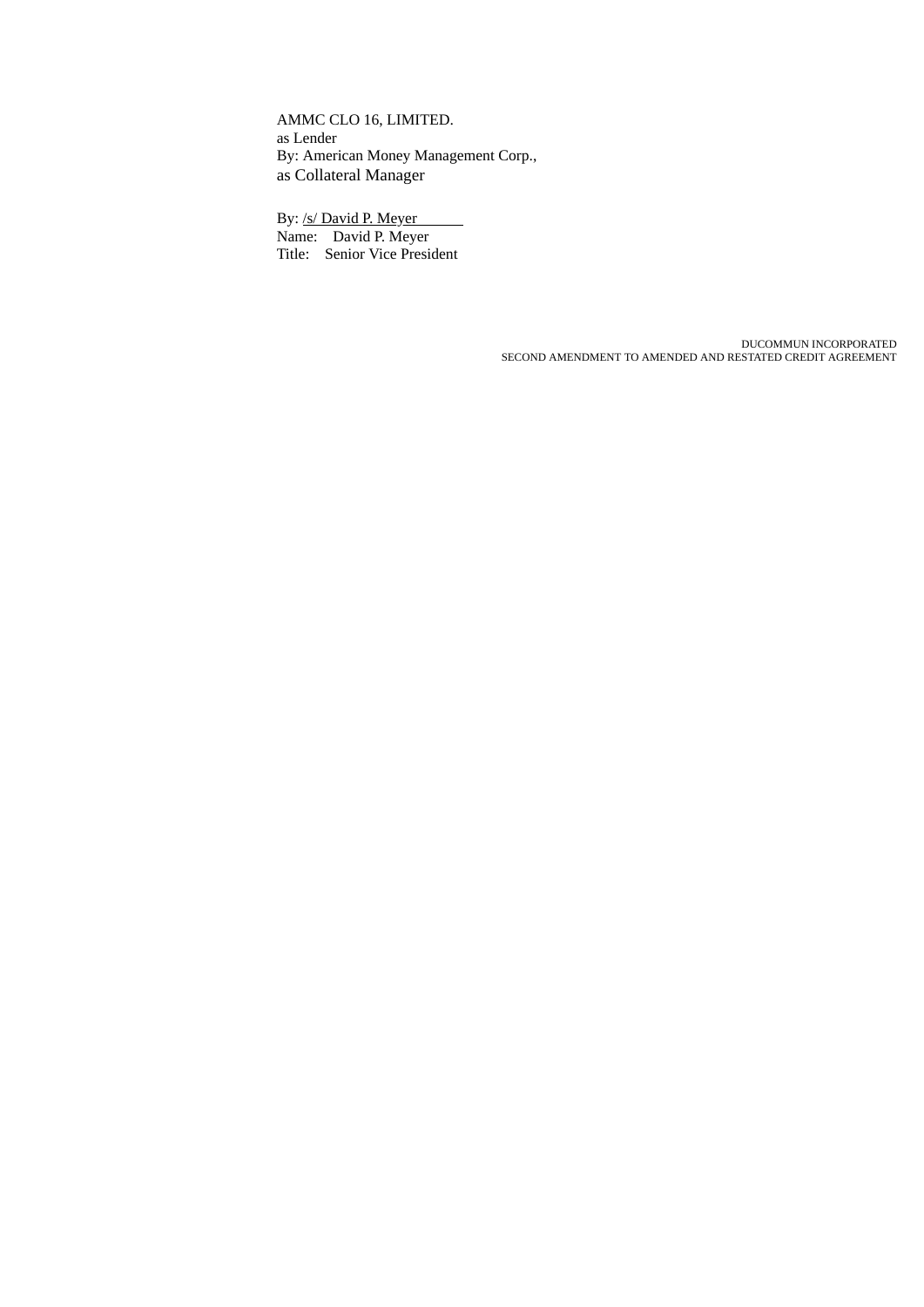AMMC CLO 19, LIMITED. as Lender By: American Money Management Corp., as Collateral Manager

By: /s/ David Meyer  $\overline{\phantom{a}}$ Name: David Meyer Title: Senior Vice President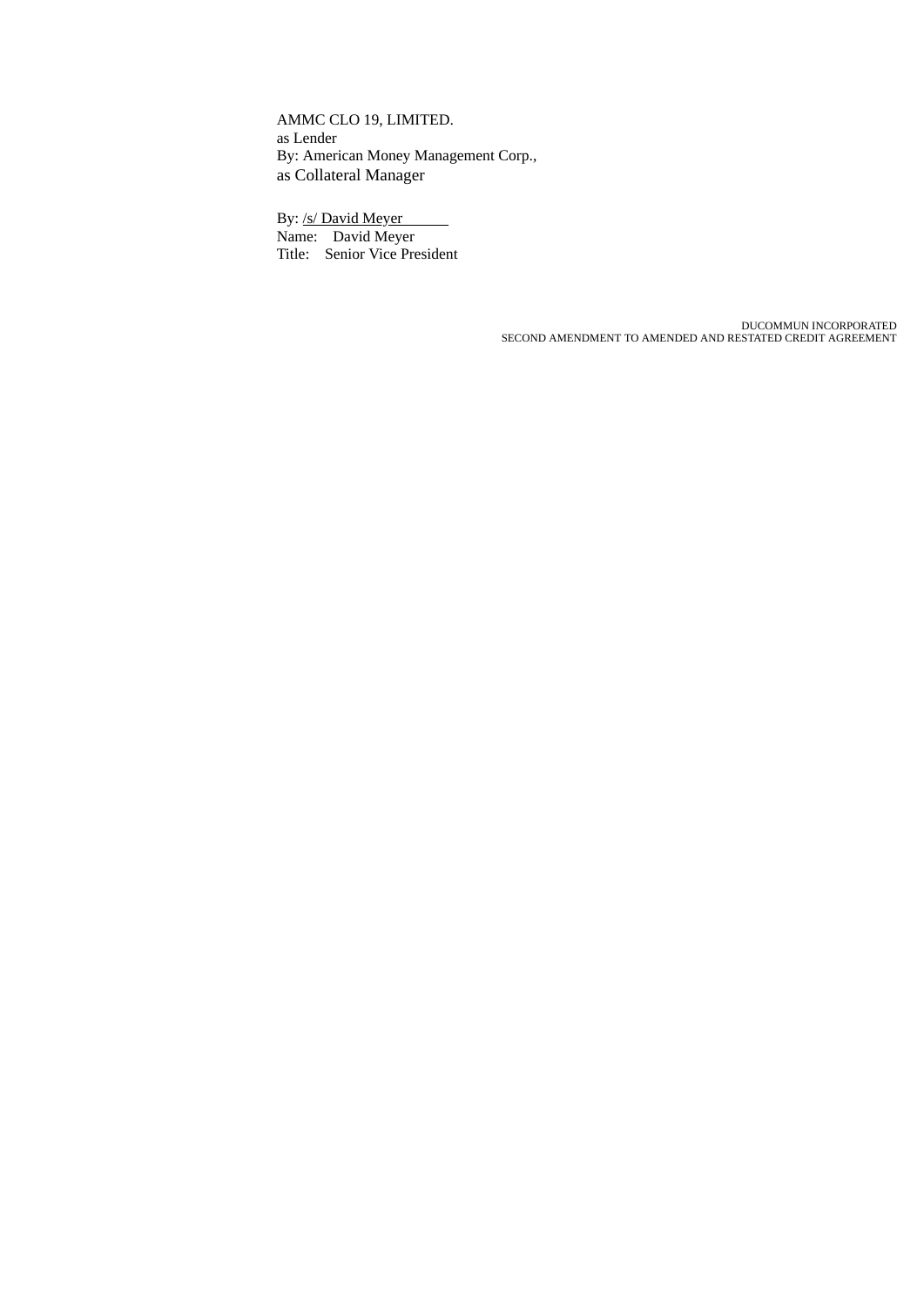AMMC CLO 22, LIMITED. as Lender By: American Money Management Corp., as Collateral Manager

By: /s/ David Meyer  $\overline{\phantom{a}}$ Name: David Meyer Title: Senior Vice President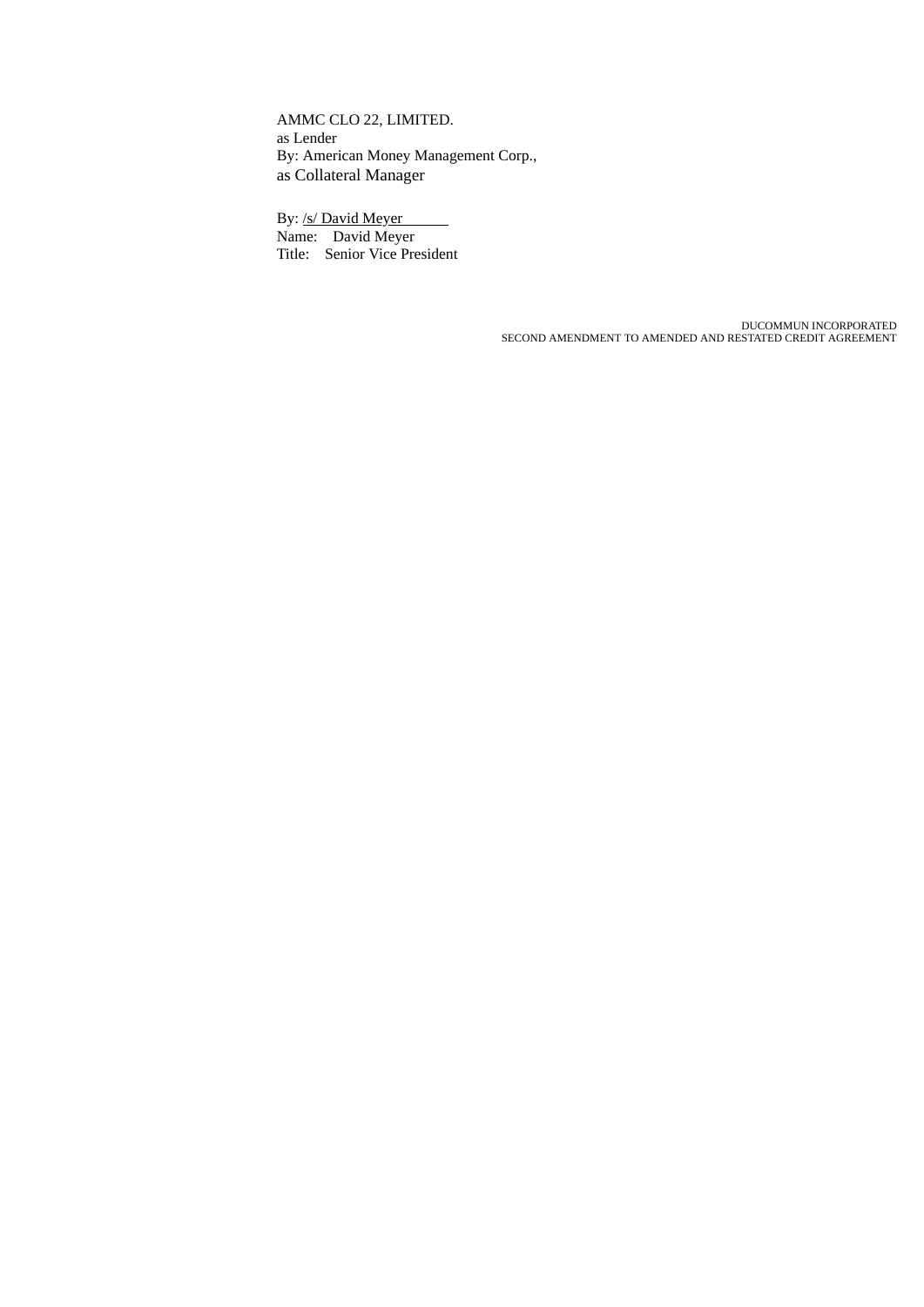AMMC CLO XIV, LIMITED. as Lender

By: /s/ David P. Meyer Name: David P. Meyer Title: Senior Vice President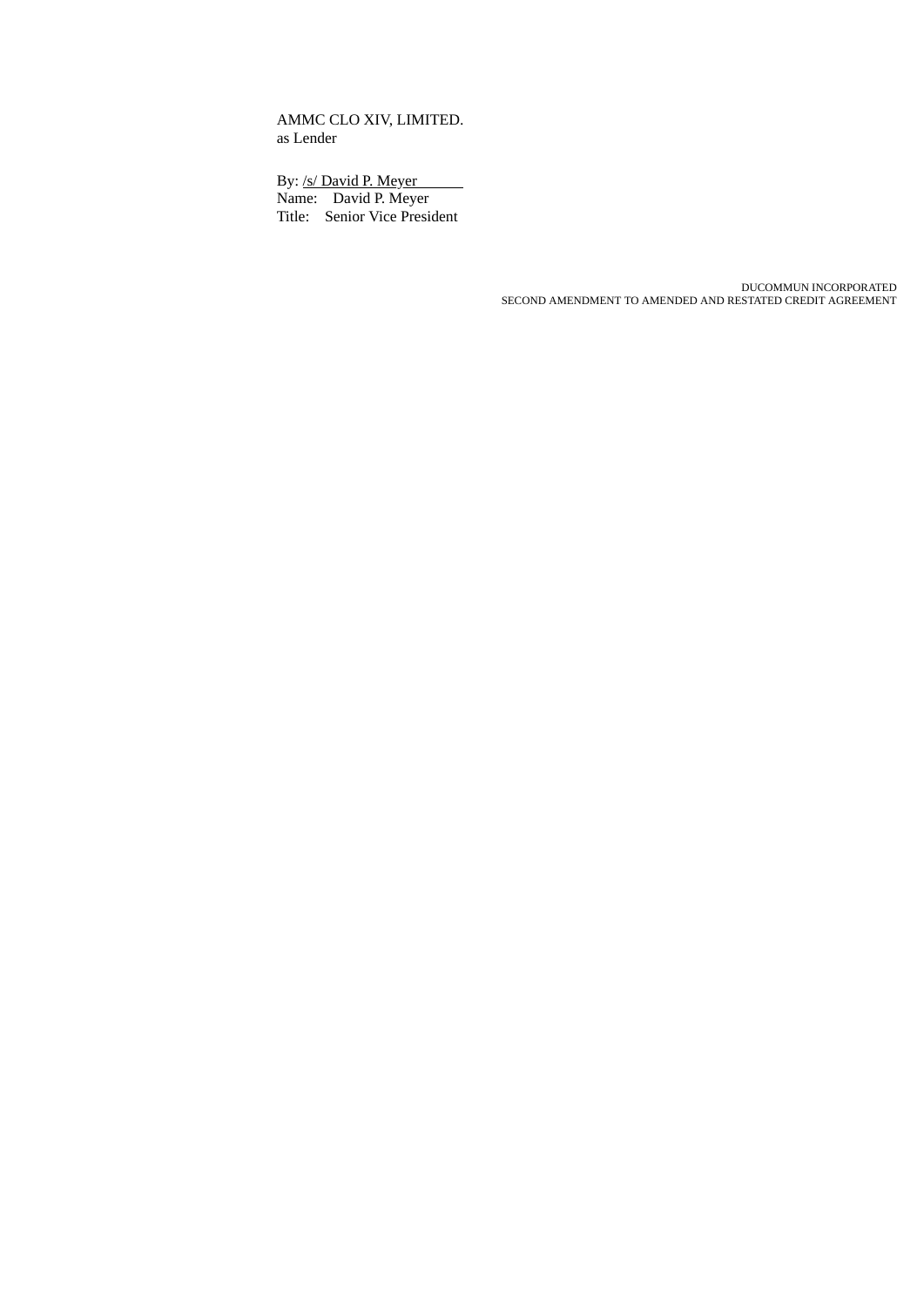## **Certification of Principal Executive Officer Pursuant to Section 302 of the Sarbanes-Oxley Act of 2002**

<span id="page-54-0"></span>I, Stephen G. Oswald, certify that:

- 1. I have reviewed this Quarterly Report of Ducommun Incorporated (the "registrant") on Form 10-Q for the period ended October 2, 2021;
- 2. Based on my knowledge, this report does not contain any untrue statement of a material fact or omit to state a material fact necessary to make the statements made, in light of the circumstances under which such statements were made, not misleading with respect to the period covered by this report;
- 3. Based on my knowledge, the financial statements, and other financial information included in this report, fairly present in all material respects the financial condition, results of operations and cash flows of the registrant as of, and for, the periods presented in this report;
- 4. The registrant's other certifying officer(s) and I are responsible for establishing and maintaining disclosure controls and procedures (as defined in Exchange Act Rules 13a-15(e) and 15d-15(e)) and internal control over financial reporting (as defined in Exchange Act Rules 13a-15(f), and 15d-15(f)) for the registrant and have:
	- a. Designed such disclosure controls and procedures, or caused such disclosure controls and procedures to be designed under our supervision, to ensure that material information relating to the registrant, including its consolidated subsidiaries, is made known to us by others within those entities, particularly during the period in which this report is being prepared;
	- b. Designed such internal control over financial reporting, or caused such internal control over financial reporting to be designed under our supervision, to provide reasonable assurance regarding the reliability of financial reporting and the preparation of financial statements for external purposes in accordance with generally accepted accounting principles;
	- c. Evaluated the effectiveness of the registrant's disclosure controls and procedures and presented in this report our conclusions about the effectiveness of the disclosure controls and procedures, as of the end of the period covered by this report based on such evaluation; and
	- d. Disclosed in this report any change in the registrant's internal control over financial reporting that occurred during the registrant's most recent fiscal quarter (the registrant's fourth fiscal quarter in the case of an annual report) that has materially affected, or is reasonably likely to materially affect, the registrant's internal control over financial reporting; and
- 5. The registrant's other certifying officer(s) and I have disclosed, based on our most recent evaluation of internal control over financial reporting, to the registrant's auditors and the audit committee of the registrant's board of directors (or persons performing the equivalent functions):
	- a. All significant deficiencies and material weaknesses in the design or operation of internal control over financial reporting which are reasonably likely to adversely affect the registrant's ability to record, process, summarize and report financial information; and
	- b. Any fraud, whether or not material, that involves management or other employees who have a significant role in the registrant's internal control over financial reporting.

Date: November 2, 2021

/s/ Stephen G. Oswald Stephen G. Oswald Chairman, President and Chief Executive Officer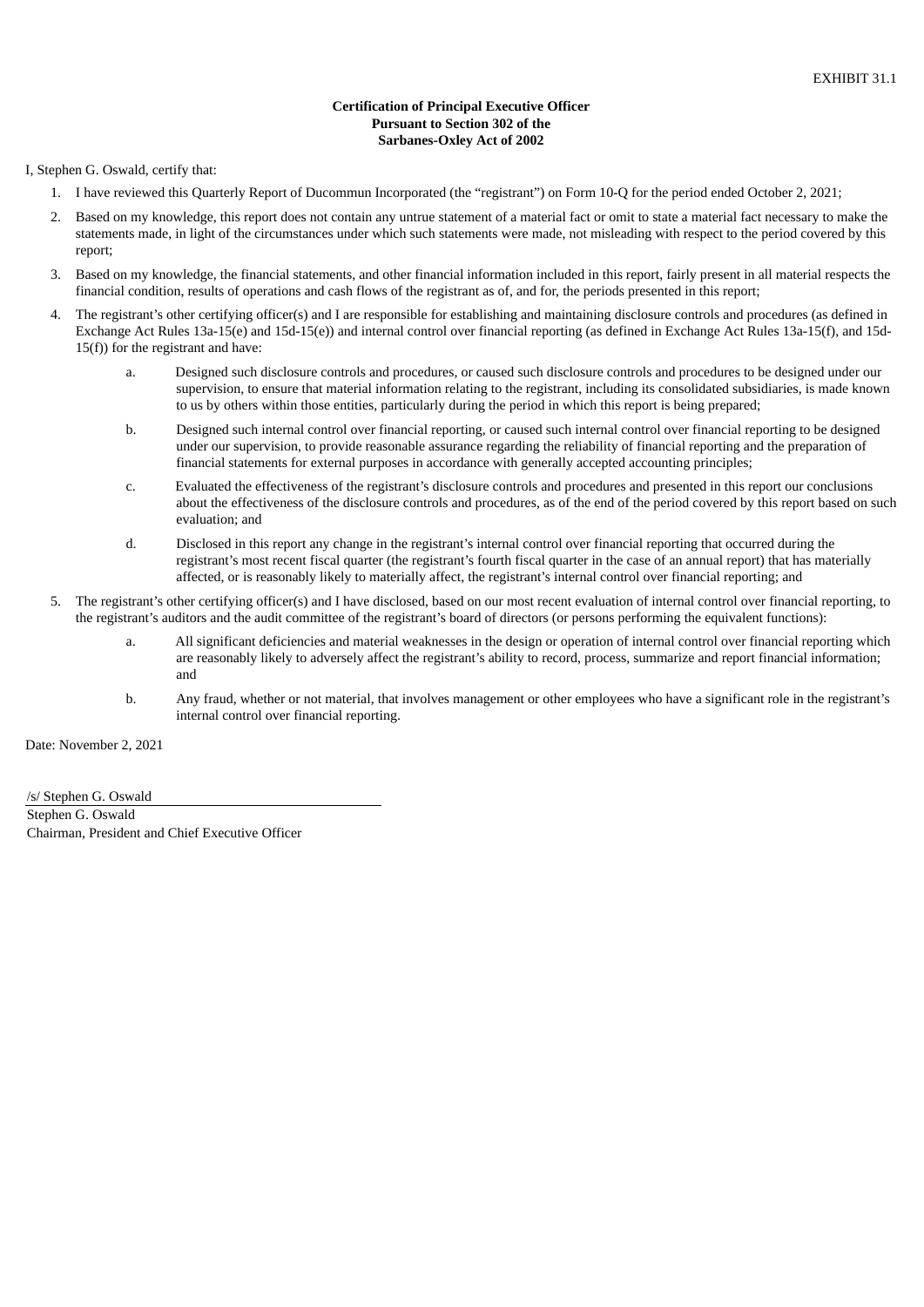### **Certification of Principal Financial Officer Pursuant to Section 302 of the Sarbanes-Oxley Act of 2002**

<span id="page-55-0"></span>I, Christopher D. Wampler, certify that:

- 1. I have reviewed this Quarterly Report of Ducommun Incorporated (the "registrant") on Form 10-Q for the period ended October 2, 2021;
- 2. Based on my knowledge, this report does not contain any untrue statement of a material fact or omit to state a material fact necessary to make the statements made, in light of the circumstances under which such statements were made, not misleading with respect to the period covered by this report;
- 3. Based on my knowledge, the financial statements, and other financial information included in this report, fairly present in all material respects the financial condition, results of operations and cash flows of the registrant as of, and for, the periods presented in this report;
- 4. The registrant's other certifying officer(s) and I are responsible for establishing and maintaining disclosure controls and procedures (as defined in Exchange Act Rules 13a-15(e) and 15d-15(e)) and internal control over financial reporting (as defined in Exchange Act Rules 13a-15(f) and 15d-15(f)), for the registrant and have:
	- a. Designed such disclosure controls and procedures, or caused such disclosure controls and procedures to be designed under our supervision, to ensure that material information relating to the registrant, including its consolidated subsidiaries, is made known to us by others within those entities, particularly during the period in which this report is being prepared;
	- b. Designed such internal control over financial reporting, or caused such internal control over financial reporting to be designed under our supervision, to provide reasonable assurance regarding the reliability of financial reporting and the preparation of financial statements for external purposes in accordance with generally accepted accounting principles;
	- c. Evaluated the effectiveness of the registrant's disclosure controls and procedures and presented in this report our conclusions about the effectiveness of the disclosure controls and procedures, as of the end of the period covered by this report based on such evaluation; and
	- d. Disclosed in this report any change in the registrant's internal control over financial reporting that occurred during the registrant's most recent fiscal quarter (the registrant's fourth fiscal quarter in the case of an annual report) that has materially affected, or is reasonably likely to materially affect, the registrant's internal control over financial reporting; and
- 5. The registrant's other certifying officer(s) and I have disclosed, based on our most recent evaluation of internal control over financial reporting, to the registrant's auditors and the audit committee of the registrant's board of directors (or persons performing the equivalent functions):
	- a. All significant deficiencies and material weaknesses in the design or operation of internal control over financial reporting which are reasonably likely to adversely affect the registrant's ability to record, process, summarize and report financial information; and
	- b. Any fraud, whether or not material, that involves management or other employees who have a significant role in the registrant's internal control over financial reporting.

Date: November 2, 2021

/s/ Christopher D. Wampler

Christopher D. Wampler Vice President, Chief Financial Officer, Controller and Treasurer